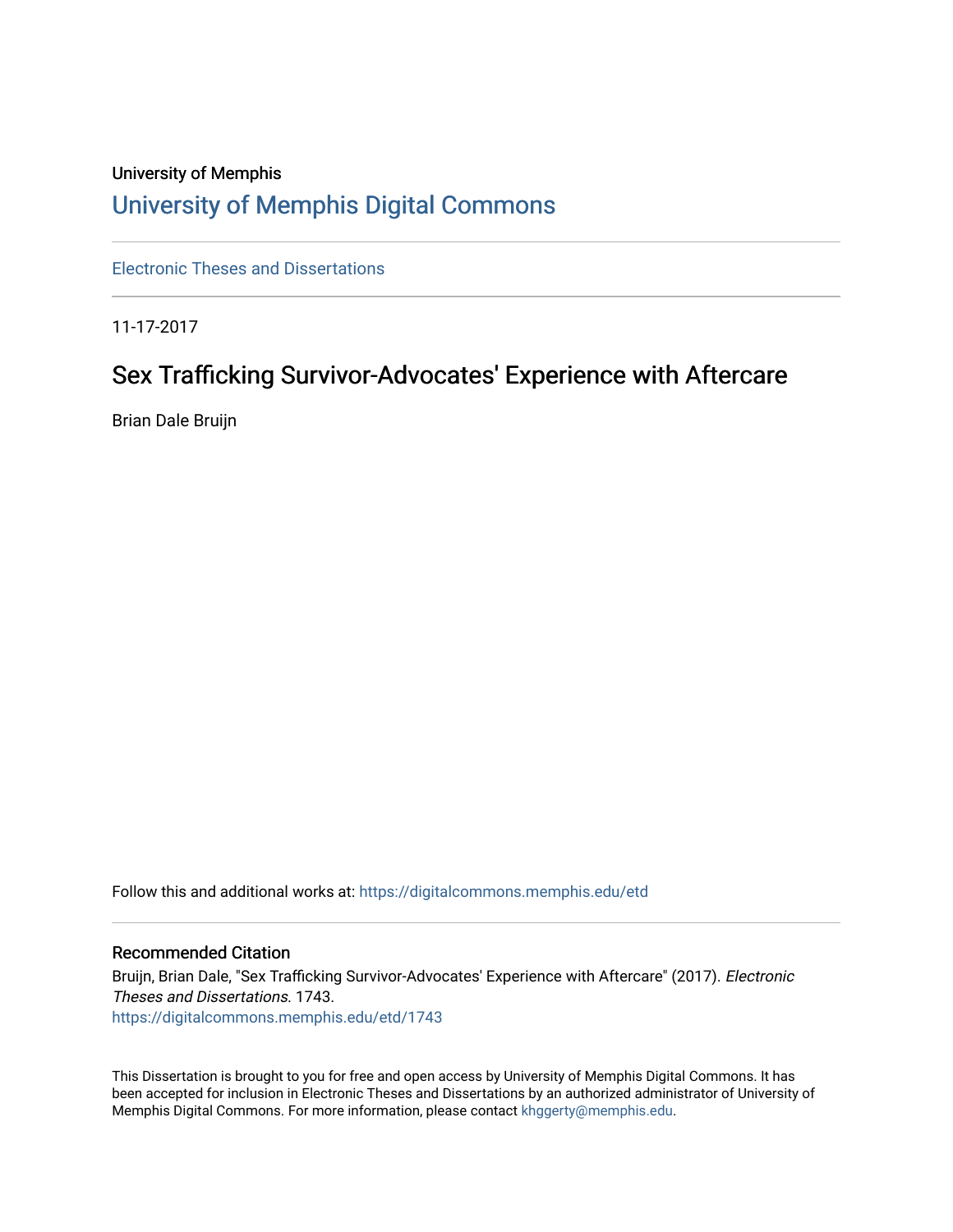# SEX TRAFFICKING SURVIVOR-ADVOCATES' EXPERIENCE WITH AFTERCARE

by

Brian Bruijn

A Dissertation

Submitted in Partial Fulfillment of the

Requirements for the Degree of

Doctor of Philosophy

Major: Counseling Psychology

The University of Memphis

December 2017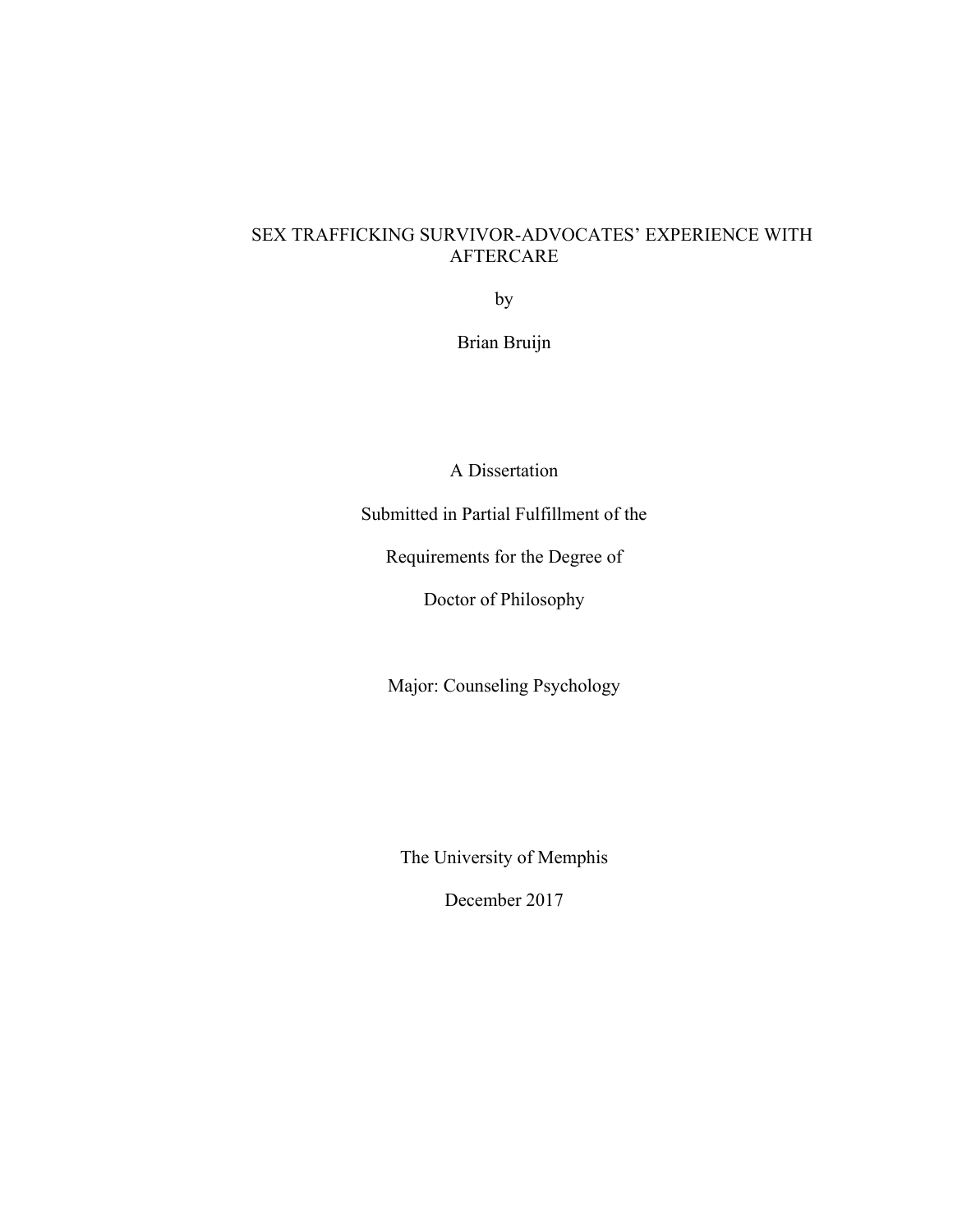#### **Abstract**

Bruijn, Brian. Ph.D. The University of Memphis. December, 2017. Sex Trafficking Survivor-Advocates' Experience with Aftercare. Major Professor: Elin Ovrebo, Ph.D.

In recent decades, the United States (US) government has made human trafficking a federal offense and federal and state agencies have started funding efforts to get sex trafficking survivors out of trafficking and into aftercare services. However, there has been little research on the quality of aftercare services for survivors of sex trafficking in the US. The author of the current study interviewed eight survivors of US sex trafficking about their experiences with aftercare. The semi-structured interviews were analyzed using grounded theory methodology. The core category of this study was "For sex trafficking survivors, a successful restorative aftercare experience is bookended by high-risk phases of building trust and connection that are critical to healing, hope, and future success." Main themes include the importance of aftercare environments that are safe, empowering, collaborative, and non-transactional; the need for holistic and multifaceted services; and the mixed reactions to faith in the context of aftercare. The study highlights the importance of survivors, service providers, and communities working together, in the context of a safe and ethical aftercare setting, to establish an environment where healing can occur.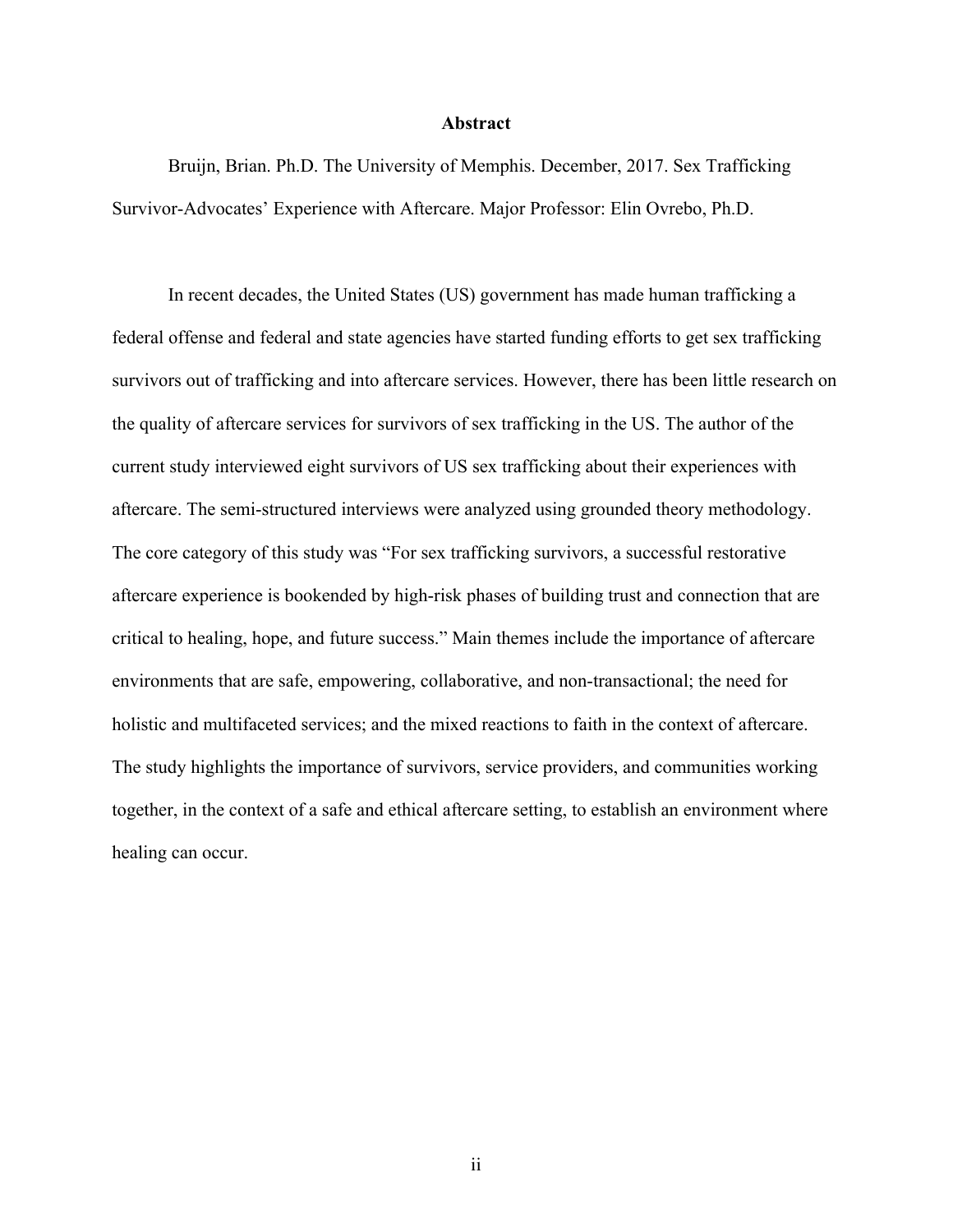# **Table of Contents**

| Chapter<br>1. Introduction<br>1<br>$\frac{2}{3}$<br>$\frac{3}{4}$<br>5<br><b>Experiences During Trafficking</b><br>Known Outcomes of Human Trafficking<br><b>Treatment for Sex Trafficking Survivors</b><br>Patient-centered culturally sensitive and trauma-informed care<br>The Current Study<br>2. Method<br>6<br>6<br>Participants<br>6778<br>Table 1: Participant Demographics<br>Researcher's Background and Perspectives<br>Interviews<br>Methodology<br>9<br>Data Analysis<br>3. Results<br>10<br>Cluster 1: For a Survivor of Sex Trafficking, the Aftercare Process<br>Is Long and Only the Beginning of the Restoration Process<br>11<br>Category 1.1. Developing trust in an aftercare program<br>takes time<br>11<br>Category 1.2. Age is a determining factor in the likelihood<br>of someone coming out of a life of sex trafficking and<br>12<br>staying out<br>Category 1.3. Mental health challenges are pervasive<br>throughout the duration of aftercare<br>12<br>Category 1.4. Learning to incorporate old skills with new skills<br>takes time<br>13<br>Category 1.5. Each layer of transition in a survivor's life is<br>wrought with challenges<br>13<br>Cluster 2: Aftercare Environments that are Safe, Empowering,<br>Collaborative, and Non-Transactional Help Facilitate Positive<br><b>Change for Survivors</b><br>14<br>Category 2.1. A desire for a safe housing component from start<br>to finish<br>14<br>Category 2.2. As a survivor, it feels better when<br>workers/volunteers operate from a stance of empowerment,<br>modeling self-care, and maintaining proper boundaries<br>15<br>Category 2.3. Collaborative agreements with the community,<br>health service providers, and other support agencies<br>bolster support organizations capacity to work with |           | Page |
|-------------------------------------------------------------------------------------------------------------------------------------------------------------------------------------------------------------------------------------------------------------------------------------------------------------------------------------------------------------------------------------------------------------------------------------------------------------------------------------------------------------------------------------------------------------------------------------------------------------------------------------------------------------------------------------------------------------------------------------------------------------------------------------------------------------------------------------------------------------------------------------------------------------------------------------------------------------------------------------------------------------------------------------------------------------------------------------------------------------------------------------------------------------------------------------------------------------------------------------------------------------------------------------------------------------------------------------------------------------------------------------------------------------------------------------------------------------------------------------------------------------------------------------------------------------------------------------------------------------------------------------------------------------------------------------------------------------------------------------------------------------------------------------------------------|-----------|------|
|                                                                                                                                                                                                                                                                                                                                                                                                                                                                                                                                                                                                                                                                                                                                                                                                                                                                                                                                                                                                                                                                                                                                                                                                                                                                                                                                                                                                                                                                                                                                                                                                                                                                                                                                                                                                       |           |      |
|                                                                                                                                                                                                                                                                                                                                                                                                                                                                                                                                                                                                                                                                                                                                                                                                                                                                                                                                                                                                                                                                                                                                                                                                                                                                                                                                                                                                                                                                                                                                                                                                                                                                                                                                                                                                       |           |      |
|                                                                                                                                                                                                                                                                                                                                                                                                                                                                                                                                                                                                                                                                                                                                                                                                                                                                                                                                                                                                                                                                                                                                                                                                                                                                                                                                                                                                                                                                                                                                                                                                                                                                                                                                                                                                       |           |      |
|                                                                                                                                                                                                                                                                                                                                                                                                                                                                                                                                                                                                                                                                                                                                                                                                                                                                                                                                                                                                                                                                                                                                                                                                                                                                                                                                                                                                                                                                                                                                                                                                                                                                                                                                                                                                       |           |      |
|                                                                                                                                                                                                                                                                                                                                                                                                                                                                                                                                                                                                                                                                                                                                                                                                                                                                                                                                                                                                                                                                                                                                                                                                                                                                                                                                                                                                                                                                                                                                                                                                                                                                                                                                                                                                       |           |      |
|                                                                                                                                                                                                                                                                                                                                                                                                                                                                                                                                                                                                                                                                                                                                                                                                                                                                                                                                                                                                                                                                                                                                                                                                                                                                                                                                                                                                                                                                                                                                                                                                                                                                                                                                                                                                       |           |      |
|                                                                                                                                                                                                                                                                                                                                                                                                                                                                                                                                                                                                                                                                                                                                                                                                                                                                                                                                                                                                                                                                                                                                                                                                                                                                                                                                                                                                                                                                                                                                                                                                                                                                                                                                                                                                       |           |      |
|                                                                                                                                                                                                                                                                                                                                                                                                                                                                                                                                                                                                                                                                                                                                                                                                                                                                                                                                                                                                                                                                                                                                                                                                                                                                                                                                                                                                                                                                                                                                                                                                                                                                                                                                                                                                       |           |      |
|                                                                                                                                                                                                                                                                                                                                                                                                                                                                                                                                                                                                                                                                                                                                                                                                                                                                                                                                                                                                                                                                                                                                                                                                                                                                                                                                                                                                                                                                                                                                                                                                                                                                                                                                                                                                       |           |      |
|                                                                                                                                                                                                                                                                                                                                                                                                                                                                                                                                                                                                                                                                                                                                                                                                                                                                                                                                                                                                                                                                                                                                                                                                                                                                                                                                                                                                                                                                                                                                                                                                                                                                                                                                                                                                       |           |      |
|                                                                                                                                                                                                                                                                                                                                                                                                                                                                                                                                                                                                                                                                                                                                                                                                                                                                                                                                                                                                                                                                                                                                                                                                                                                                                                                                                                                                                                                                                                                                                                                                                                                                                                                                                                                                       |           |      |
|                                                                                                                                                                                                                                                                                                                                                                                                                                                                                                                                                                                                                                                                                                                                                                                                                                                                                                                                                                                                                                                                                                                                                                                                                                                                                                                                                                                                                                                                                                                                                                                                                                                                                                                                                                                                       |           |      |
|                                                                                                                                                                                                                                                                                                                                                                                                                                                                                                                                                                                                                                                                                                                                                                                                                                                                                                                                                                                                                                                                                                                                                                                                                                                                                                                                                                                                                                                                                                                                                                                                                                                                                                                                                                                                       |           |      |
|                                                                                                                                                                                                                                                                                                                                                                                                                                                                                                                                                                                                                                                                                                                                                                                                                                                                                                                                                                                                                                                                                                                                                                                                                                                                                                                                                                                                                                                                                                                                                                                                                                                                                                                                                                                                       |           |      |
|                                                                                                                                                                                                                                                                                                                                                                                                                                                                                                                                                                                                                                                                                                                                                                                                                                                                                                                                                                                                                                                                                                                                                                                                                                                                                                                                                                                                                                                                                                                                                                                                                                                                                                                                                                                                       |           |      |
|                                                                                                                                                                                                                                                                                                                                                                                                                                                                                                                                                                                                                                                                                                                                                                                                                                                                                                                                                                                                                                                                                                                                                                                                                                                                                                                                                                                                                                                                                                                                                                                                                                                                                                                                                                                                       |           |      |
|                                                                                                                                                                                                                                                                                                                                                                                                                                                                                                                                                                                                                                                                                                                                                                                                                                                                                                                                                                                                                                                                                                                                                                                                                                                                                                                                                                                                                                                                                                                                                                                                                                                                                                                                                                                                       |           |      |
|                                                                                                                                                                                                                                                                                                                                                                                                                                                                                                                                                                                                                                                                                                                                                                                                                                                                                                                                                                                                                                                                                                                                                                                                                                                                                                                                                                                                                                                                                                                                                                                                                                                                                                                                                                                                       |           |      |
|                                                                                                                                                                                                                                                                                                                                                                                                                                                                                                                                                                                                                                                                                                                                                                                                                                                                                                                                                                                                                                                                                                                                                                                                                                                                                                                                                                                                                                                                                                                                                                                                                                                                                                                                                                                                       |           |      |
|                                                                                                                                                                                                                                                                                                                                                                                                                                                                                                                                                                                                                                                                                                                                                                                                                                                                                                                                                                                                                                                                                                                                                                                                                                                                                                                                                                                                                                                                                                                                                                                                                                                                                                                                                                                                       |           |      |
|                                                                                                                                                                                                                                                                                                                                                                                                                                                                                                                                                                                                                                                                                                                                                                                                                                                                                                                                                                                                                                                                                                                                                                                                                                                                                                                                                                                                                                                                                                                                                                                                                                                                                                                                                                                                       |           |      |
|                                                                                                                                                                                                                                                                                                                                                                                                                                                                                                                                                                                                                                                                                                                                                                                                                                                                                                                                                                                                                                                                                                                                                                                                                                                                                                                                                                                                                                                                                                                                                                                                                                                                                                                                                                                                       |           |      |
|                                                                                                                                                                                                                                                                                                                                                                                                                                                                                                                                                                                                                                                                                                                                                                                                                                                                                                                                                                                                                                                                                                                                                                                                                                                                                                                                                                                                                                                                                                                                                                                                                                                                                                                                                                                                       |           |      |
|                                                                                                                                                                                                                                                                                                                                                                                                                                                                                                                                                                                                                                                                                                                                                                                                                                                                                                                                                                                                                                                                                                                                                                                                                                                                                                                                                                                                                                                                                                                                                                                                                                                                                                                                                                                                       |           |      |
|                                                                                                                                                                                                                                                                                                                                                                                                                                                                                                                                                                                                                                                                                                                                                                                                                                                                                                                                                                                                                                                                                                                                                                                                                                                                                                                                                                                                                                                                                                                                                                                                                                                                                                                                                                                                       |           |      |
|                                                                                                                                                                                                                                                                                                                                                                                                                                                                                                                                                                                                                                                                                                                                                                                                                                                                                                                                                                                                                                                                                                                                                                                                                                                                                                                                                                                                                                                                                                                                                                                                                                                                                                                                                                                                       |           |      |
|                                                                                                                                                                                                                                                                                                                                                                                                                                                                                                                                                                                                                                                                                                                                                                                                                                                                                                                                                                                                                                                                                                                                                                                                                                                                                                                                                                                                                                                                                                                                                                                                                                                                                                                                                                                                       |           |      |
|                                                                                                                                                                                                                                                                                                                                                                                                                                                                                                                                                                                                                                                                                                                                                                                                                                                                                                                                                                                                                                                                                                                                                                                                                                                                                                                                                                                                                                                                                                                                                                                                                                                                                                                                                                                                       |           |      |
|                                                                                                                                                                                                                                                                                                                                                                                                                                                                                                                                                                                                                                                                                                                                                                                                                                                                                                                                                                                                                                                                                                                                                                                                                                                                                                                                                                                                                                                                                                                                                                                                                                                                                                                                                                                                       |           |      |
|                                                                                                                                                                                                                                                                                                                                                                                                                                                                                                                                                                                                                                                                                                                                                                                                                                                                                                                                                                                                                                                                                                                                                                                                                                                                                                                                                                                                                                                                                                                                                                                                                                                                                                                                                                                                       |           |      |
|                                                                                                                                                                                                                                                                                                                                                                                                                                                                                                                                                                                                                                                                                                                                                                                                                                                                                                                                                                                                                                                                                                                                                                                                                                                                                                                                                                                                                                                                                                                                                                                                                                                                                                                                                                                                       |           |      |
|                                                                                                                                                                                                                                                                                                                                                                                                                                                                                                                                                                                                                                                                                                                                                                                                                                                                                                                                                                                                                                                                                                                                                                                                                                                                                                                                                                                                                                                                                                                                                                                                                                                                                                                                                                                                       |           |      |
|                                                                                                                                                                                                                                                                                                                                                                                                                                                                                                                                                                                                                                                                                                                                                                                                                                                                                                                                                                                                                                                                                                                                                                                                                                                                                                                                                                                                                                                                                                                                                                                                                                                                                                                                                                                                       |           |      |
|                                                                                                                                                                                                                                                                                                                                                                                                                                                                                                                                                                                                                                                                                                                                                                                                                                                                                                                                                                                                                                                                                                                                                                                                                                                                                                                                                                                                                                                                                                                                                                                                                                                                                                                                                                                                       |           |      |
|                                                                                                                                                                                                                                                                                                                                                                                                                                                                                                                                                                                                                                                                                                                                                                                                                                                                                                                                                                                                                                                                                                                                                                                                                                                                                                                                                                                                                                                                                                                                                                                                                                                                                                                                                                                                       |           |      |
|                                                                                                                                                                                                                                                                                                                                                                                                                                                                                                                                                                                                                                                                                                                                                                                                                                                                                                                                                                                                                                                                                                                                                                                                                                                                                                                                                                                                                                                                                                                                                                                                                                                                                                                                                                                                       |           |      |
|                                                                                                                                                                                                                                                                                                                                                                                                                                                                                                                                                                                                                                                                                                                                                                                                                                                                                                                                                                                                                                                                                                                                                                                                                                                                                                                                                                                                                                                                                                                                                                                                                                                                                                                                                                                                       |           |      |
|                                                                                                                                                                                                                                                                                                                                                                                                                                                                                                                                                                                                                                                                                                                                                                                                                                                                                                                                                                                                                                                                                                                                                                                                                                                                                                                                                                                                                                                                                                                                                                                                                                                                                                                                                                                                       |           |      |
|                                                                                                                                                                                                                                                                                                                                                                                                                                                                                                                                                                                                                                                                                                                                                                                                                                                                                                                                                                                                                                                                                                                                                                                                                                                                                                                                                                                                                                                                                                                                                                                                                                                                                                                                                                                                       |           |      |
|                                                                                                                                                                                                                                                                                                                                                                                                                                                                                                                                                                                                                                                                                                                                                                                                                                                                                                                                                                                                                                                                                                                                                                                                                                                                                                                                                                                                                                                                                                                                                                                                                                                                                                                                                                                                       | survivors | 16   |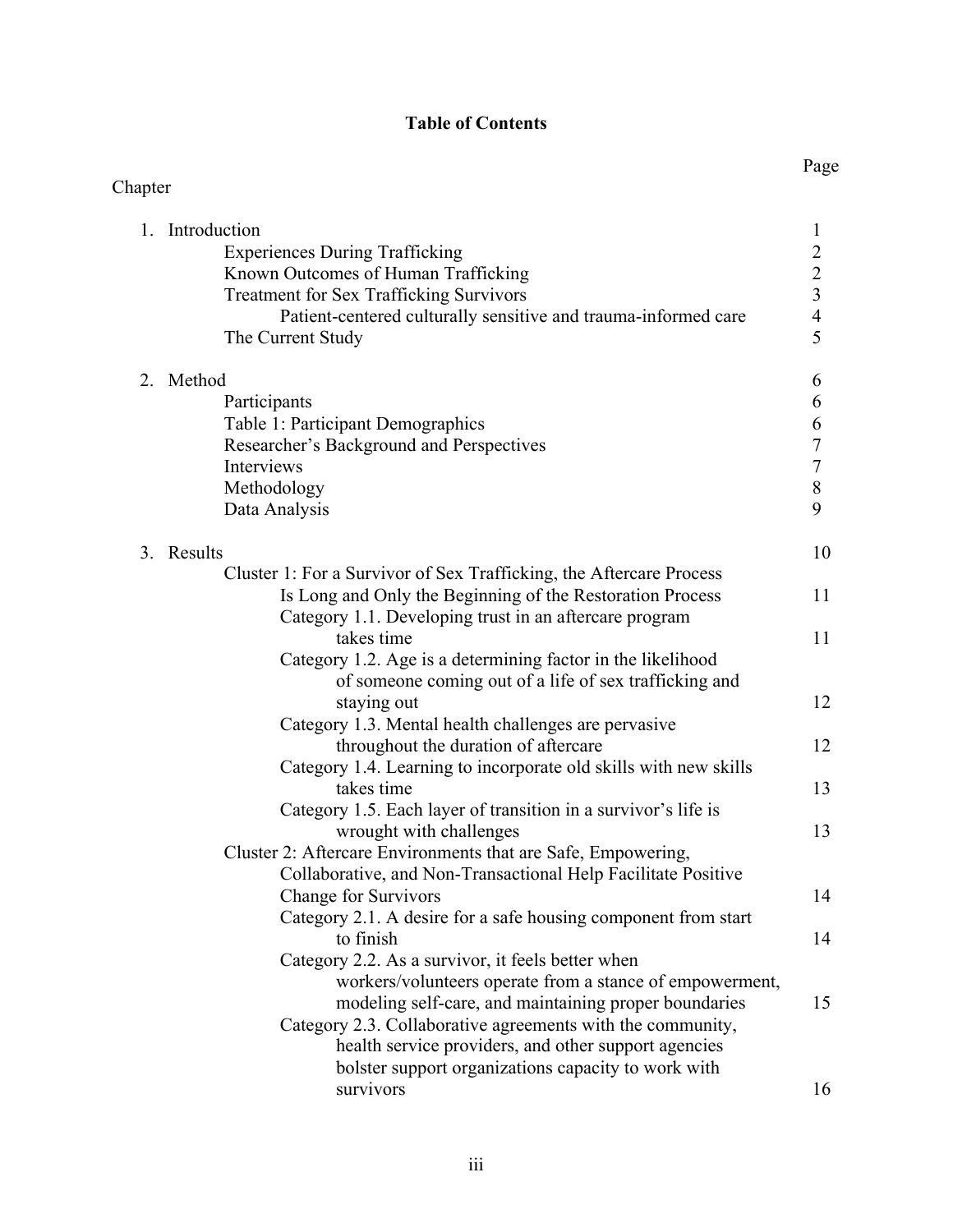| Category 2.4. The freedom to heal in a non-transactional, ethical,       |    |
|--------------------------------------------------------------------------|----|
| and free environment provides survivors the first                        |    |
| interactions with a new way of life                                      | 16 |
| Cluster 3: Holistic and Multifaceted Services are Needed to Help with    |    |
| <b>Survivor Restoration</b>                                              | 17 |
| Category 3.1. Survivors' mental and physical health was affected         |    |
| by sex trafficking and agencies can be a conduit for                     |    |
| basic healthcare needs                                                   | 17 |
| Category 3.2. Building relationships with the local community            |    |
| can help with job and life skills training, and education                | 18 |
| Category 3.3. Establishing a survivor's legal identity is important      |    |
| for gaining access to social services                                    | 18 |
| Cluster 4: Survivors' Interactions with People in the Community-at-Large |    |
| Range Between Healthy and Damaging                                       | 19 |
| Category 4.1. Healthy people who care are beneficial and a               |    |
| challenge to interact with                                               | 19 |
| Category 4.2. A survivor's previous life can be haunting to              |    |
| their recovery                                                           | 20 |
| Category 4.3. Survivors' perceptions of support workers'                 |    |
| acceptance influences their aftercare interactions                       |    |
| and outcomes                                                             | 20 |
| Cluster 5: Survivors' Lives Subsequent to Aftercare are Bolstered by     |    |
| Further Agency Support and Community Connection, and                     |    |
| Hindered by Societal Ignorance                                           | 21 |
| Category 5.1. Transitioning to community life post treatment             |    |
| can be tenuous and overwhelming without a gradual                        |    |
| decrease of support                                                      | 21 |
| Category 5.2. It is important to make connections to healthy             |    |
| community                                                                | 22 |
| Category 5.3. Some people do not understand the concept of               |    |
| trafficking and unwittingly re-victimize survivors                       | 23 |
| Cluster 6: The Mixed Reactions to Faith in the Context of Aftercare      | 23 |
| Category 6.1. Individual participants found faith helpful for            |    |
| their recovery                                                           | 24 |
| Category 6.2. Faith-based providers that focus on dogmatic               |    |
| faith more than ethical service provision run the risk                   |    |
| of further exploiting survivors                                          | 24 |
| Table 2: Clusters and Categories, With Number of Participants Who        |    |
| Contributed Units to Each                                                | 25 |
| Core Category                                                            | 26 |
| 4. Discussion                                                            | 30 |
| Aftercare and Taking Steps Towards Restoration                           | 30 |
| Relapse                                                                  | 30 |
| Post-aftercare implications and recommendations                          | 31 |
| Community collaboration                                                  | 32 |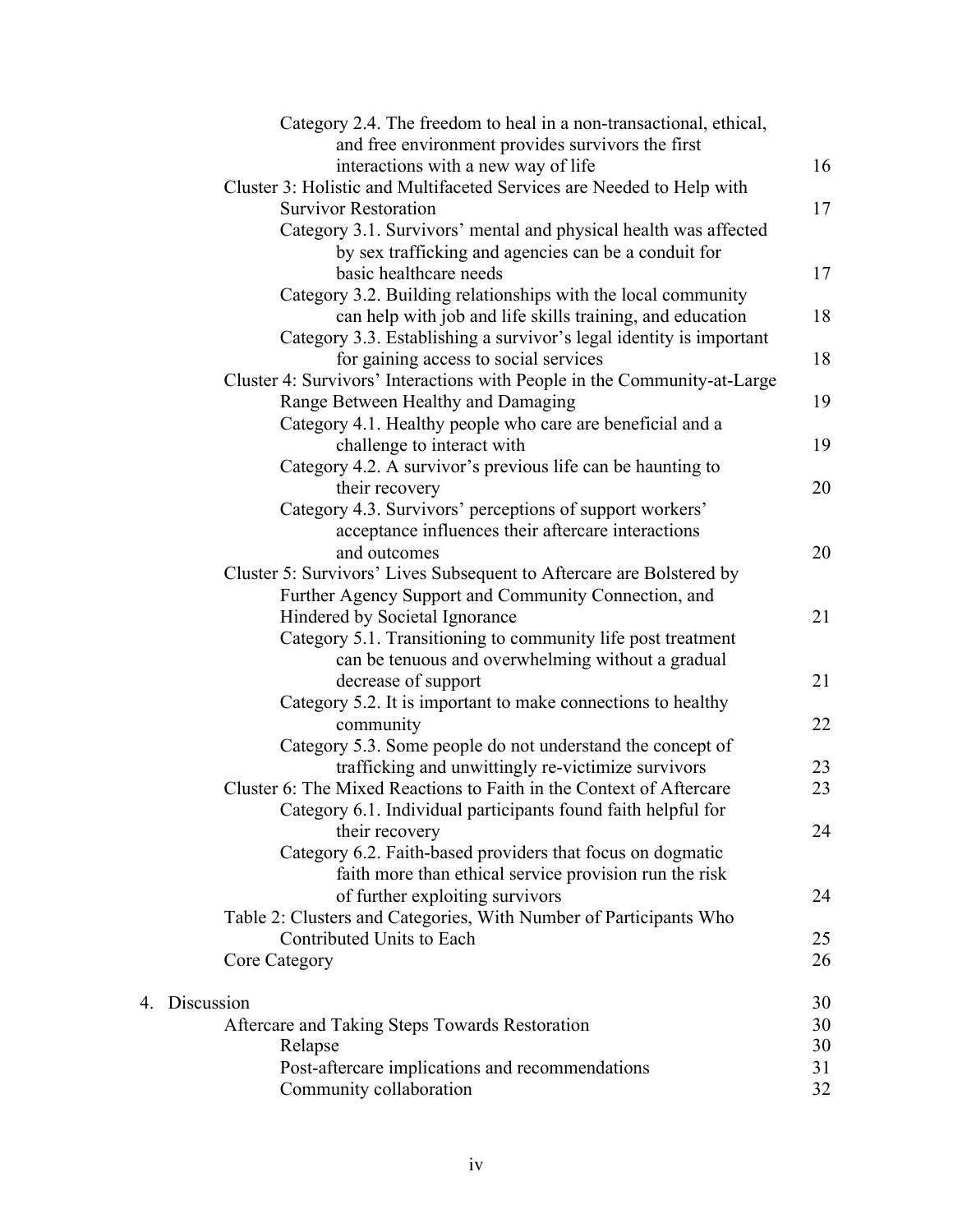| Implications for counseling and advocacy | 32 |
|------------------------------------------|----|
| Limitations and Strengths                | 34 |
| References                               | 36 |
| Appendix                                 |    |
| A. Interview Protocol                    | 44 |
| <b>B.</b> IRB Approval                   | 48 |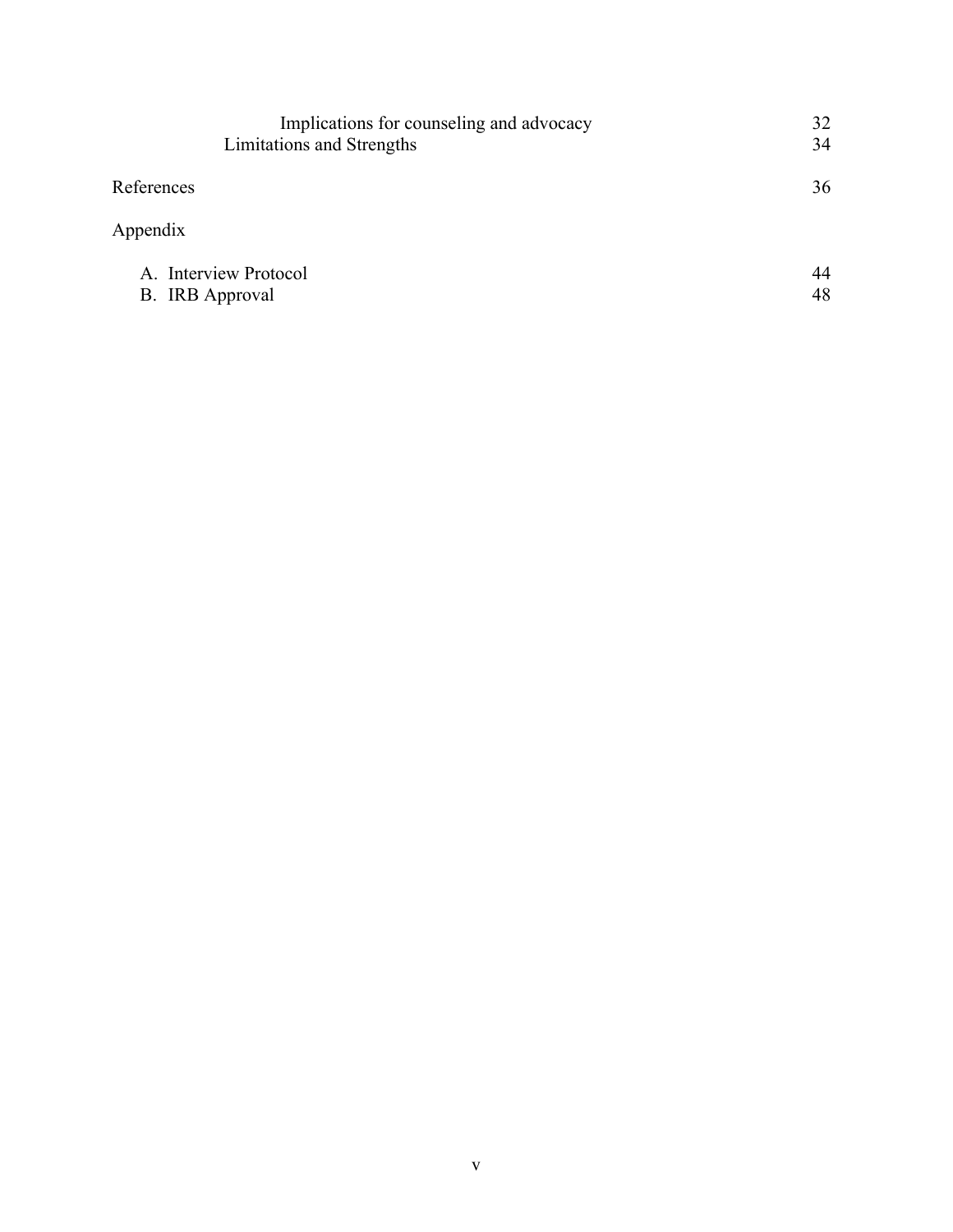#### **Sex Trafficking Survivor-Advocates' Experience with Aftercare**

Human trafficking is recognized as a crime both domestically and internationally (United Nations, 2000; United States Department of State, 2013). In 2012, the International Labor Organization (ILO) estimated that there were over 20.9 million victims of modern day slavery (ILO, 2012). The Global Slavery Index (GSI) estimates that number to be 45.8 million (GSI, 2016). Human trafficking is defined as "the recruitment, transportation, transfer, harboring or receipt of persons" through the use of fraud, coercion, abduction, deception, or abuse of power as a means to control another person (UN, 2000, p. 2; USDS, 2013). International human trafficking is defined as trafficking that happens across international borders while domestic human trafficking is defined as trafficking that stays within the home country of the victim (UN Global Initiative to Fight Human Trafficking, 2013). About 14,000 people are trafficked into the United States (US) annually (USDS, 2013) and 55% of forced labor victims worldwide are women (USDS, 2013). Compared to men, women who are trafficked are at a disproportionate risk of being trafficked for sex (Reid, 2012). Sex trafficking is defined as a commercial sexual transaction (i.e., prostitution) by an adult (18 years of age and older) committed as a result of the use of fraud, force, and/or coercion by another (USDS, 2017). There are no specific data available regarding the prevalence of sex trafficking in the US. Some of the most at-risk groups are runaways, homeless youth, and transgender street youth (Estes & Weiner, 2002). The Urban Institute (Dank et al., 2014) found that, in eight US cities, commercial sex generated between \$40 million and \$290 million annually per city.

While current literature describes the typical negative outcomes victims experience during captivity, several researchers have stated we known very little about survivors' experiences of aftercare services (Cecchet & Thoburn, 2014; Colby, 2011; Jones, Engstrom,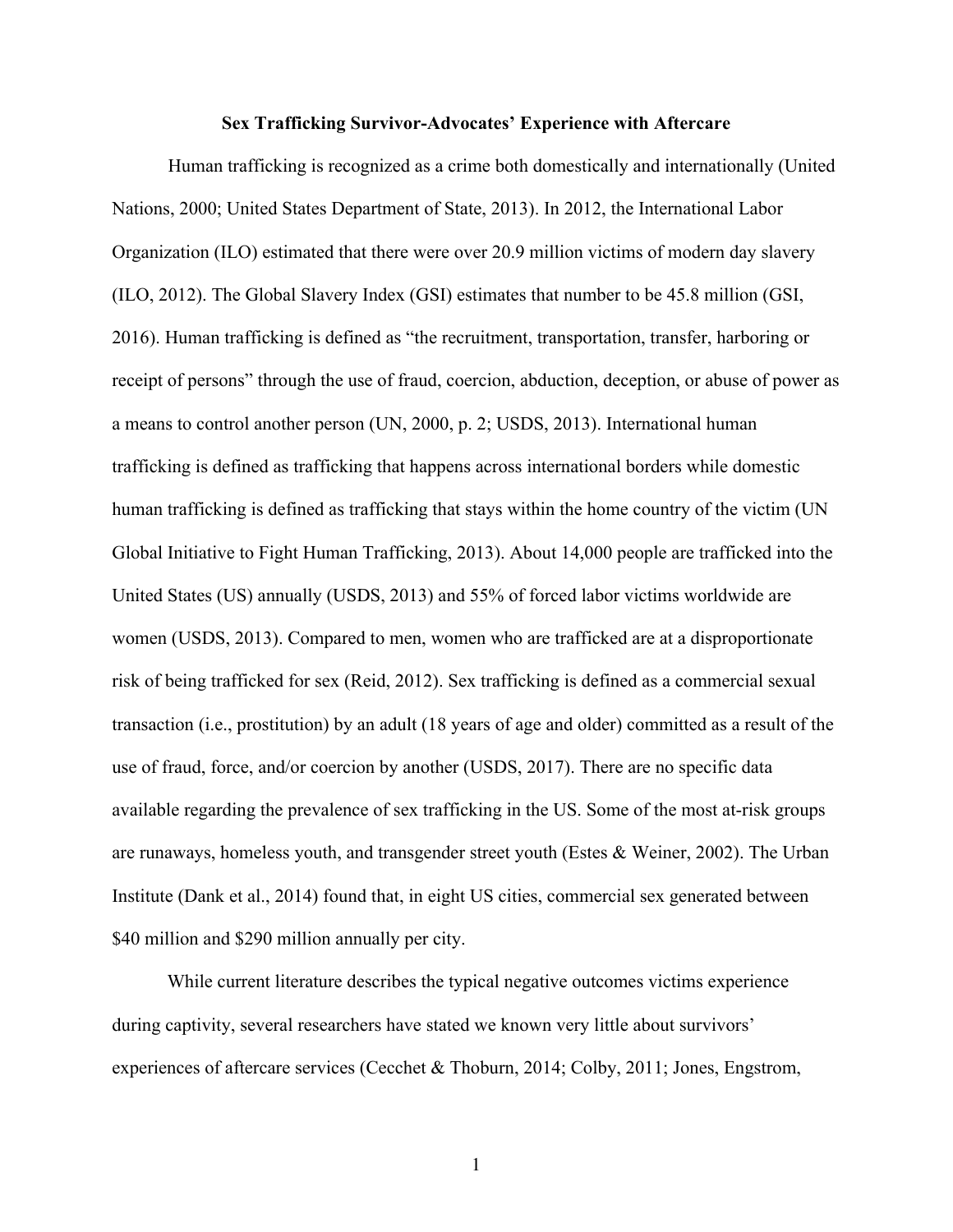Hilliard, & Sungakawan, 2011). Survivors of sex trafficking in the US, who have experience with aftercare, are a source of first-hand knowledge of these services and how well they work. Considering that victimization, often by people in authority positions, is a significant component of a sex trafficking survivor's experience, it is important to structure treatment in a way that is patient-centered, culturally competent, and trauma-informed (Elliott, Bjelajac, Fallot, Markoff, & Reed, 2005; Herman et al., 2007; Substance Abuse and Mental Health Services Administration, 2014). With the desire to contribute to patient-centered, culturally competent, and traumainformed care, the purpose of this study is to learn about the aftercare experiences of adults who survived child or adult sex trafficking in the US.

# **Experiences During Trafficking**

To understand the context of aftercare or any restorative experience, it is important to know details about survivors' contexts during their time as victims. People who have been trafficked have typically been exposed to a variety of negative experiences including, but not limited to, psychological, physical, sexual, and financial violence (Dovydaitis, 2010; Stotts & Ramey, 2009). Acts such as torture, coercion, manipulation, sexual assault, and physical violence are commonly used to subdue trafficking victims and subject them to their traffickers (Fong  $\&$ Berger Cardoso, 2010; Hartjen & Priyadarsini, 2012; Kara, 2011; Lagon, 2008; Stotts & Ramey, 2009). Reported injuries include cigarette burns, chemical burns, broken bones, bruises, and forced or coerced drug use (Dovydaitis, 2010; McClain & Garrity, 2011; Newby & McGuinness, 2012; Zimmerman, Hossain, & Watts, 2011).

## **Known Outcomes of Human Trafficking**

In addition to knowing what commonly happens to victims while in captivity, it is important that aftercare service providers understand something about the short term and long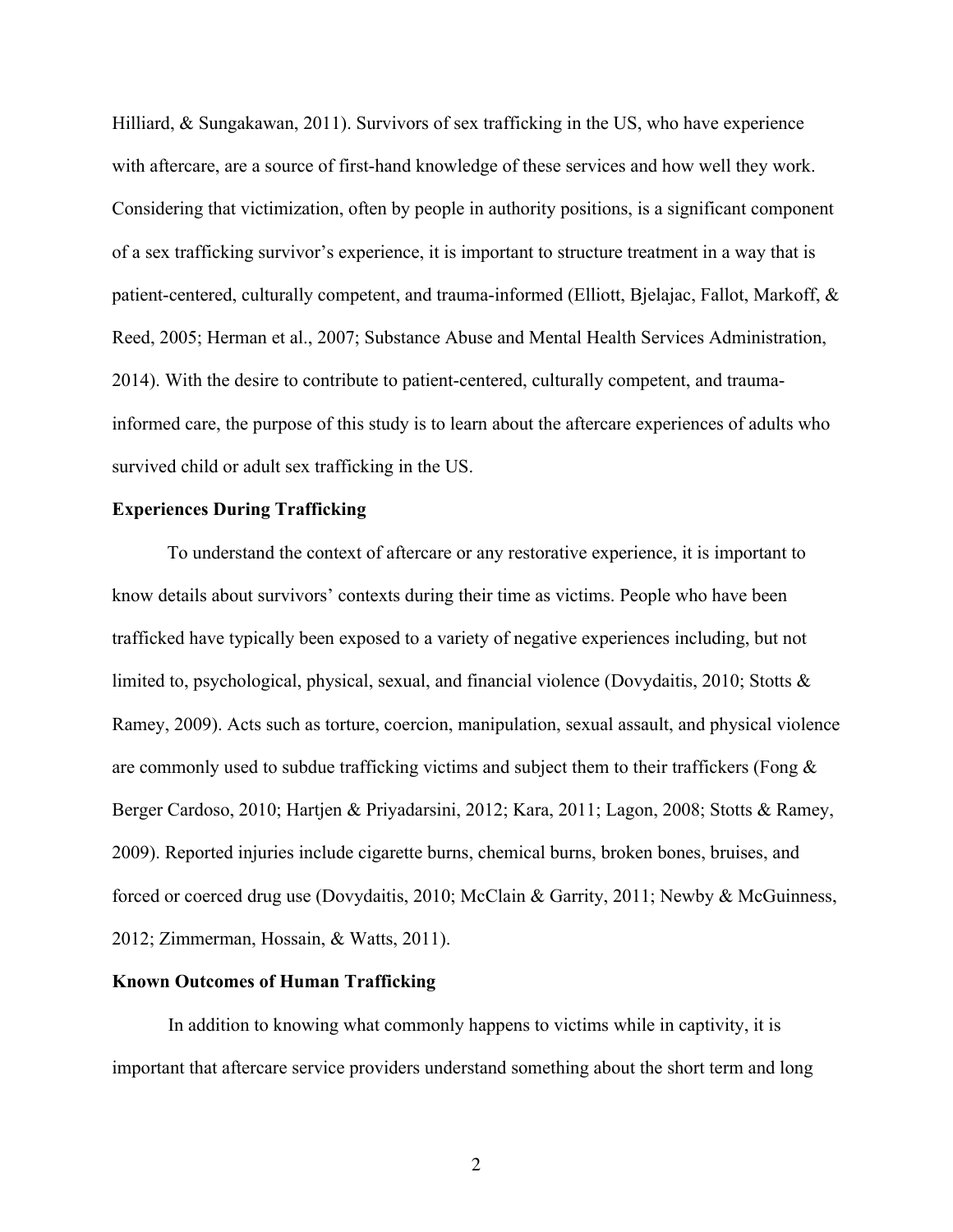term outcomes of these experiences. Much of the research regarding health outcomes of sex trafficking survivors has been compiled abroad or with international participants, including studies done in the Middle East (Cwikel, Chudakov, Paikin, Agmon, & Belmaker, 2004), South Asia (Gupta, Reed, Kershaw, & Blankenship, 2011), and Europe (Ostrovschi et al., 2011; Zimmerman et al., 2008). In the international literature, the most frequently reported health related outcomes include post-traumatic stress disorder (PTSD), sexually transmitted infections (STI)/HIV, and depression (Cwikel et al., 2004; Ostrovschi et al., 2011; Silverman et al., 2014; Tsutsumi, Izutsu, Poudyal, Kato, & Marui, 2007). In terms of mental health outcomes, PTSD, anxiety, and depression are the three most frequently reported outcomes of human trafficking (Cwikel et al., 2004; Ostrovschi et al., 2011; Zimmerman et al., 2008). Ostrovschi and colleagues (2011) found high levels of comorbid occurrences of PTSD and anxiety disorders in a population  $(N = 120)$  of Moldovan women who were trafficked for sex. In studies involving US populations, Hom and Woods (2013) found complex trauma, shame, and previous sexual abuse were common among human trafficking victims/survivors, and Muftić and Finn (2013) found that women who were sexually exploited experienced significant adverse health outcomes in the areas of mental health and suicidal ideation.

#### **Treatment for Sex Trafficking Survivors**

Sex trafficking is a human rights violation, and Stoklosa, Grace, and Littenberg (2015) argue that human trafficking is one of the most dehumanizing acts one can experience. The American Psychological Association's (APA) ethical code (Principle E) emphasizes the need for respecting "people's rights and dignity" (APA, 2002, p. 4), particularly when individuals or communities have or have had an impaired ability to make autonomous decisions. As such, when determining treatment for sex trafficking survivors it is important to listen to survivors as much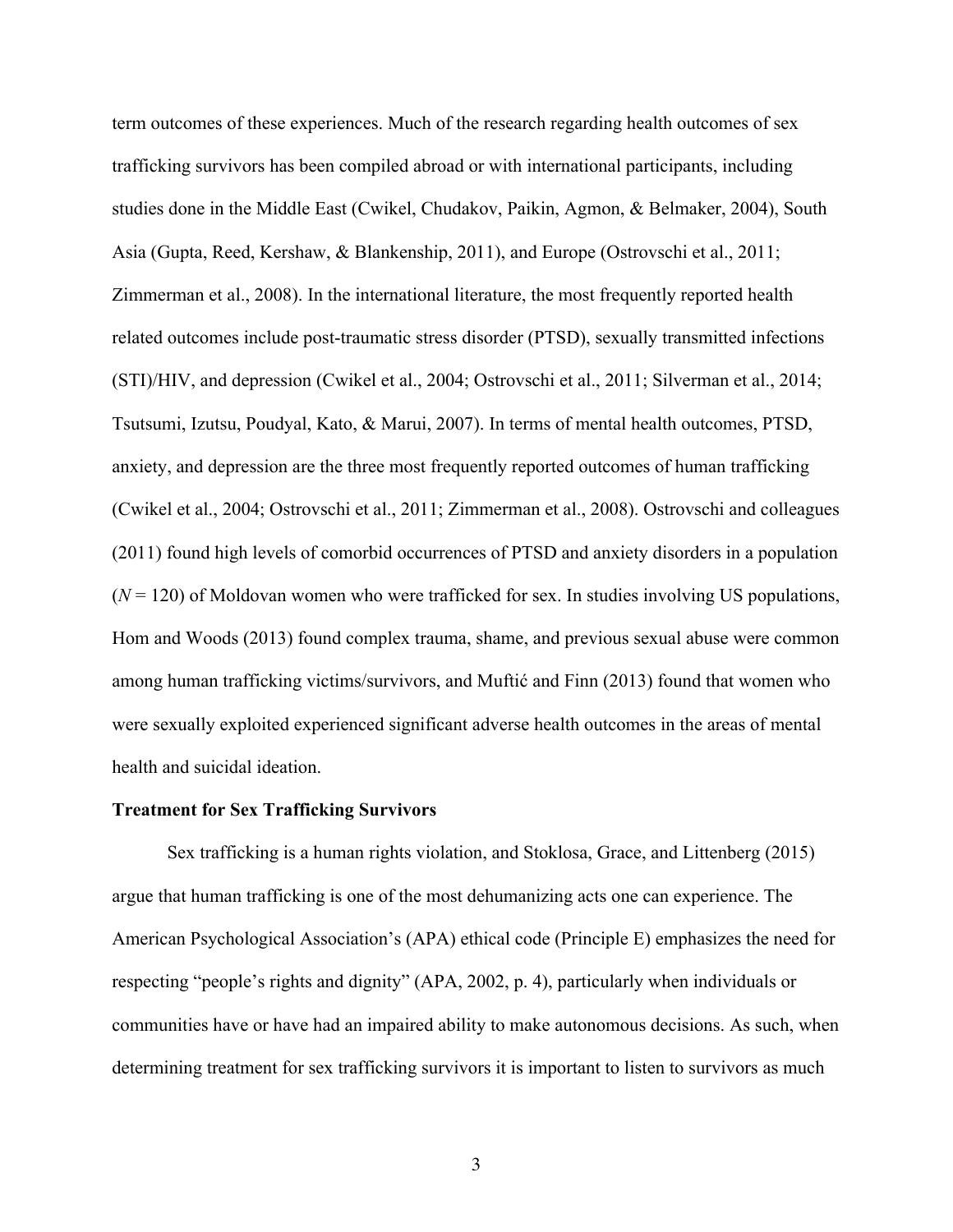as possible and to note that the trauma and marginalization survivors have experienced require serious addressing.

**Patient-centered culturally sensitive and trauma-informed care.** The premise of patient-centered culturally sensitive care involves providing care that not only shifts the control of clinical decision-making from a top-down to a more egalitarian interaction (Wagner et al., 2005), but also engages in cultural competence from a patient-centered focus on empowerment (Herman et al., 2007). It takes into account the patient's culturally influenced contextual variables, of which the patient is the primary expert. This is essential, not only in maintaining respect for the individual and the biopsychosocial environment in which they live, but also for providing quality health care (Herman et al, 2007).

The Substance Abuse and Mental Health Services Administration discussed the necessity of utilizing a trauma-informed approach for treating trauma survivors (SAMHSA, 2014). There are six principles to this approach: establishing organizational and psychological safety, operating from a stance of trust and transparency, providing opportunities for peer support, equalizing power differentials through collaboration and mutuality, providing an environment of empowerment through encouraging self-advocacy, and engaging with cultural and other intersectional differences (Elliott et al., 2005; Harris & Fallot, 2001). Implementing these principles throughout the aftercare setting enhances the agency of survivors, increases safety, and levels power differentials between providers and patients (Elliott et al., 2005). It also helps to inform treatment by engaging in mutual collaboration to identify ways of improving services and identifying what is ineffective (Elliott et al., 2005).

In consideration of these principles and the move towards patient-centered culturally sensitive care (Herman et al., 2007; Wagner et al., 2005), I felt it was important to learn more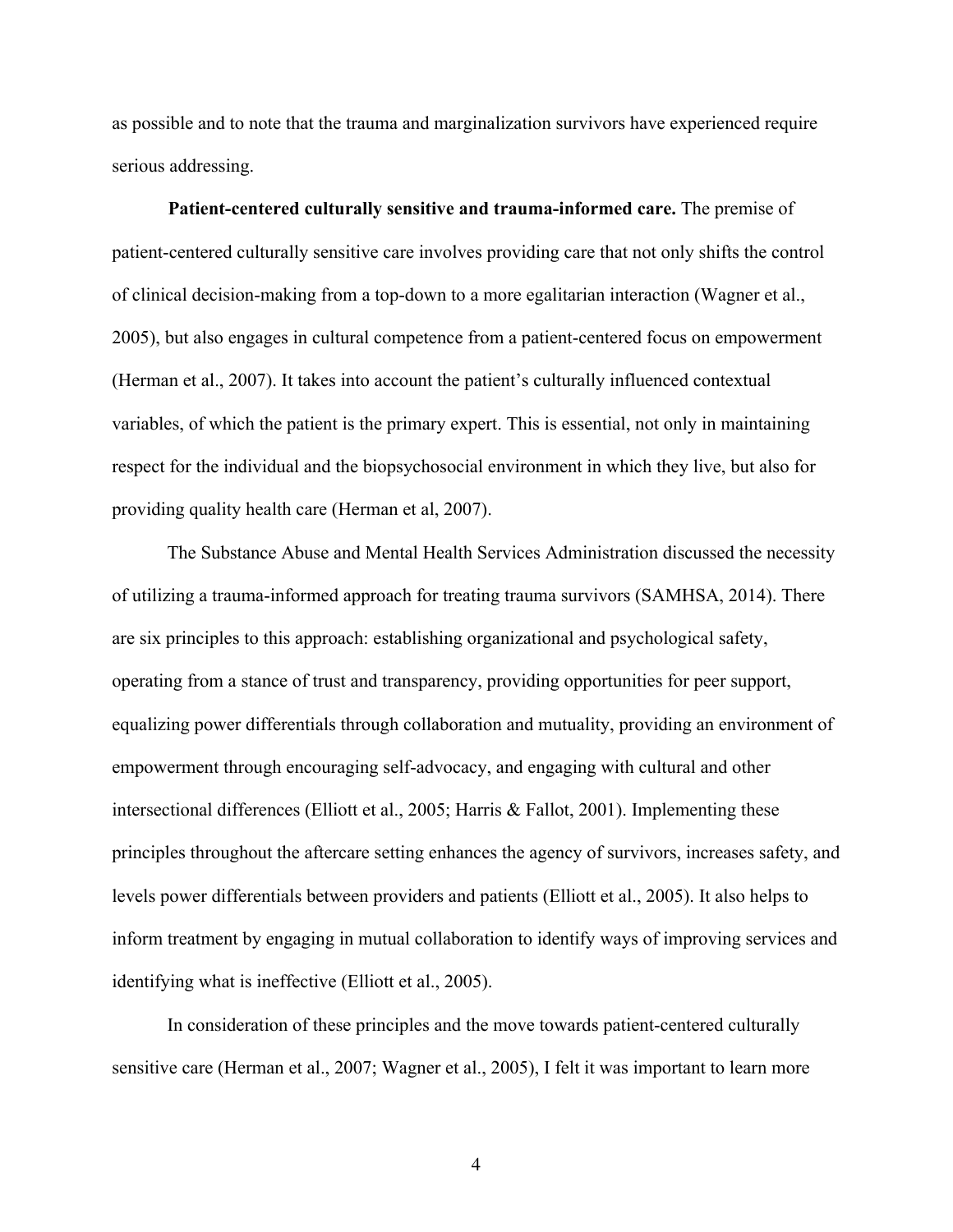about the restorative experiences of sex trafficking survivors in the US from first-hand accounts of those who have experienced restorative care, and are actively engaged in advocacy (whether as a career or through volunteering). From a trauma-informed stance, survivor-advocates are able to speak to these issues as somewhat of an expert, removing some of the concerns around power differentials and potential for exploitation or the perception of exploitation that need to be paid attention to when working with sex trafficking survivors.

# **The Current Study**

In order to generate a better understanding of aftercare services, I explored survivor needs using grounded theory methodology (Charmaz, 2006; Glaser & Strauss, 1967). Grounded theory requires researchers to collect rich data (participants' detailed and full description of the construct under investigation) and inductively translate the data into themes (clusters) that further inform researchers and clinicians about the construct in a way that was previously unknown or uncertain.

To learn more about the restorative experience of survivors, I only wanted to talk to those who were no longer in danger, had access to support, and were unlikely to be adversely affected by their participation in the study. The people who best fit these criteria were survivor-advocates. Survivor-advocates, because of their intersecting identities, also have additional information from other survivors that provide insight for this study. Therefore, the principle research question of this study, "What are sex trafficking survivor-advocates' lived experiences with restorative services, particularly as it relates to post sex trafficking aftercare in the US?"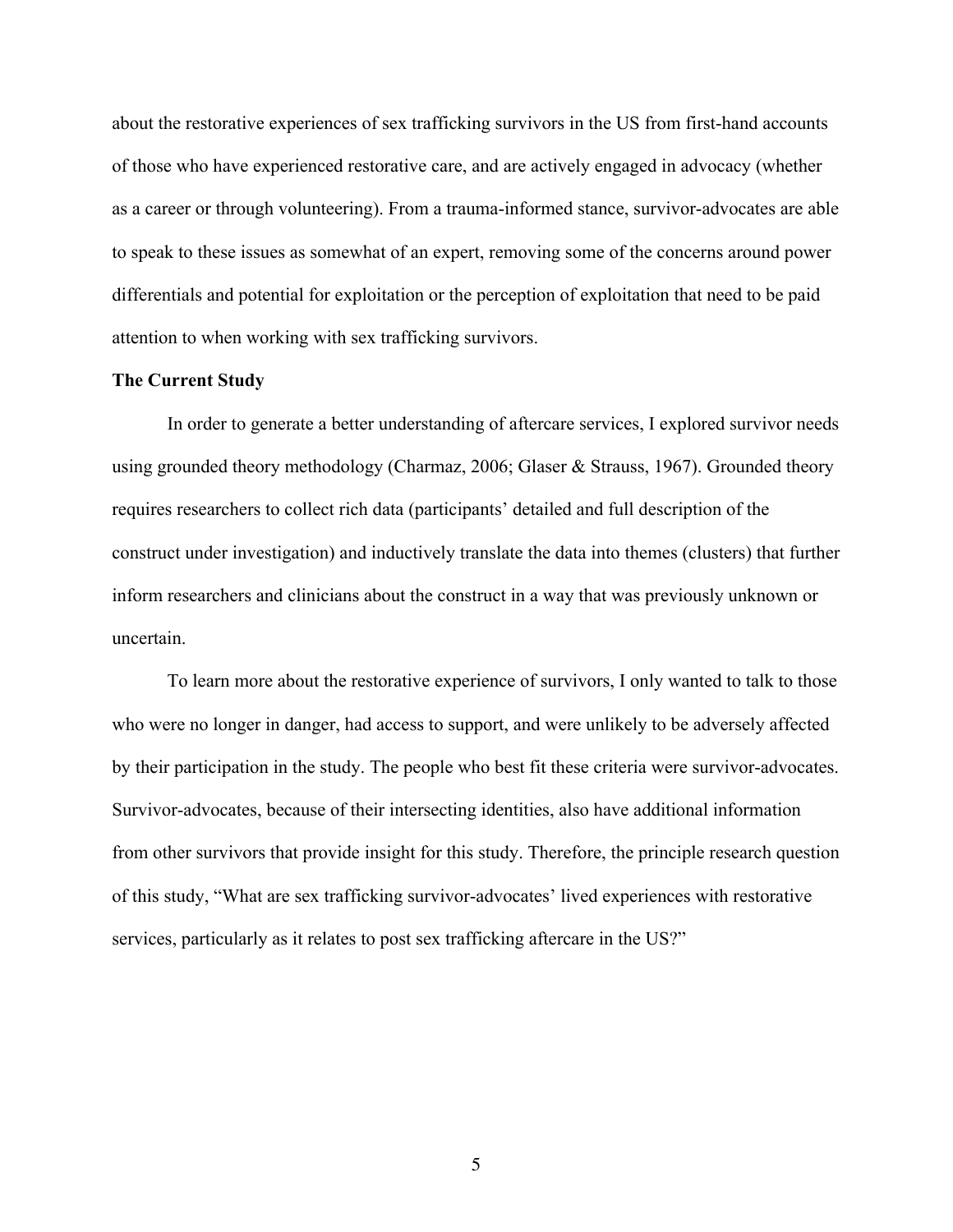#### **Method**

# **Participants**

Participants for this IRB approved study were eight individuals who identified as female and ranged in age from 28 to 51 ( $M = 40.63$ ,  $SD = 9.10$ ). Participants listed their ethnic identification as follows, 8 White and 1 African-American. Participants were recruited by utilizing community-based sampling methods, including direct email and phone calls to survivor support centers, Facebook posts, referrals from the anti-human trafficking community, and the solicitation of personal contacts (see Table 1). Participants were prescreened to confirm they met the criteria for inclusion: 18 years old or older; trafficked in the US; a survivor of human trafficking; no longer in crisis; no longer experiencing serious mental health difficulties; and working or volunteering in some capacity that serves the anti-trafficking effort. All respondents who agreed to participate in the study were provided a packet of materials that included the study criteria, informed consent documentation, the semi-structured interview protocol, and a copy of the demographics form.

# **Table 1**

|                | $\sim$ $\sim$ $\sim$ $\sim$ $\sim$ $\sim$ | Age First  | Race                |        |                  |            |
|----------------|-------------------------------------------|------------|---------------------|--------|------------------|------------|
| Participant    | Age                                       | Trafficked | Ethnicity           | Gender | Region           | Honorarium |
|                | 37                                        | 19         | White               | Female | Deep South       | Declined   |
| 2              | 49                                        | 19         | White               | Female | Midsouth         | Donated    |
| 3              | 47                                        | 16         | African<br>American | Female | Midsouth         | Gift Card  |
| $\overline{4}$ | 37                                        | 14         | White               | Female | Midsouth         | Gift Card  |
| 5              | 51                                        | 15         | White               | Female | Midwest          | Donation   |
| 6              | 28                                        | 18         | White               | Female | North West       | Donation   |
|                | 47                                        | 14         | White               | Female | Midsouth         | Donation   |
| 8              | 29                                        | 10         | White               | Female | Mountain<br>West | Donation   |

*Participant Demographics*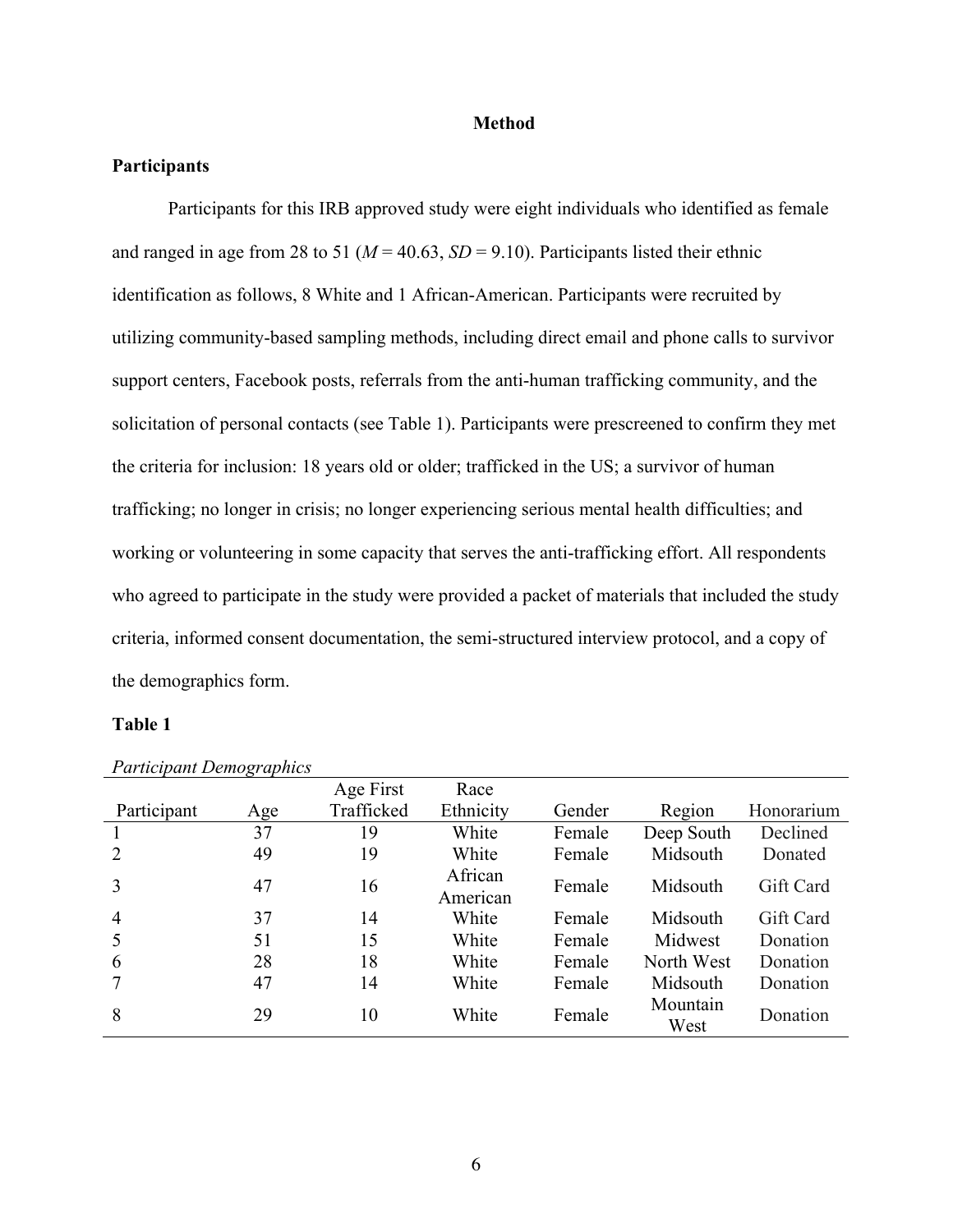### **Researcher's Background and Perspectives**

I have been studying the general topic of human trafficking for over six years, including aftercare services for four years. I was also the primary investigator for a Consensual Qualitative Research project investigating service offerings for sex trafficking survivors in the US from the perspective of aftercare providers (who were not survivors themselves). Given my exposure to the topic of human trafficking, frequently strong feelings about the topic, and the nature of the emotions regarding the violence that occurs in sex trafficking, it was impossible to separate my personal knowledge and biases from the data collection and analysis process. Memoing and debriefing was utilized to mitigate the impact of previously obtained knowledge and biases. Memoing is a form of note-taking (Charmaz, 2006) and debriefing is peer discussion (Lincoln & Guba, 1985) that allows researchers to acknowledge and address how their expectations of the data may influence the research process.

#### **Interviews**

Data was collected through semi-structured interviews (Charmaz, 2006). Each of the eight participants was interviewed in one of three ways. The first was in-person at a public location in which the participant felt safe, and still provided enough privacy to conduct the interview. The second was over the phone, and the third was conducted via Skype at the request of the participant. Each interview lasted between 50-90 minutes and was recorded in duplicate to serve as back-up in case of equipment failure. When the primary recording was confirmed functional, the back-up recording was erased. One primary recording was found to be faulty and the back-up audio file was used for transcription. One back-up recording was found to be faulty and was subsequently erased. Audio recordings were transcribed with as high level of accuracy as possible. The only exception to this exactness was in regard to the removal of identifying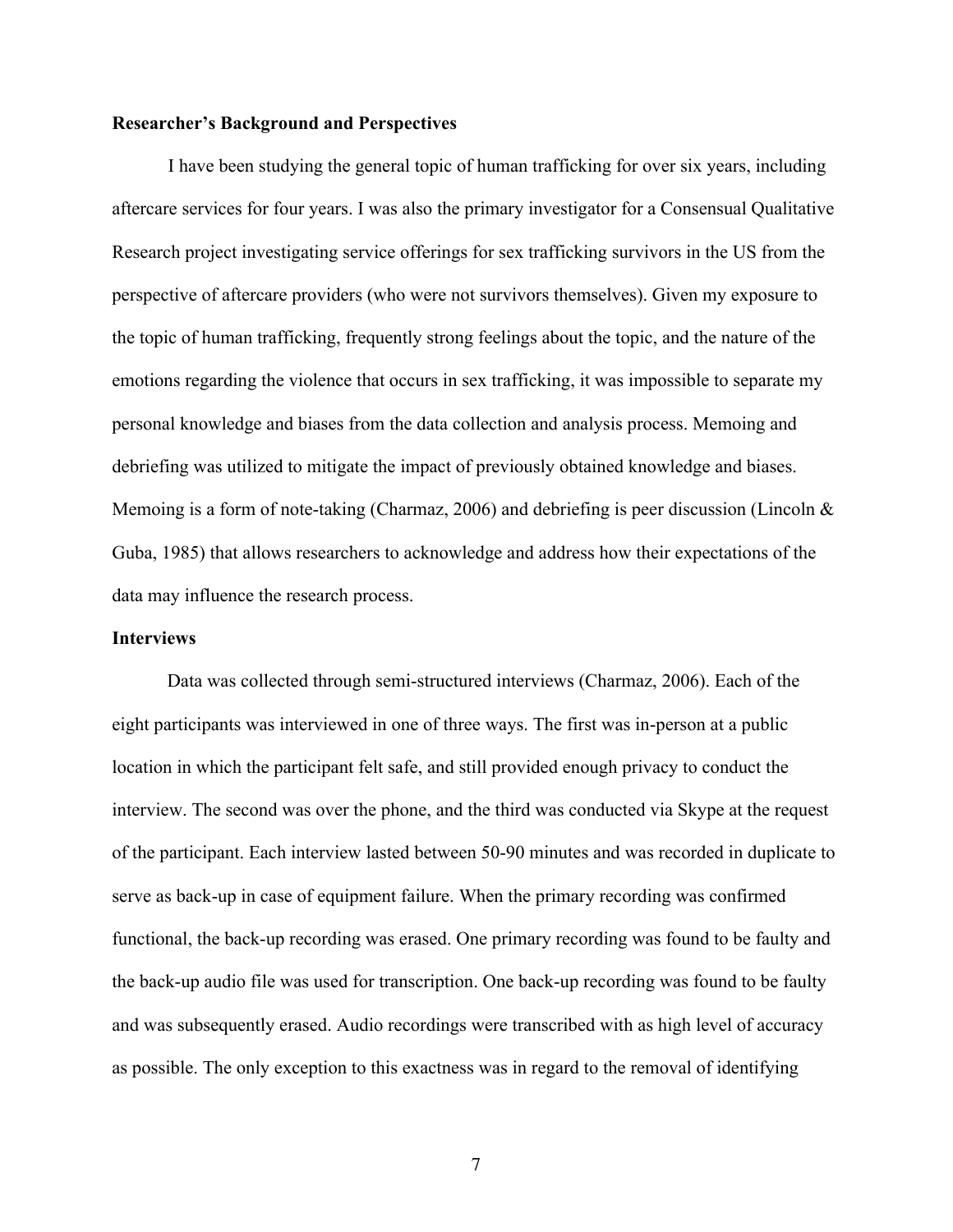information, which was recoded to protect the interviewees' anonymity. Participant names were de-identified as "Participant," service provider names were de-identified as "Service Provider," and other people who were identified as close to the participant were recoded according to the following examples "Friend," "Pimp," and "Support Worker."

During the interviews, field notes were maintained to record my interactions, feelings, and impressions as a result of spending time with participants. My observations, during and after each interview, informed updates to subsequent interview protocols as well as participant selection. Grounded theory provides a framework that allows researchers to be continually curious about different aspects of the study, even as these aspects reveal themselves through the stories of participants (Charmaz, 2006). For example, when an interviewee brought up an aspect of sex trafficking aftercare not discussed in previous interviews and missing in the interview protocol, the protocol was updated so that subsequent participants could add their experiences to the data. When it seemed that new interview data added nothing new to the study, the principle of theoretical saturation was achieved and data collection discontinued (Charmaz, 2006; Glaser & Strauss, 1967).

Upon completion of each individual interview, and in an effort to thank participants for their time, participants were offered a choice of receiving a \$10 gift card to Target or Amazon.com. Participants could also choose to have the honorarium donated to an antitrafficking organization of their choice, or to not receive any kind of honorarium.

## **Methodology**

There are two reasons for choosing grounded theory as the primary methodology for this study. First, grounded theory has a long, productive history of aiding fields such as counseling psychology build knowledge about groups, such as sex trafficking survivors, who are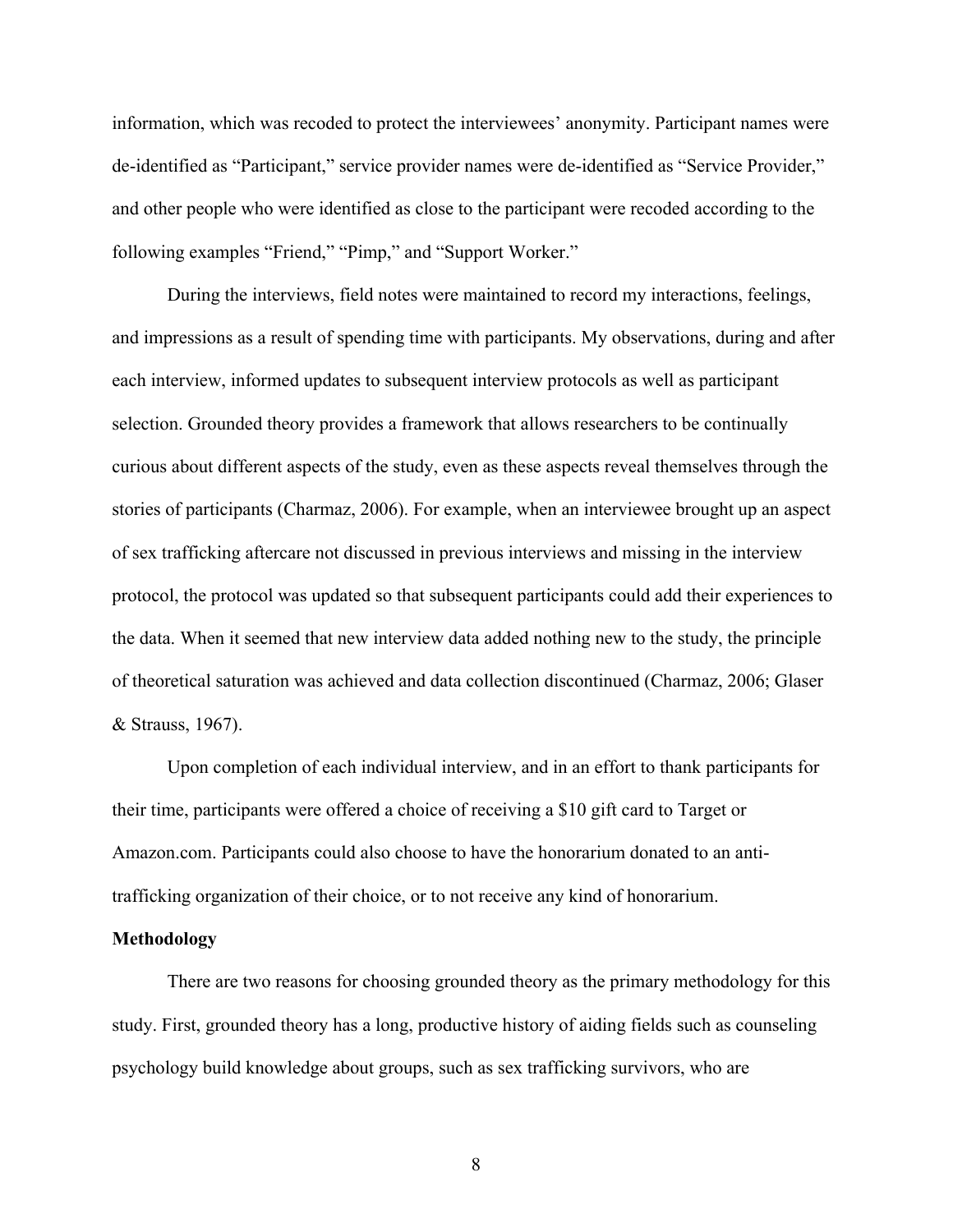traditionally marginalized in research and practice (Fassinger, 2005). Second, there is a good fit between the current lack of empirical knowledge about sex trafficking aftercare in the US and grounded theory's suitability for generating an initial theoretical direction based on the lived experiences of participants.

### **Data Analysis**

For the purposes of this study, the qualitative data were analyzed through a cyclical process of coding, constant comparison, development of categories, and memoing (Charmaz, 2006). Charmaz (2006) identified coding as the link between data collection and theory development. For the current study, coding occurred in three phases, including initial coding, focused coding, and theoretical coding (Charmaz, 2006; Glaser & Strauss, 1967). During initial coding, a line-by-line reading of each transcript was conducted to extract meaning units, small but independent units of text that are meaningful in relation to the research question (Giorgi, 1970). These meaning units, or initial codes, remained as true to the data, the actual words of the participants, as possible. During focused coding, the meaning units were organized into higher order categories via the constant comparison method (Glaser & Strauss, 1967). Each meaning unit was compared to every other meaning unit and sorted into groups of shared meanings called categories, while still staying as close to the data as possible. Once the categories emerged, each category was then compared to every other category (Glaser & Strauss, 1967). This process continued until the interviews produce no new higher order categories that made sense in light of the experiences survivors of sex trafficking had regarding aftercare services.

When no new higher order categories emerged from the interviews, the theoretical coding phase of the study began. To increase awareness of potential subjective influences on the analysis, this stage of analysis was also informed by memoing notes (Charmaz, 2006). For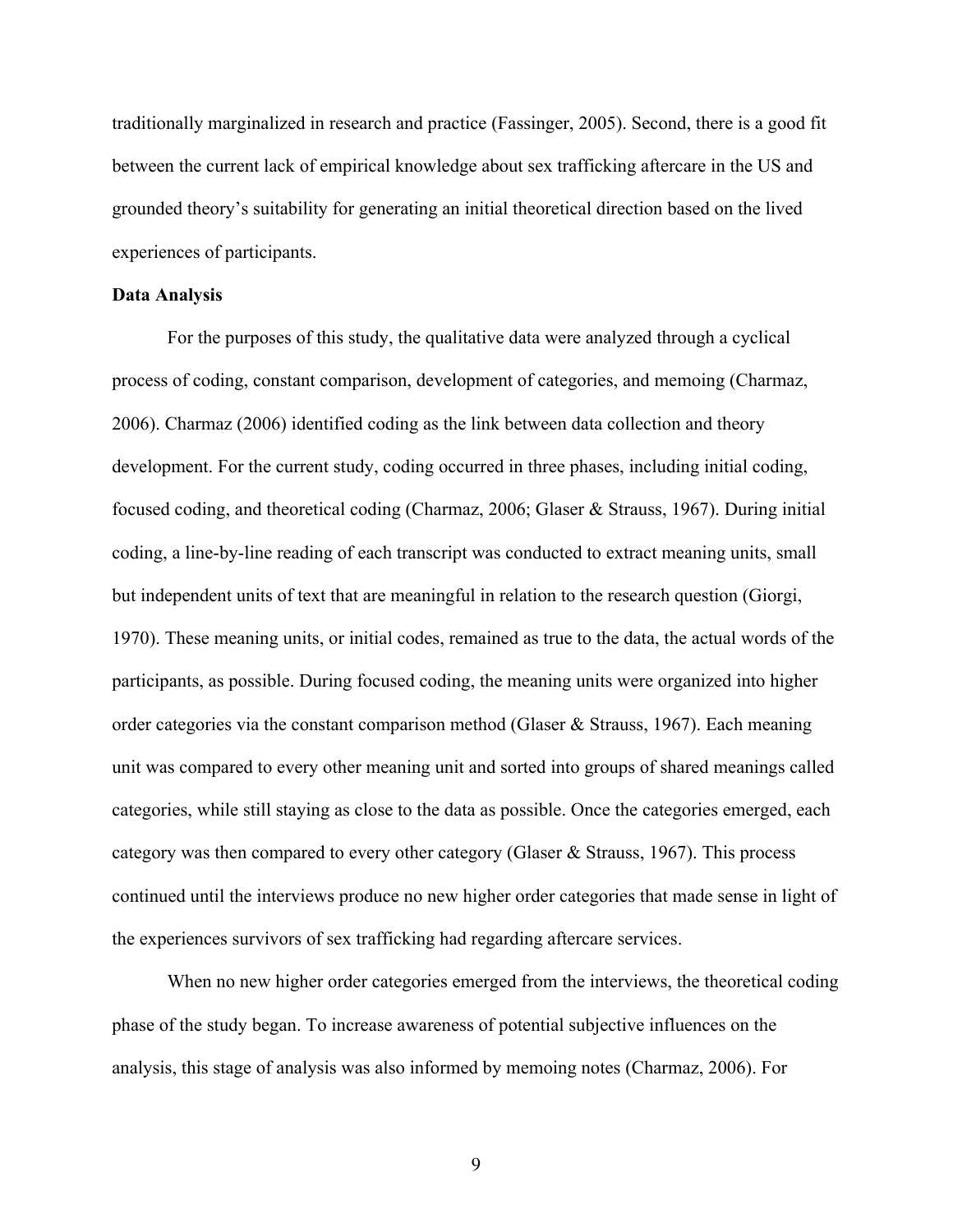example, I have a lot of experience living and functioning in religious contexts. Those contexts were not always healthy, and as such, had the potential to skew my perceptions of the data when religion was described as a healthy coping mechanism for survivors. Another example is that I have experience working with US survivors of sex trafficking and memoing was used to keep my vicarious traumatic interactions from influencing the outcome of the data as much as possible. All higher order categories and line-by-line codes were consolidated into thematic clusters that provided a more robust understanding of the initial categories. These robust clusters were then used to inform the theoretical model.

In accordance with Charmaz (2006), a mid-level theory, or theory that is limited in scope and focuses on a distinct phenomenon, was constructed from the data. Although the findings of the study by themselves may not be generalizable to other populations, results that emerged from the data were linked to existing understandings of survivor aftercare resulting in a more detailed understanding of aftercare that is transferable to other persons, places, and times (Charmaz, 2006; Lincoln & Guba, 1985). It is also important to connect the results to the audience for which the study was intended (Charmaz, 2006). For this study, the intended audiences were both the agencies and clinicians in the US who are working or are interested in working with sex trafficking survivors.

#### **Results**

The eight interviews yielded 1155 meaning units. The constant comparison method described above resulted in a hierarchy that consisted of six clusters or major themes (see Table 2). The clusters were then used to create an overarching idea or emerging theory about what was learned from this study. Each cluster is expounded on below within the context of its subsumed categories. The emerging theory, or core category, is explained after the cluster descriptions. Due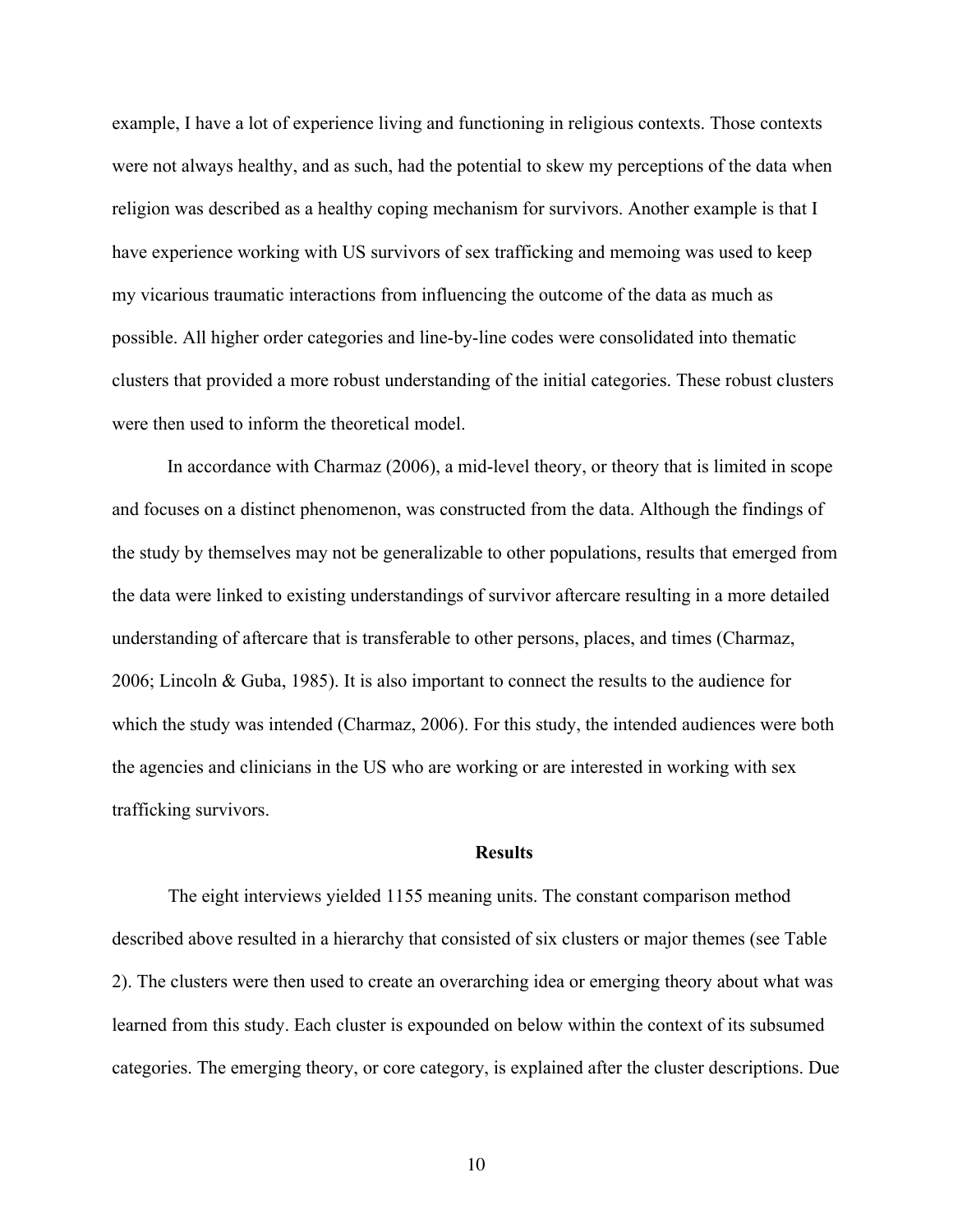to the participants providing information both as survivors and advocates, their experience with aftercare in both contexts is reflected in the following results. The primary focus is on their experience as survivors, and it was important to report their unique perspective as advocates engaged with survivor advocacy and services.

# **Cluster 1: For a Survivor of Sex Trafficking, the Aftercare Process is Long and Only the Beginning of the Restoration Process**

All participants contributed to this cluster, which contains five categories, and provides information related to the lived experiences of survivors post trafficking, including treatment and post treatment. Participants discussed their interactions with aftercare and the challenges experienced once services are no longer available.

**Category 1.1. Developing trust in an aftercare program takes time.** "Well I mean learning how to trust was a major issue, trying to figure out you know what I mean, because most.. who does things for you for free? You know what I mean? Without any expectations?" (7). Participants (6 of 8) in this category explained that living on the streets meant the only person they could trust was themselves, and even that was difficult as they would sometimes let themselves down. Trust can be difficult to earn because those trying to help are sometimes seen as antagonistic. This tends to be most true for adolescent adults who have developed a traumabond to their trafficker. In these cases, the aftercare agency and workers, who are trying to keep them out of abusive and exploitive settings, are seen as the people who are keeping them from those that they love.

So, I think just, you know coming in to a new life there's a lot of not wanting to trust people and that takes time. Um. But when people tell you that they genuinely care about you, that's almost like why? Why me? I'm kind of like dirt. (2)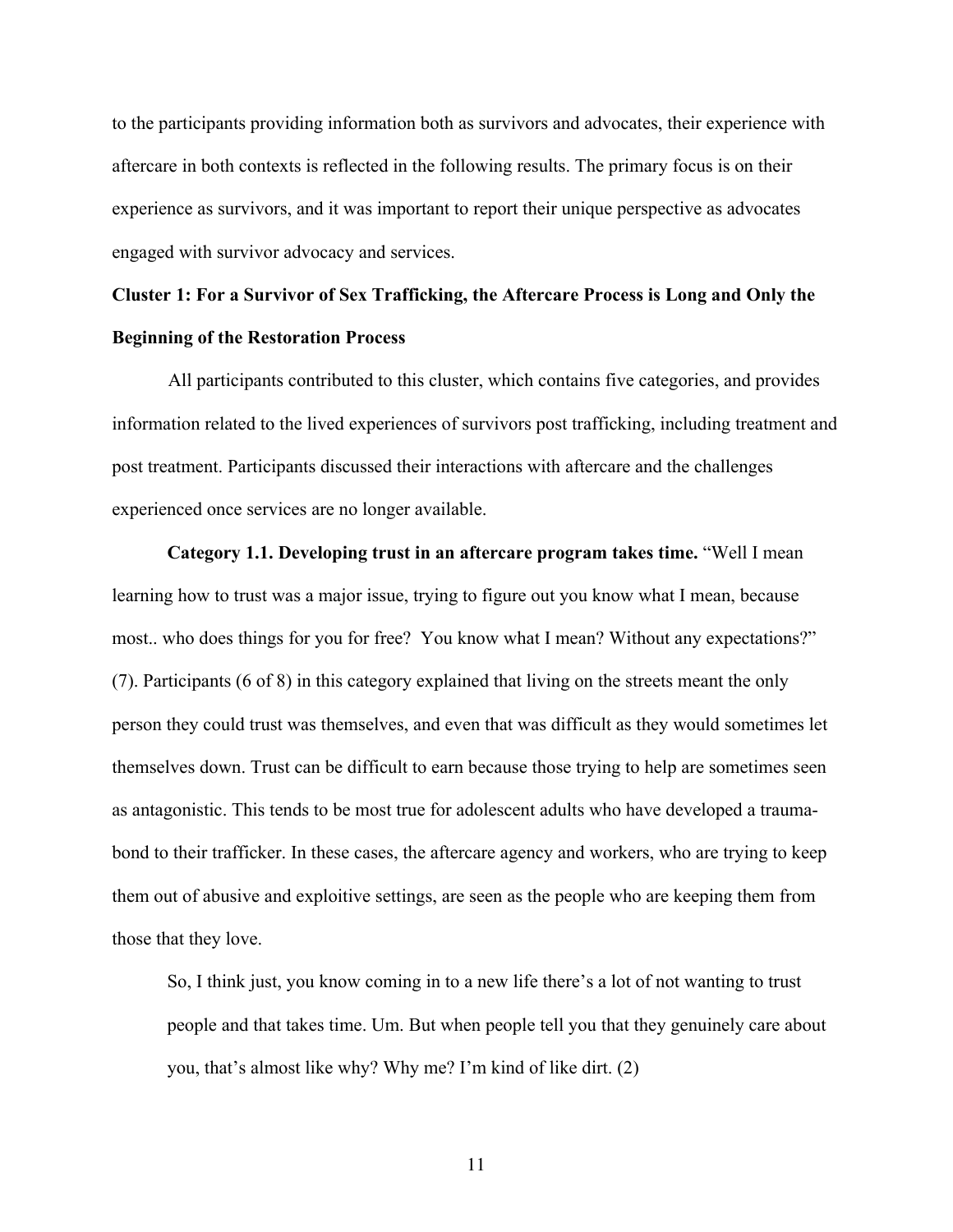All participants informing this cluster stated that it takes time to learn how to trust others, and perhaps especially those who desire to help them.

Because it's almost like you want to get out of the way of life and you're willing to leave this person that has so much control over you. But to go into a place that has so much control over you, it's, it's scary. You might as well be where you are. (2)

# **Category 1.2. Age is a determining factor in the likelihood of someone coming out of a life of sex trafficking and staying out.**

Okay I think it's, to be quite honest, I think it's harder for the younger ones than it is for the older ones. They [older survivors] are the ones who know where the bottom is and what a bottom really looks like. (7)

Participants (5 of 8) indicated that there are three life periods when an adult may exit sex trafficking. The first is as an adolescent. All the respondents who contributed to this category stated that the most difficult time to exit sex trafficking is as a young person. Because of adolescent impulsivity, young people were also identified as the group most likely to return to their pimps. The age group that was reported as most likely to exit sex trafficking and stay out was in the range of mid-20's to 30's. After the 30's the likelihood of coming out of the life was reported to decline due to a sense of helplessness and/or addiction.

**Category 1.3. Mental health challenges are pervasive throughout the duration of aftercare.** Participants (5 of 8) reported having significant mental health challenges throughout the course of their treatment and beyond. The most frequently mentioned challenges were PTSD, depression, social anxiety, and unstable moods. As one participant explained, "So but unfortunately you know the PTSD um was still there and trying to cope um with that, with the past when you least expect it. So that was super difficult" (5). Respondents stated that, at any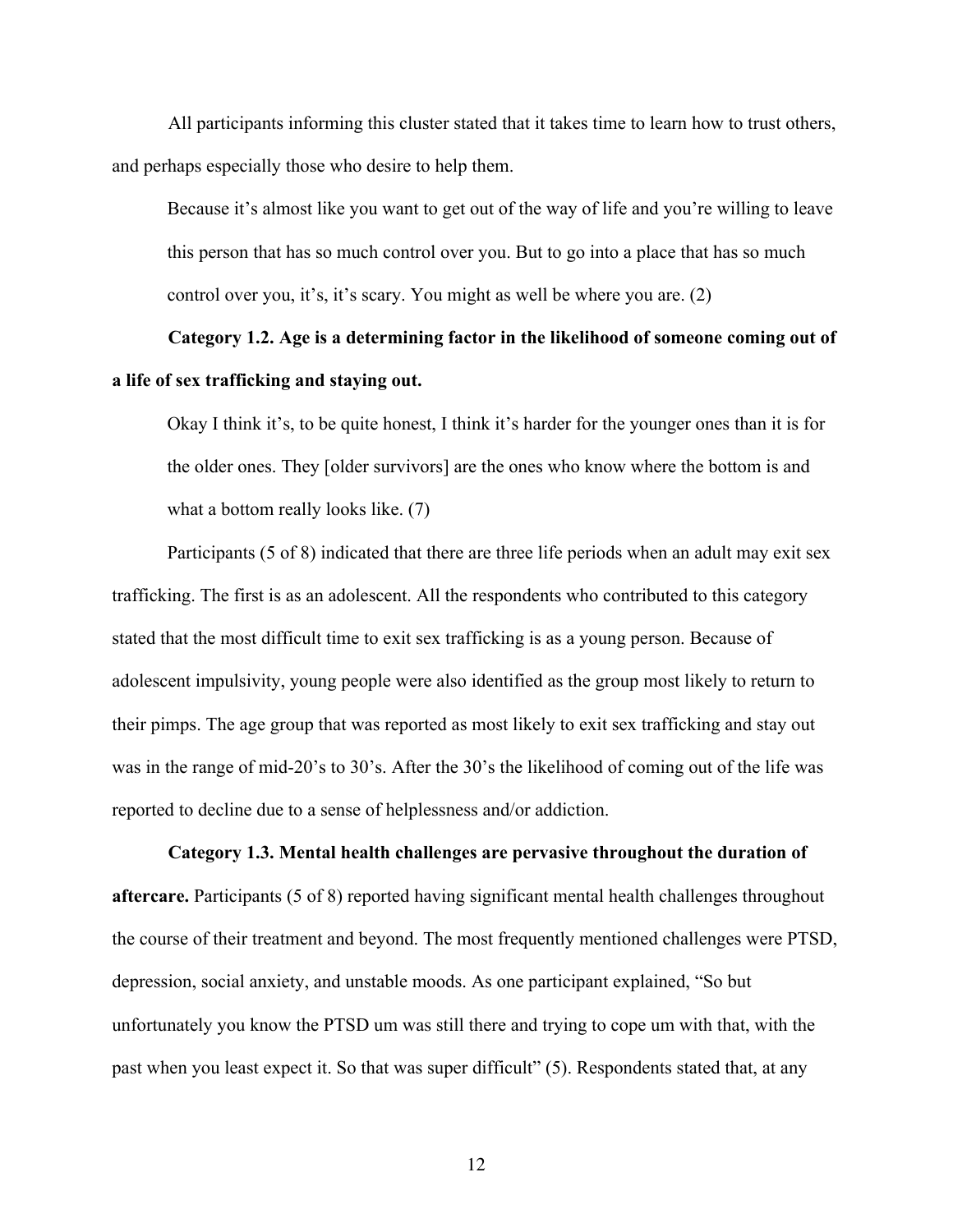time, they or other participants in aftercare could experience flashbacks, night terrors, disassociations, and impulsive anger. As one participant said,

And that was a big challenge for me um and then working through your trauma is really hard, like really working through it not burying it down and pretending like it didn't happen. Um like working through it and like moving away from that was really hard for me and but it was still needed. (6)

**Category 1.4. Learning to incorporate old skills with new skills takes time.** All of the participants (8 of 8) contributed to this category and stated that, once out of a life of sex trafficking, the survivor and agency begin the lengthy process of restoration. They also discussed the idea that streetwise skills can be both an asset and detriment in the process of restoration. Some of these skills include the use of negotiation, or saying whatever was necessary to survive a given circumstance and manipulation to gain goods or services.

Because I was so used to, all the the life was so ingrained in who I was, um, and and how I interact with other people. And me I was very transactional. Um, How, 'I do this for you you do this do this for me' bartering and that's what you do on the street. So a lot of manipulation a lot of, you know, 'what can I get out of this?' (1)

**Category 1.5. Each layer of transition in a survivor's life is wrought with challenges.**

When a survivor comes out of a sex trafficking situation they do not know how to function in the aftercare setting and when they come out of aftercare, they are not always certain of how to navigate the outside world. Participants (6 of 8) described adjustment challenges as they worked through their individual programs. Based on the respondents' descriptions of their aftercare experience, there are four stages of aftercare. In the early stage of aftercare, the focus is often on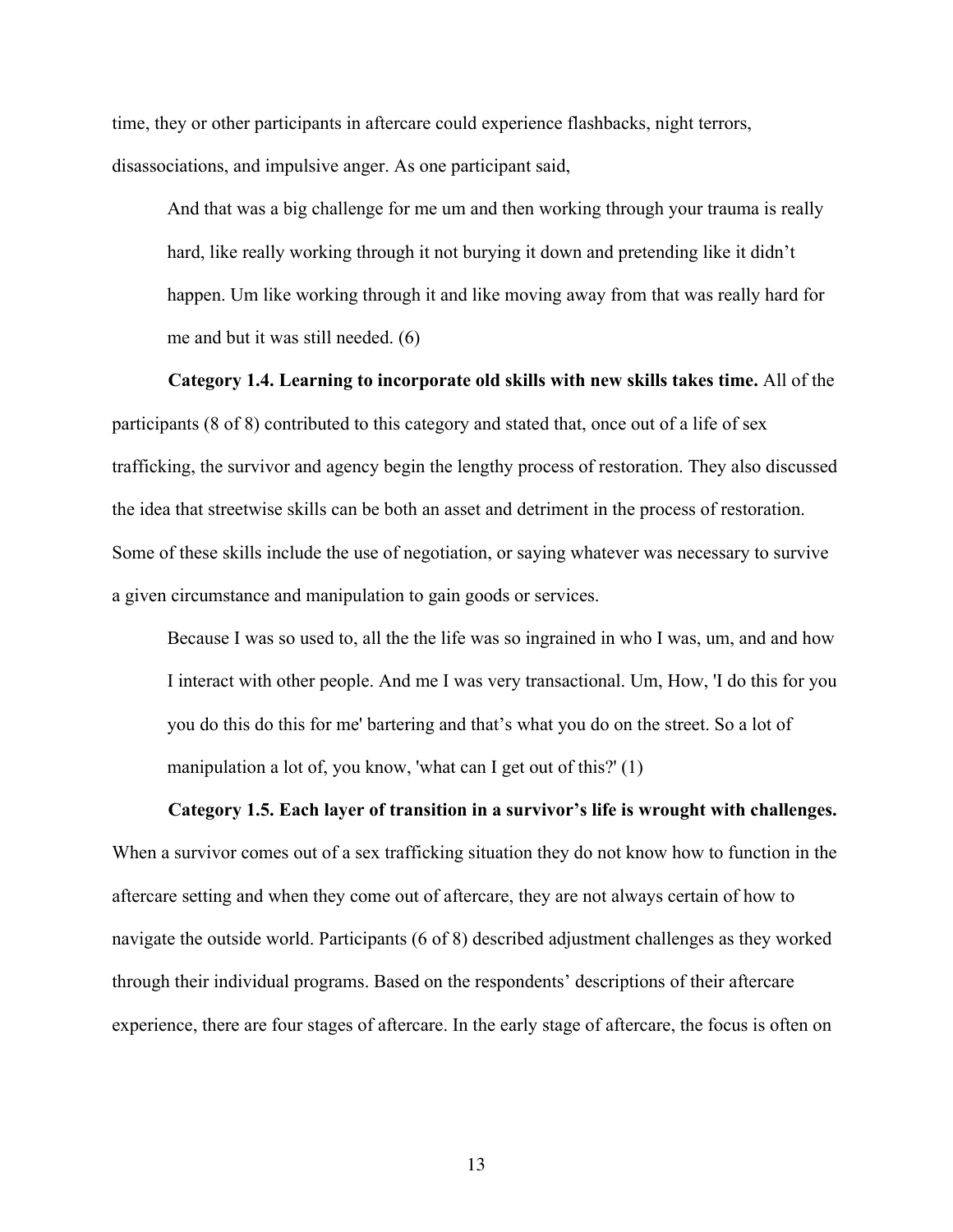initial stabilization and this stage is the most likely time for someone to relapse (or return to their pimps). The following participant described it this way:

I remember when I was first trying to get into a new and different way of life. I would stand on the bus stop or something and be thinking why are you doing this? You know you could go and get a car. You know you could go and get some money. (2)

Midway through the program, they start learning skills (i.e., job, coping, social) and work intensively on their mental, emotional, and physical well-being. Toward the end of the aftercare program the survivors expressed fears of leaving their place of safety and finding a job to support themselves. The last stage involves living on their own and not always having access to the continued support of organizations from which they were receiving support. Challenges during this stage involve functioning in society-at-large, maintaining employment, and starting families.

# **Cluster 2: Aftercare Environments that are Safe, Empowering, Collaborative, and Non-Transactional Help Facilitate Positive Change for Survivors**

This cluster explicates participants' descriptions of necessary and common components of treatment. Participants expressed the need for restorative care workers to operate from a stance of survivor empowerment. Additionally, the respondents reported that it is necessary for agencies to work together, as agencies that do not build coalitions are not engaging with all available resources to meet survivors' needs. For this cluster, which has four categories, all eight participants contributed to the results.

**Category 2.1. A desire for a safe housing component from start to finish.** All study participants (8 of 8) contributed to this category. While not all participates discussed housing in the context of an inpatient setting, all eight endorsed that not having the added stressor about where to live and how to survive is important for the establishment and maintenance of stability.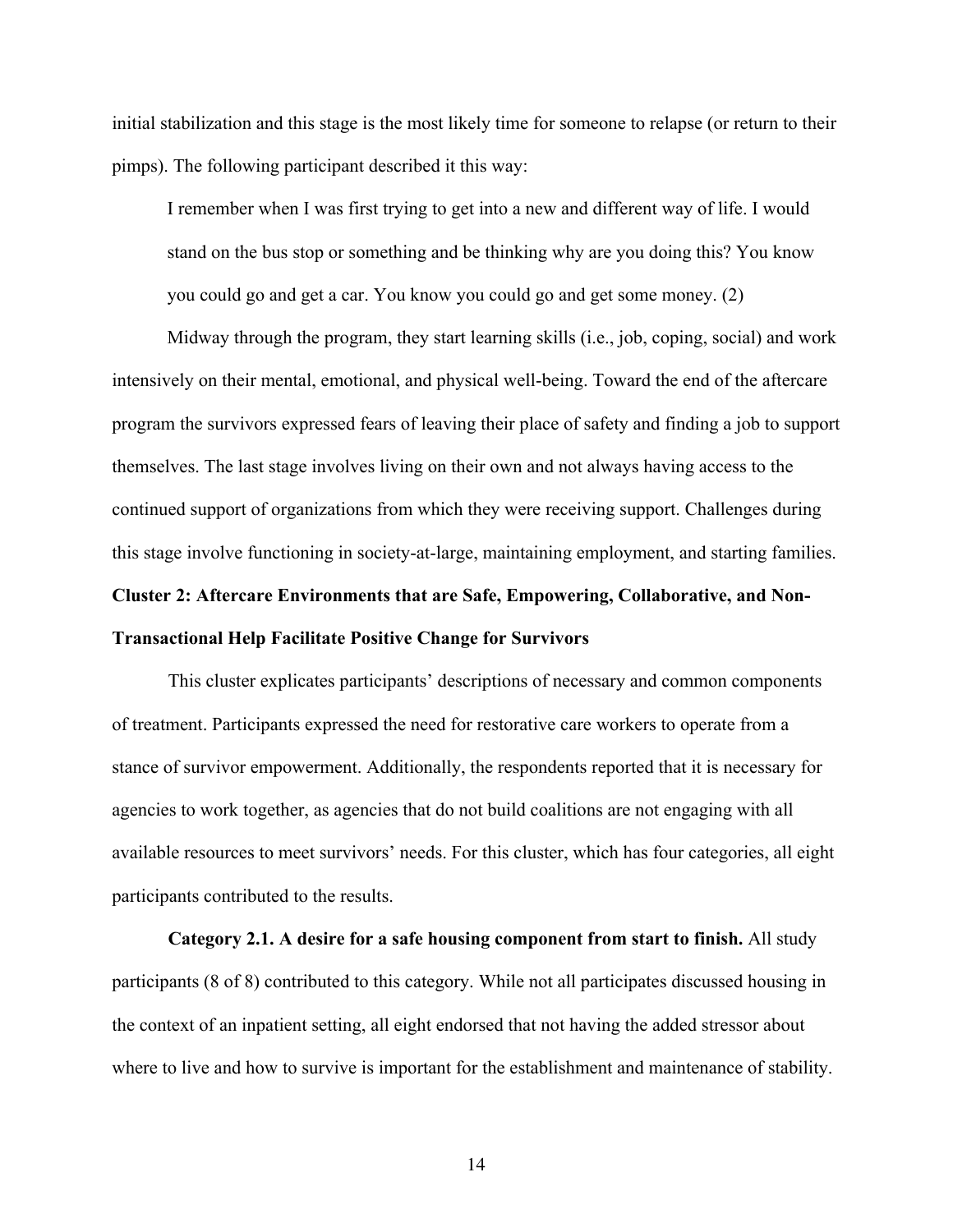Several participants mentioned that access to housing in a transitional period after treatment would also be helpful. "Housing first, housing, right? A safe place to stay, yeah, food, stability, safe, safety, I felt safe. And those are the things that kept me, made, helped me stay" (7).

**Category 2.2. As a survivor, it feels better when workers/volunteers operate from a stance of empowerment, modeling self-care, and maintaining proper boundaries.** Um just be mindful watch watch your facial expressions when you're hearing stories. Okay? We don't want you to feel sorry for us, we do that, we do that, we do that, we do that, we do a good job of that by ourselves ok? Ok? We need people that are going to empower us. (7)

The motives of helping professionals are an influential factor in the restoration process for sex trafficking survivors. Kind-hearted people who want to help trafficking survivors are not always prepared for the challenges that survivor-advocates experience. All of the respondents contributing to this category (6 of 8) discussed that, even though a helper may be prepared to work with survivors, the helper needs to focus on making sure that they are modeling expected behaviors such as self-care and maintaining appropriate boundaries. This is of vital importance as vicarious trauma is a real concern for both support workers and volunteers.

Ok. I think a lot of the times aftercare workers get into aftercare because of the social justice topic and it's a social justice issue that they have seen and wanting to engage on. And so I think um relapse and relapse within the individuals that they're working with as well as vicarious trauma both are surprises. ... I think we get a lot of people who get so excited about social justice issues that they don't really believe that they um experience vicarious trauma themselves. (8)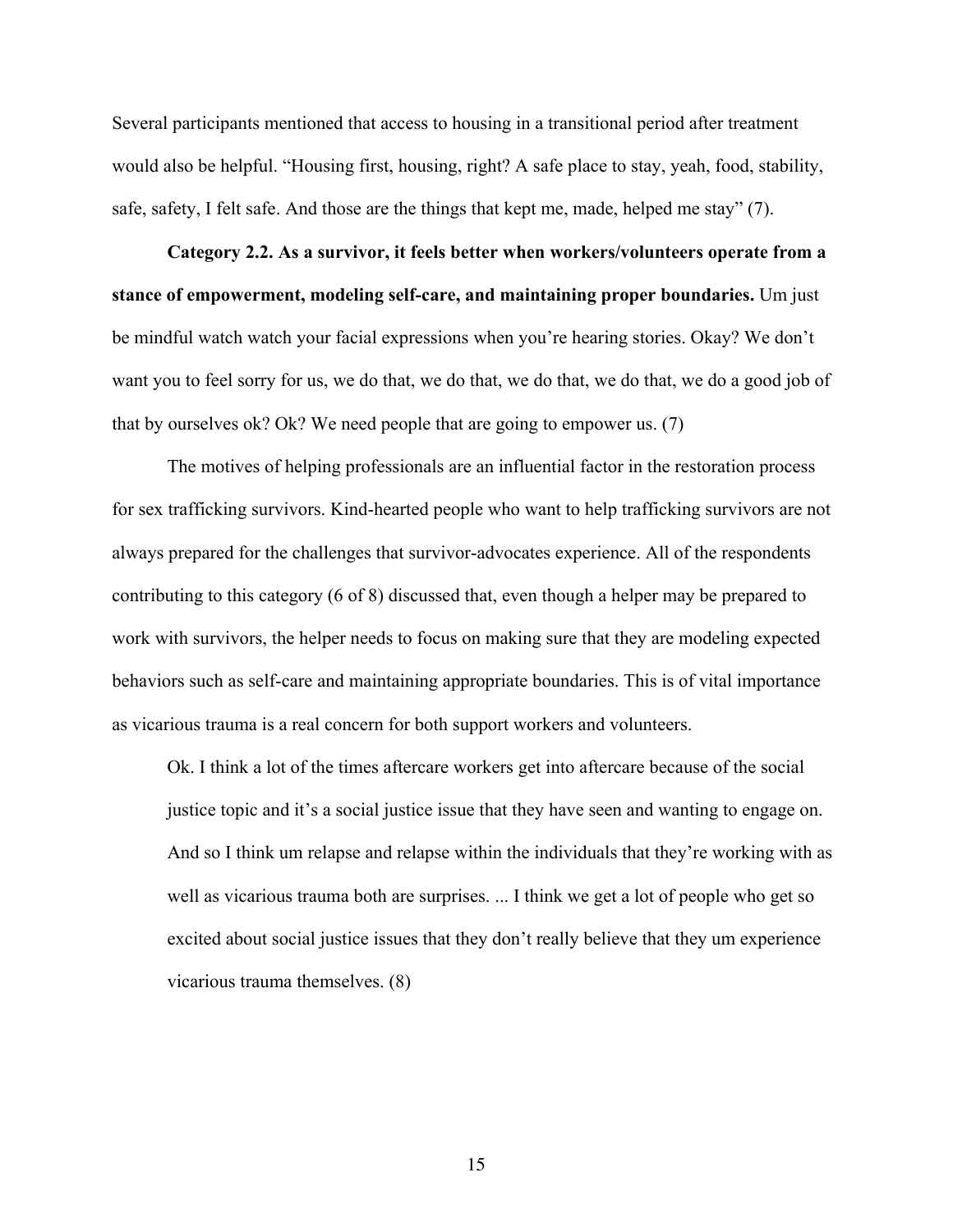**Category 2.3. Collaborative agreements with the community, health service providers, and other support agencies bolster support organizations capacity to work with survivors.**

So, I think one of the biggest areas of improvement and I think because it's a fairly new challenge and issue is that we need to collaborate together and what I see sometimes is it almost feels like competition. We are all doing the same work. This isn't a competition.

(1)

With the increase in aftercare service providers, the participants (5 of 8) expressed concern about service providers not working together. It was recommended that, instead of reinventing service provisions with each new provider, agencies should come together to collaboratively meet more needs. Aftercare programs are in a better position to help if they are willing to engage other agencies that have specialties that are not a current part of their service offering.

**Category 2.4. The freedom to heal in a non-transactional, ethical, and free environment provides survivors the first interactions with a new way of life.** "And so coming into 'Aftercare Setting', and knowing that I have a safe place to live for two years without having to pay a dollar, and I get all my needs met was a pretty beautiful gift" (7). The survivor-advocates (5 of 8) who contributed to this category indicated that, because of the level of exploitation that they had experienced, the aftercare setting should primarily be focused on developing interactions that model healthy relationships free from exploitative transactions. On the streets, survivor-advocates learned that everything has a cost, and the expectation of inappropriate cost should not be a condition of treatment. It was discussed that free choice for the survivor was essential to maintain an ethical aftercare environment. "I was given basically a free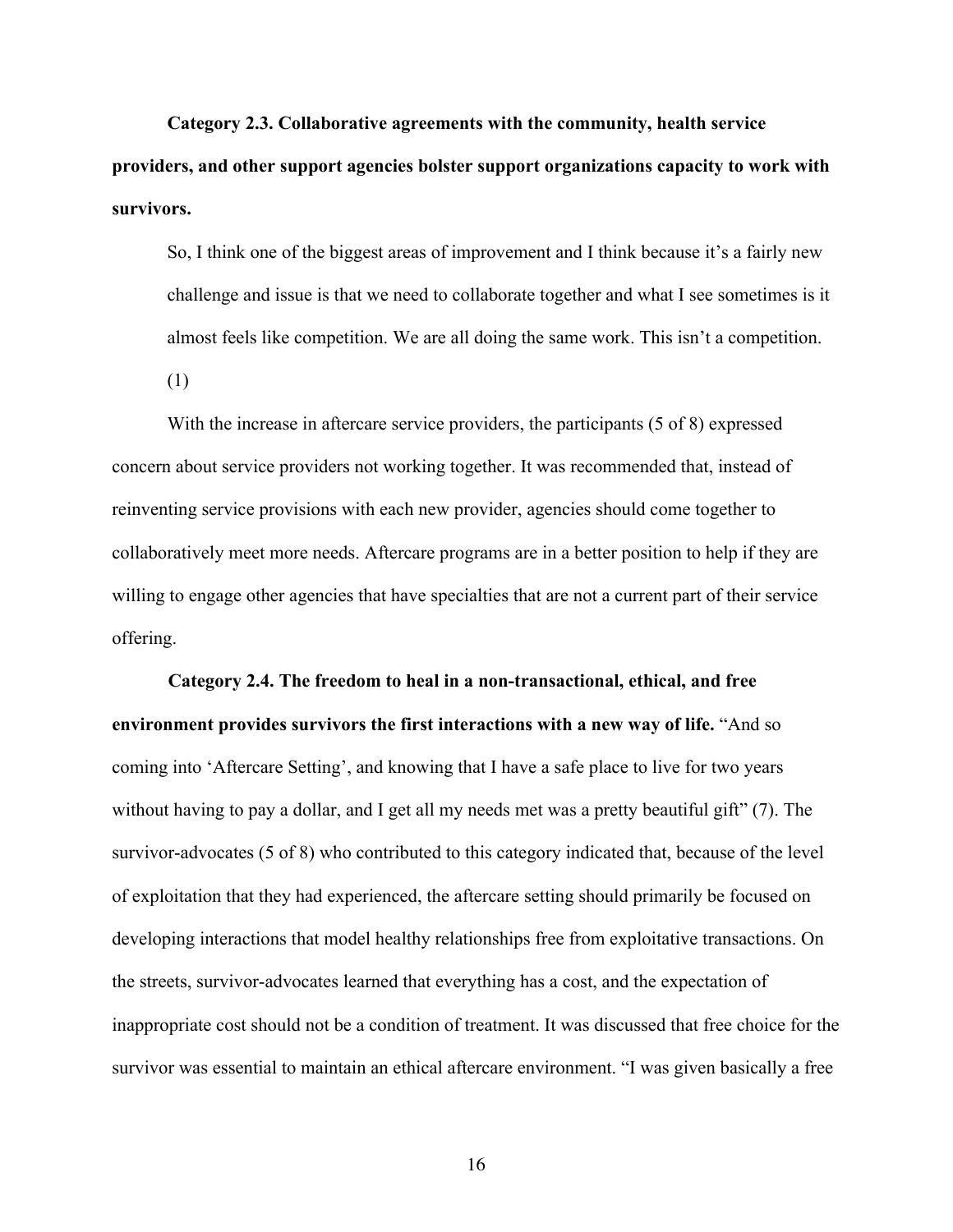place to live and given the space and time and ability to try to figure out how I was going to get on my feet"  $(8)$ .

### **Cluster 3: Holistic and Multifaceted Services are Needed to Help with Survivor Restoration**

All eight survivors contributed to this cluster, which consists of three categories that describe the various services they would have had or described as necessary during the course of aftercare. Mental and physical healthcare was by far the category that the respondents commented on the most, followed by the need for life and job skills, and helping survivors navigate the legal system.

**Category 3.1. Survivors' mental and physical health was affected by sex trafficking and agencies can be a conduit for basic healthcare needs.** All of the participants (8 of 8) contributed to this category and indicated a need for mental health services as part of health treatment, including both individual and group-based counseling. Specific mental health needs discussed included treating complex trauma, mood disorders, and emotional dysregulation. Substance abuse treatment was also discussed as a combined health and mental health category. Other health needs frequently mentioned included medical and dental care, treatment for STIs, and gynecological services. When asked about what aftercare services were most helpful to her, one participant answered:

I would probably say the counseling. Having someone who was really well versed on trauma and really educated on just the different treatment routes that you can go. I mean I did everything from just talking and cognitive behavioral therapy to DBT at the house um and then I even did EMDR in my counseling towards the end. (6)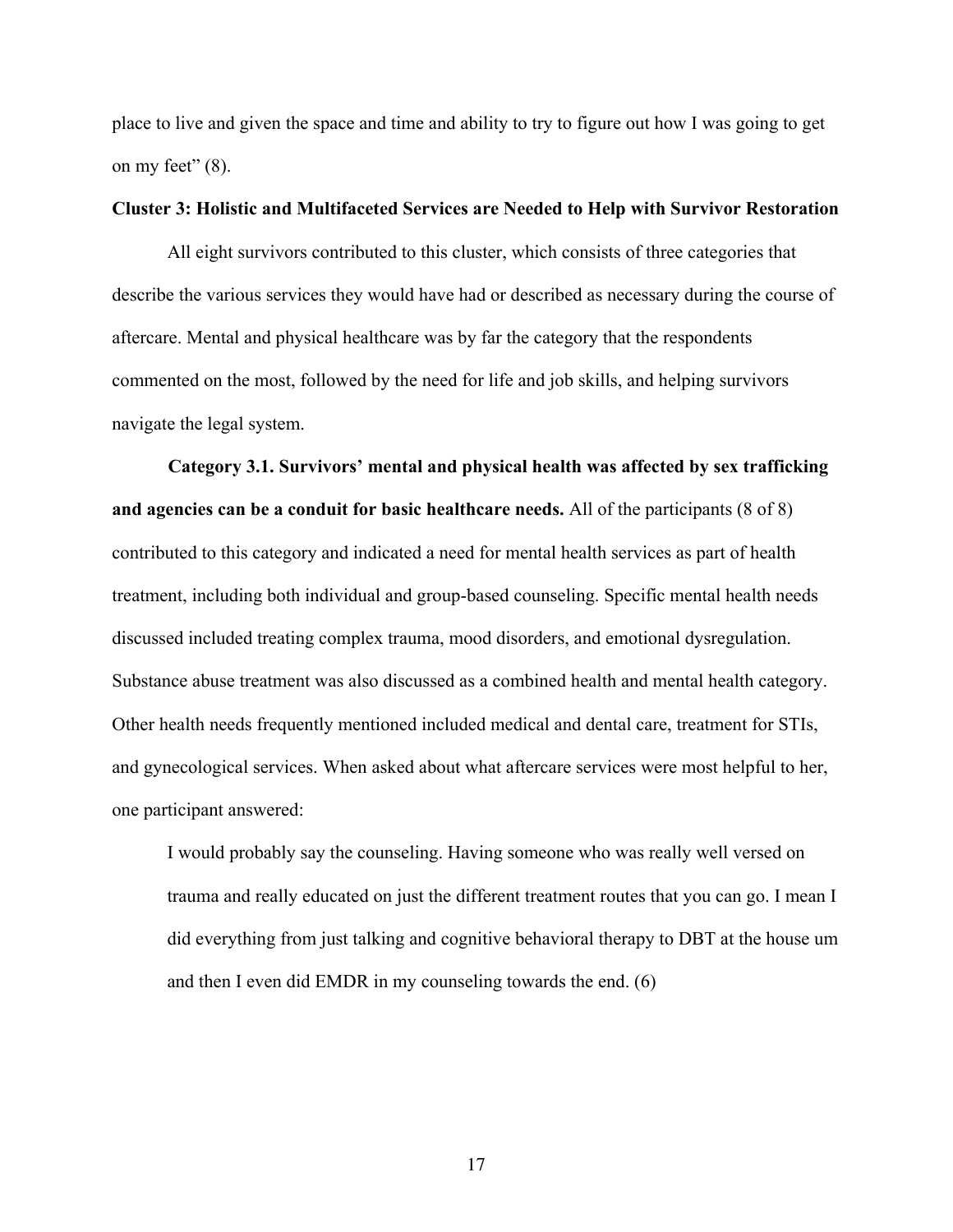**Category 3.2. Building relationships with the local community can help with job and life skills training, and education.** Participants (8 of 8) who contributed to this category reported several areas in which community services can help with training, such as programs for obtaining a GED, vocational training, and/or help with college admissions. Survivor-advocates often have limited access to education while trafficked for sex, and participants reflected on how many survivors, due to having learned how to survive on the streets or living in volatile families, lack even basic life skills like proper hygiene and socialization. "And I'm talking about basic skills like learning how to grocery shop, this might sound nasty but learning how to take a bath every day. You know just the basic skills that most people take for granted" (7). The respondents who contributed to this category agreed that aftercare programs typically do not have enough capacity to offer comprehensive skills training (i.e., job, interview, life, social) and local communities are a useful resource for providing supplemental programming to help meet these needs.

**Category 3.3. Establishing a survivor's legal identity is important for gaining access to social services.** "A lot of them need, um, immediate case management or just things like get your birth certificate and um getting those pieces done where you can apply for a job and things like that" (5). Many survivor-advocates (4 of 8) described the need to obtain legal documents or statuses to qualify for various benefits. Specifically, these participants discussed the need to obtain legal identification documents, social security benefits, and registering for governmentbased social assistance. "Help get individuals get ID is highly needed, Medicare, Medicaid kind of stuff"  $(8)$ .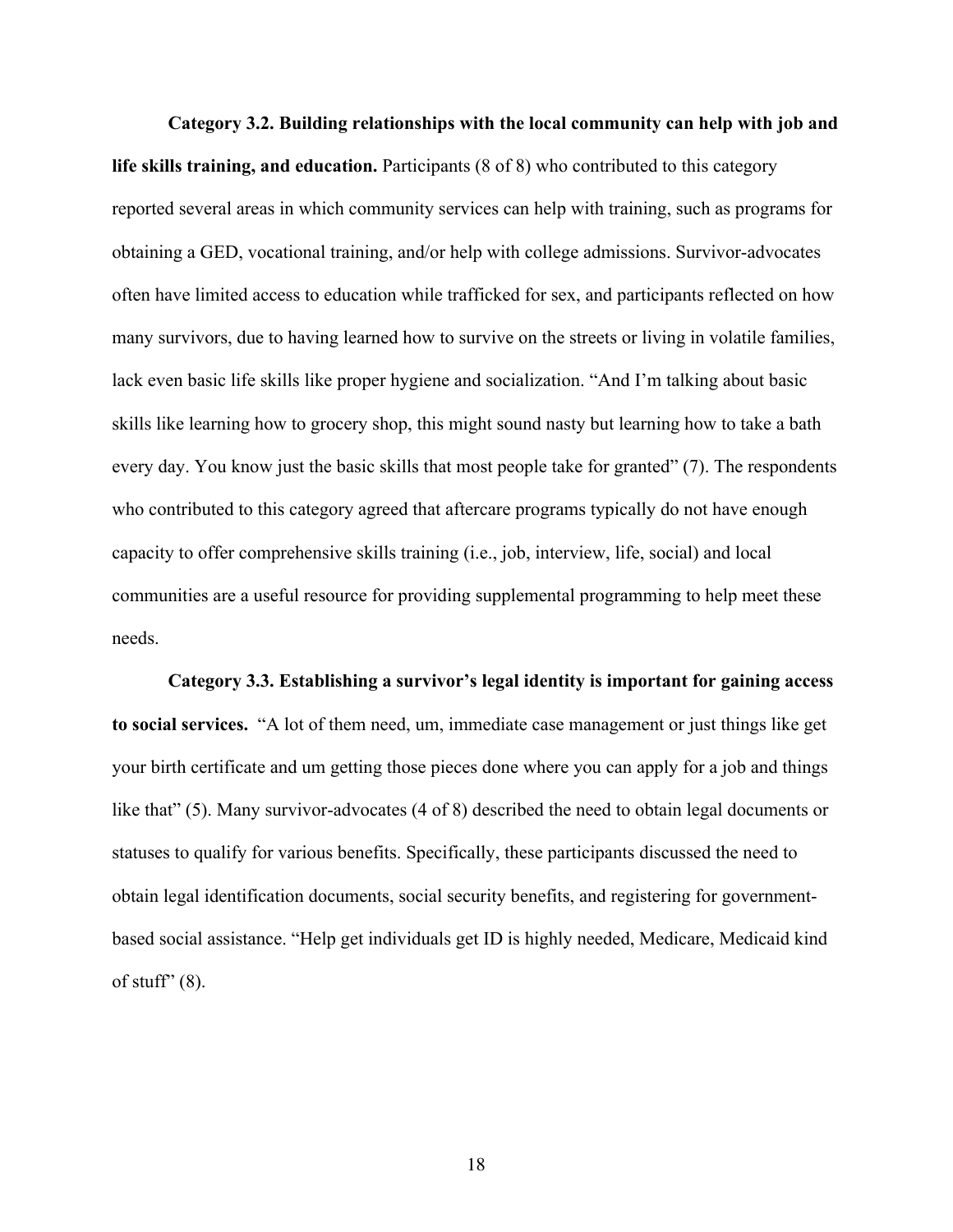# **Cluster 4: Survivors' Interactions with People in the Community-at-Large Range Between Healthy and Damaging**

All of the participants added information to this three-category cluster, which describes how survivors experience a mix of positive and negative interactions when trying to establish new connections with people in the aftercare programs and the community-at-large. Survivoradvocates described having a fear of their former life tainting their integration into society post treatment. This fear was described as powerful enough to continue long past having established healthy and stable relationships.

#### **Category 4.1. Healthy people who care are beneficial and a challenge to interact**

**with.** All of the participants (8 of 8) who contributed to this cluster described the process of developing healthy relationships as a volatile and non-linear process. Several survivor-advocates discussed that trying to learn to build healthy relationships sometimes felt stressful. They reported that many of their most meaningful relationships were developed with aftercare support staff. "The people who have supported me are mostly from the program and they are like family" (4). Although these relationships were important, survivor-advocates found it emotionally corrective if community members, and in particular men, were willing to consistently be a part of the restoration process as mentors, surrogate families, and friends. However, due to the complex trauma that survivor-advocates experienced, emotional regulation was challenging, and labile emotions had a tendency to turn many well-meaning workers, volunteers, and community members away as they were not prepared to interact with trauma survivors.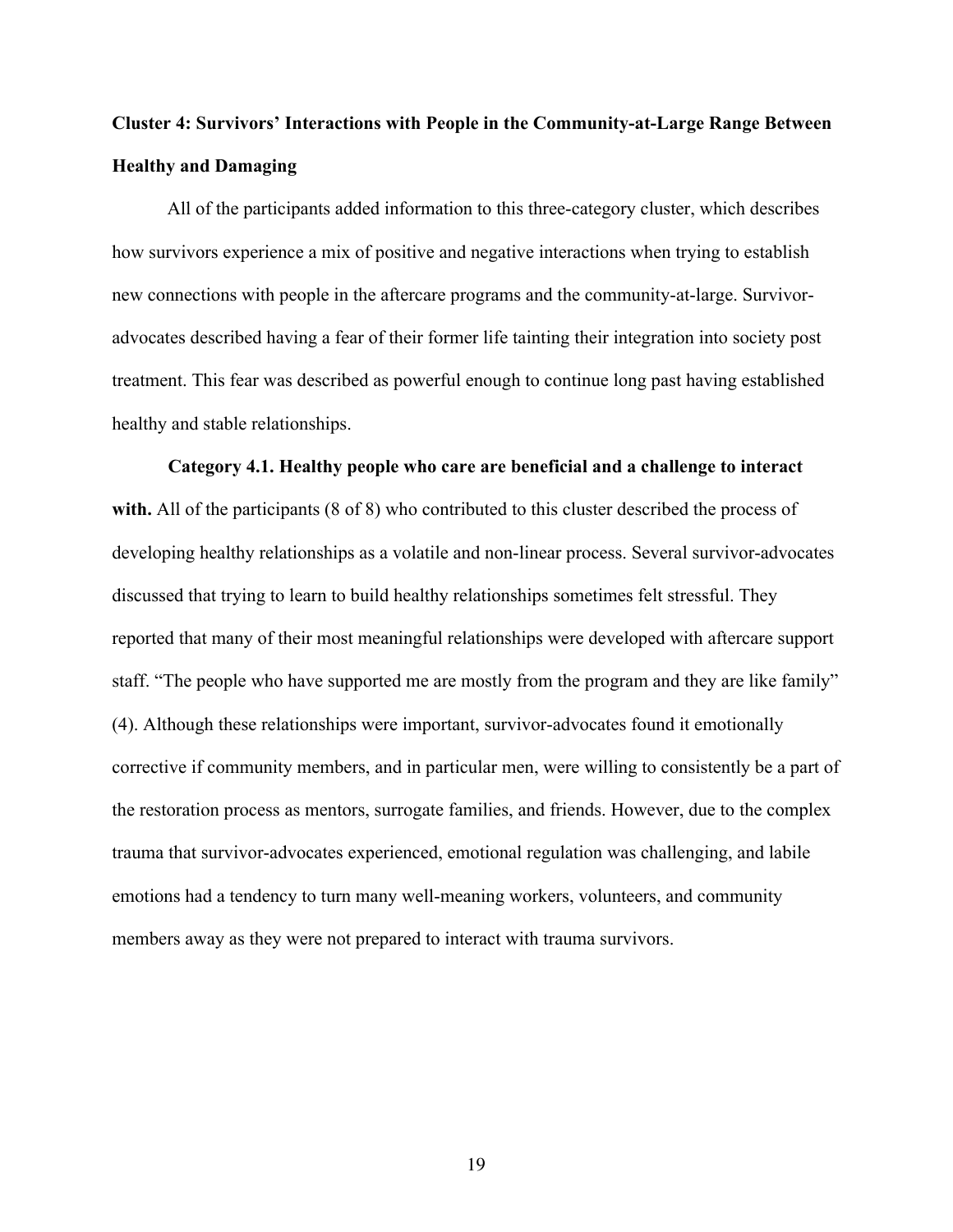#### **Category 4.2. A survivor's previous life can be haunting to their recovery.**

My biggest fear was that my pimps would find me. Um. And so that was my biggest fear and that actually was something that did become a reality. Is they found out where I'm staying, and they found out where I was living. (8)

The participants (3 of 8) who contributed to this category recounted fears post trafficking, including running into previous johns and being found by their pimps. The survivor-advocates also detailed the self-loathing that comes with having been trafficked for sex and concerns that the general community will see their past, and therefore them, as tainted.

Um, and then I live now in a small community and kind of a rural small community and um for people who have been trafficked in this area or who were in the life in this area that is really difficult. Because they see people that they knew or they see johns. That you know buyers they see those people walk into stores or into, we have a girl who works at Starbucks and a, and a buyer came in and she had to like ring up his drink for him. (6)

**Category 4.3. Survivors' perceptions of support workers' acceptance influences their aftercare interactions and outcomes.** The participants (4 of 8) who contributed to this category characterized how a support worker's responses provide insight into how they and other survivors are or were viewed or treated in aftercare. Even though a worker may feel that they are functioning from a non-judgmental stance, survivor-advocates indicate that support staff may still project an air of judgment. The participants stated that they prefer programs and workers who actively monitor themselves for judgmental attitudes and biases. One participant, while referring to her advocacy work, stated that survivors often confide in her because they thought she was less judgmental since she had experienced sex trafficking: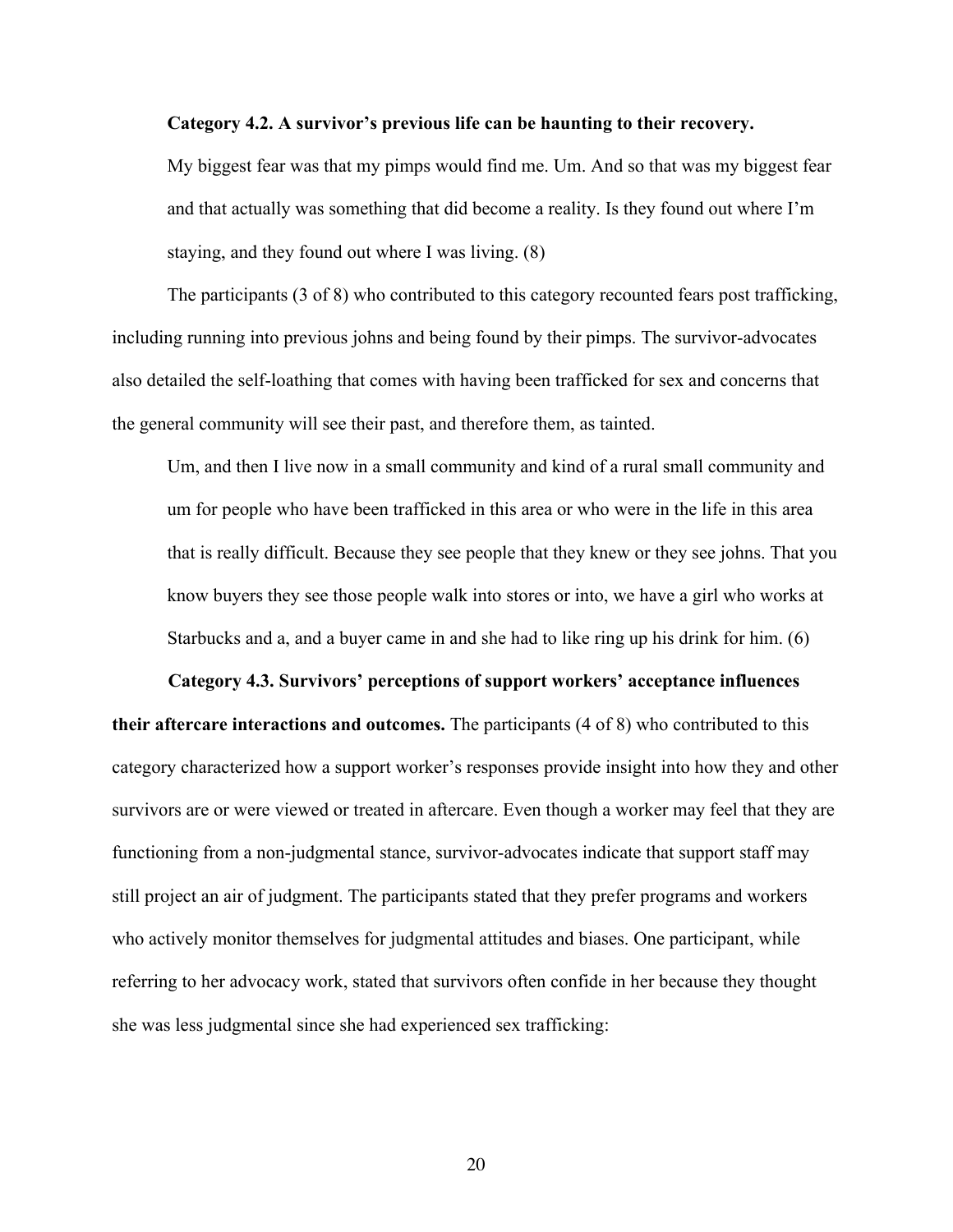And so, it um there's a lot of conversations that happen, um, because they think that I get it and that they think that I would understand. And they know that I would never judge them where some of the other staff they know have never had these experiences, they feel a lot of judgment from them even though that's not true. Um, it just.., it it feels dirty and it feels gross to talk about this to somebody who hasn't actually experienced it. (1)

# **Cluster 5: Survivors' Lives Subsequent to Aftercare are Bolstered by Further Agency Support and Community Connection, and Hindered by Societal Ignorance**

Survivors in this cluster (7 of 8) described the necessity for a model of continued support and developing healthy community interactions apart from their support agency. Societal ignorance or views of sex trafficking survivors as former prostitutes who chose that life, contribute to survivors often being marginalized and discriminated against. Having safe places to process this when the re-entering the community-at-large is crucial. Exploitive use of survivors' personal stories of recovery, even by well-meaning aftercare programs attempting to raise money for their organizations, can be very damaging during this time.

# **Category 5.1. Transitioning to community life post treatment can be tenuous and overwhelming without a gradual decrease of support.**

Accountability after that, because, right when you're in residential programming you don't have a lot of a choice. Um. I kind of say the rubber meets the road when you have your choices to go out and you're your own and somebody might not be able to know if you didn't come that night. You know what do you do then? So I think that the aftercare after the aftercare for the accountability is extremely important. (1)

The participants (4 of 8) contributing to this category described a desire for some level of interaction with service providers after the official program was completed. Aftercare treatment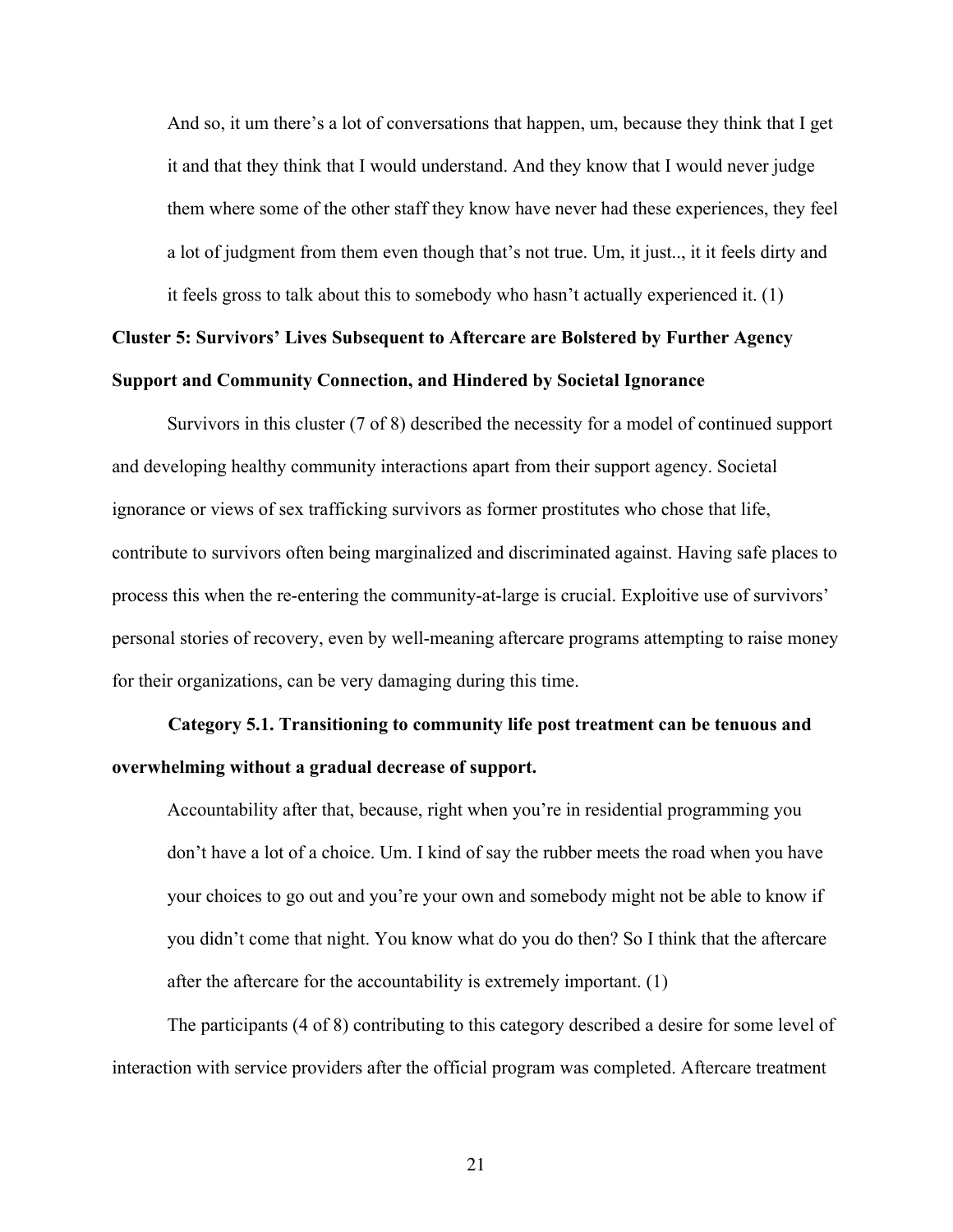often comes with some restrictions, and the full experience of freedom post treatment can be a tenuous time for survivors, as the accountability structure is no longer in place. Freedom is described as a component of both aftercare and subsequent life in society-at-large, that participants begin to learn and experience the first day they exit trafficking. While talking positively about her program, which gradually increases survivors' freedom, one survivoradvocate stated, "And then they gradually give those freedoms back so that whenever by the time you leave you're not overwhelmed" (7). Sharing what happens when there is insufficient post treatment support or insufficient gradual experience of freedom, another survivor stated, "Because that's what we're finding is that when the women go back into life or they start using again it's because even though they graduated the program, in the short-term there's no continued support on that" (5).

**Category 5.2. It is important to make connections to healthy community.** Participants (4 of 8) contributing to this category recalled the importance of making meaningful and nonexploitative connections to members of the community. They described that connecting with members of the community-at-large helps them get outside of the treatment setting and learn how to interact and integrate with society as a whole. Also, relationships developed in the community were useful for finding jobs and developing social networks. One participant recounted that she found it meaningful to have healthy men in her life.

Because I found men that used to want to date me and when I told him that I wanted to work on myself, some of them actually cared that I worked on myself. Some of them even called and said that you need gas, come get gas. People started doing things for me that I didn't have to trade sex for. (3)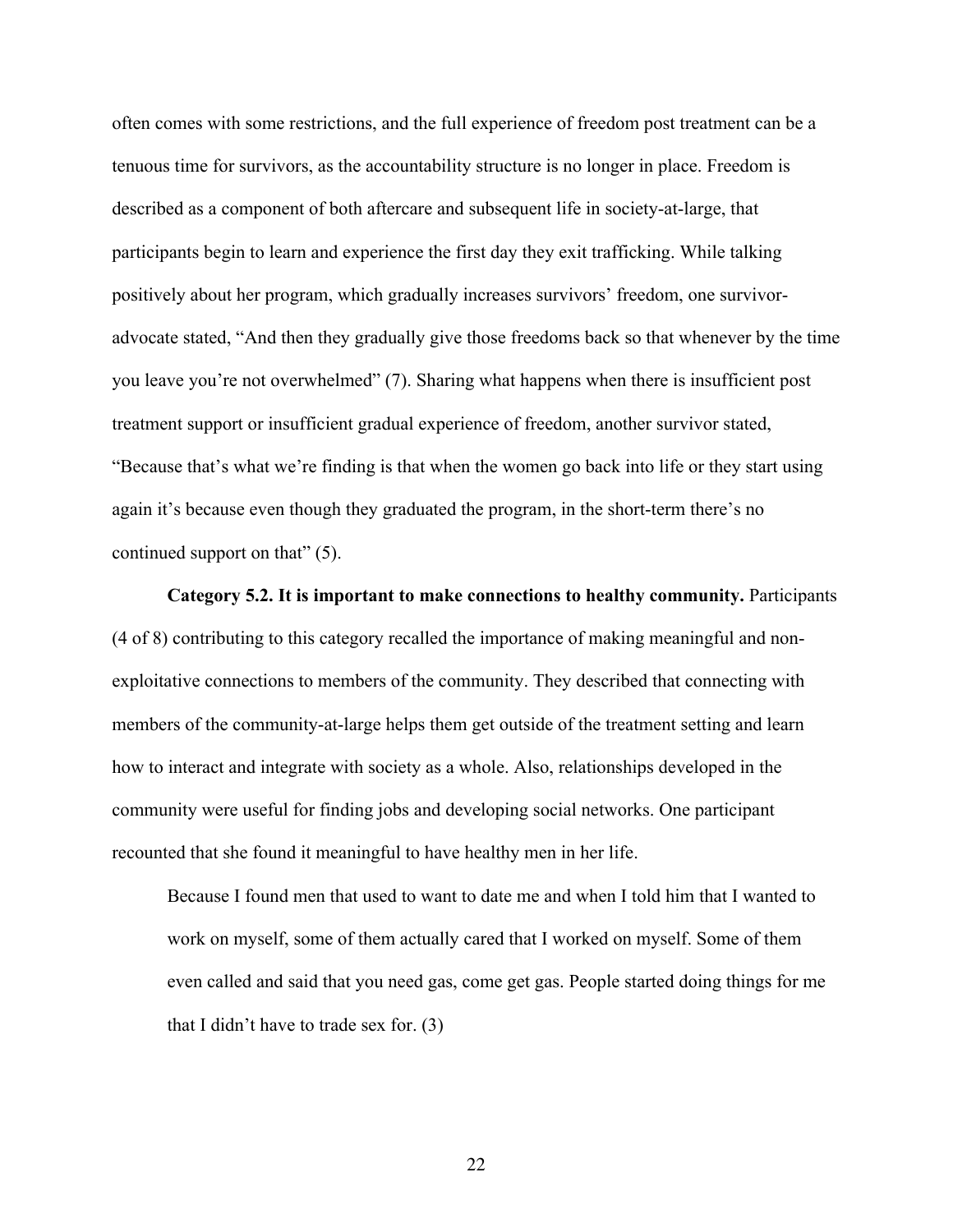#### **Category 5.3. Some people do not understand the concept of trafficking and**

**unwittingly re-victimize survivors.** The participants (4 of 8) who contributed to this category explained that communities desire for details can be damaging, and no child ever chooses to be a sex worker. Churches, other religious entities, and social activist organizations who are supportive of social causes like human trafficking, often utilize stories of hope to raise financial support, recruit volunteers, or even to bolster their own membership or community image. However these entities often do not understand how their desire for specific details regarding the survivors' stories may be re-exploiting. For example:

I see some organizations out here who are out here on Facebook constantly talking about, they may not say the person's name that they are helping, but they're constantly putting stories out there and using those stories as though people want to hear those real-life stories. People can't be, it can't be like the way that some of these organizations are doing it because all they're doing is selling them again, you know? (6)

It was also reported, often at a young age, survivors found themselves on the streets and had to use sex as a means for survival. Participants shared that society in general often mislabels sex trafficking victims as prostitutes, believing that those who are being trafficked for sex are choosing the life willingly. As one participant shared,

Okay, well for me it was because whenever I was like a 14 or 15-year-old and I was on the streets, I was considered a prostitute, okay? And everyone just assumed that I chose that, I chose that life for me. Um, they never once did anyone ask me what happened. (7)

# **Cluster 6: The Mixed Reactions to Faith in the Context of Aftercare**

Seven of the participants discussed faith as positive, four of the participants discussed faith as negative, and four of the participants discussed faith as both negative and positive in the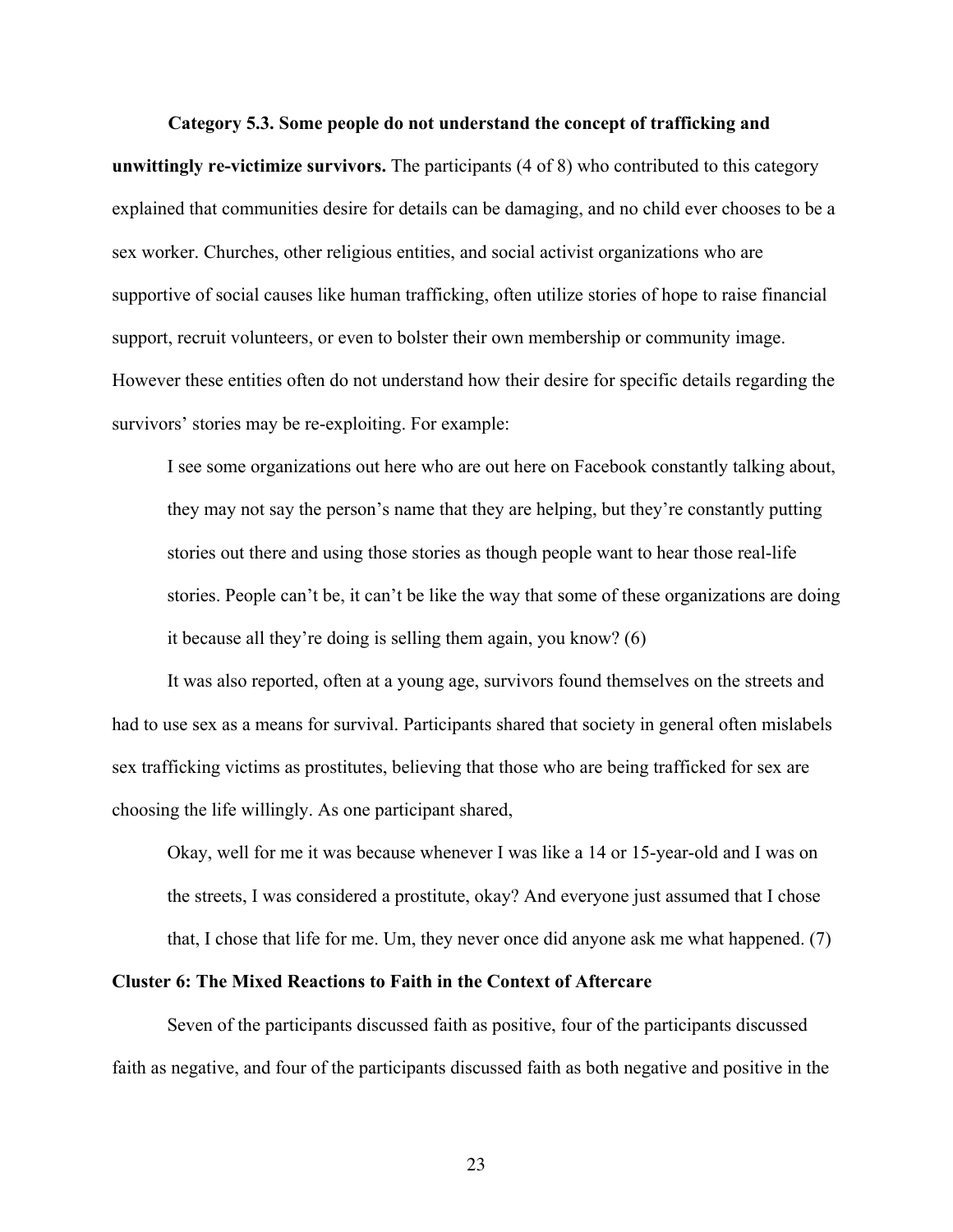context of restoration. Some survivor-advocates described faith as a means of helping them feel more connected to God, and God was seen as a source of positive feelings. Conversely, when an aftercare program was seen as more concerned about the faith component and less about survivor recovery, survivor-advocates had strong negative reactions and described it as a significant contributor to relapse. Others described concern about the ethics of exposing survivors to the treatment providers' faith system even if the survivors did not always seem to mind.

# **Category 6.1. Individual participants found faith helpful for their recovery.**

And it's faith-based. And I was being invited to church where I was learning a little bit more about God. And, you know, even though I carried a lot of guilt and shame, I am hearing that God took that and he doesn't see me like that. That I have value and worth and as a prostitute I never felt that. (2)

Faith was seen as a positive aspect of aftercare by several study participants (5 of 8). Survivor-advocates communicated feeling loved by their "big G" God and would state that they could not make it through their program without "His" help. God was described as an anchor that participants were able to focus on when the recovery process was difficult. One survivoradvocate (2) described God as her last option after having tried everything else. Another (4) stated that she felt as if her strength came from God. The participants said having a voluntary faith component in the program is a useful and valuable tool. They also emphasized that faith should not be a required aspect of any treatment program.

**Category 6.2. Faith-based providers that focus on dogmatic faith more than ethical service provision run the risk of further exploiting survivors.** Faith-based organizations and religious people were often described as willing to help provide material support for the antitrafficking effort. However, some participants (4 of 8) also described their frustration when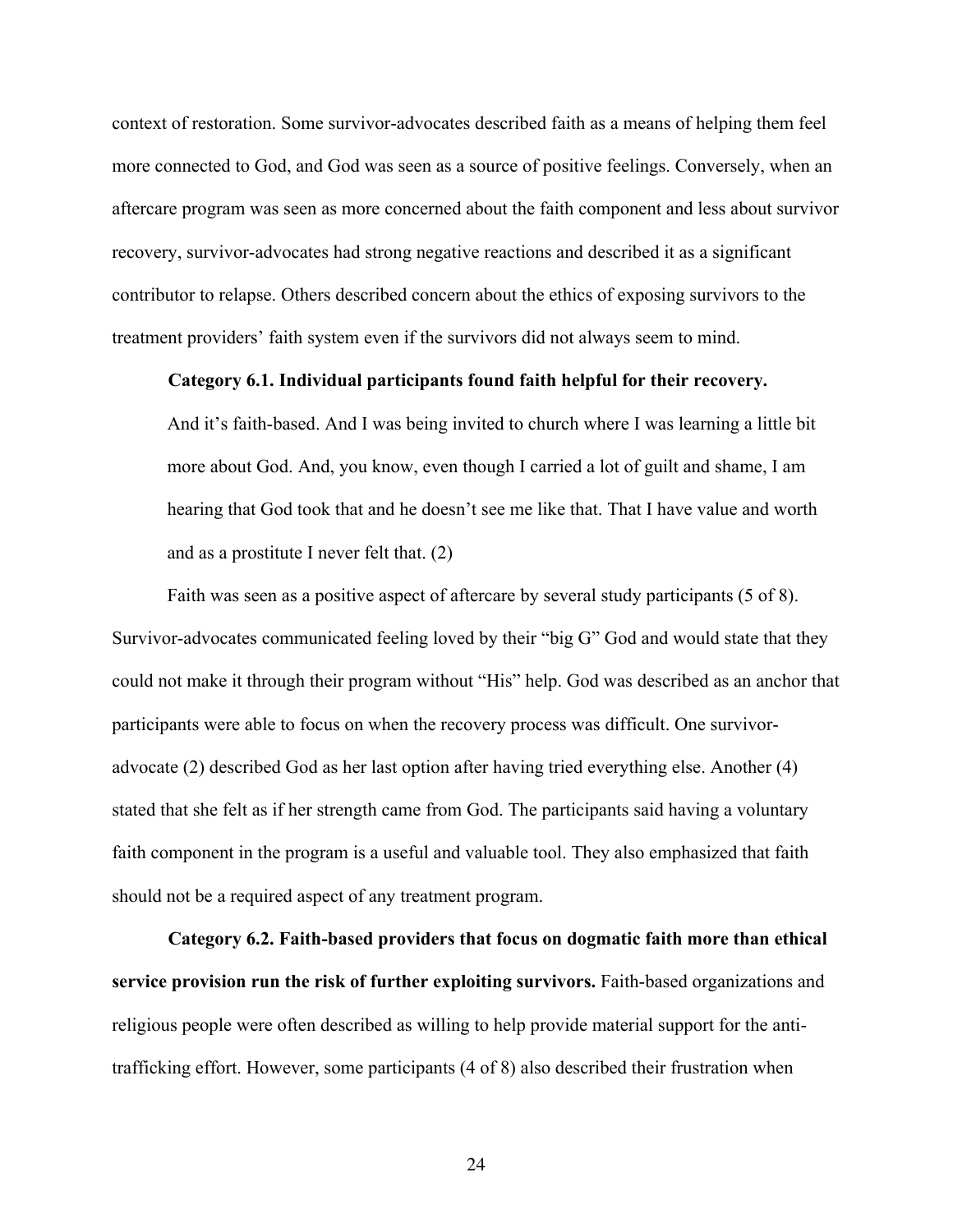conforming to a particular belief system, or participation in religious worship is a required caveat to funding or staying in a program. For example, as a condition of funding, some faith-based agencies require survivors to participate in religious worship whether the survivors were religious or not. The survivor-advocates who contributed to this category described this requirement as an unethical weakness of aftercare. One participant stated that an agency she was connected with had a sole focus on the spiritual aspects of recovery and never addressed the clinical nature of the trauma that a participant may have experienced.

They were really, really, they were faith-based but they were really religious and that was

a huge focus on their program, just their relationship with God and they didn't really

focus a lot on like clinical counseling and trauma and working through your trauma. And,

so they didn't understand people who were coming out of situations like that. (6)

# **Table 2**

# *Clusters and Categories, With Number of Participants Who Contributed Units to Each* Cluster and category titles<sup>a</sup>

Cluster 1: For a survivor of sex trafficking, the aftercare process is long and only the beginning of the restoration process (8)

1.1 Developing trust in an aftercare program takes time. (6)

1.2 Age is a determining factor in the likelihood of someone coming out of a life of sex trafficking and staying out. (5)

1.3 Mental health challenges are pervasive throughout the duration of aftercare. (5)

1.4 Learning to incorporate old skills with new skills takes time. (8)

1.5 Each layer of transition in a survivor's life is wrought with challenges. (6) Cluster 2: Aftercare environments that are safe, empowering, collaborative, and nontransactional help facilitate positive change for survivors (8)

2.1 A desire for a safe housing component from start to finish. (8)

2.2 As a survivor, it feels better when workers/volunteers operate from a stance of empowerment, modeling self-care, and maintaining proper boundaries. (6) 2.3 Collaborative agreements with the community, health service providers, and other support agencies bolster support organizations capacity to work with survivors. (5) 2.4 The freedom to heal in a non-transactional, ethical, and free environment provides survivors the first interactions with a new way of life. (5)

Cluster 3: Holistic and multifaceted services are needed to help with survivor restoration (8)

3.1 Survivors' mental and physical health was affected by sex trafficking and agencies can be a conduit for basic healthcare needs. (8)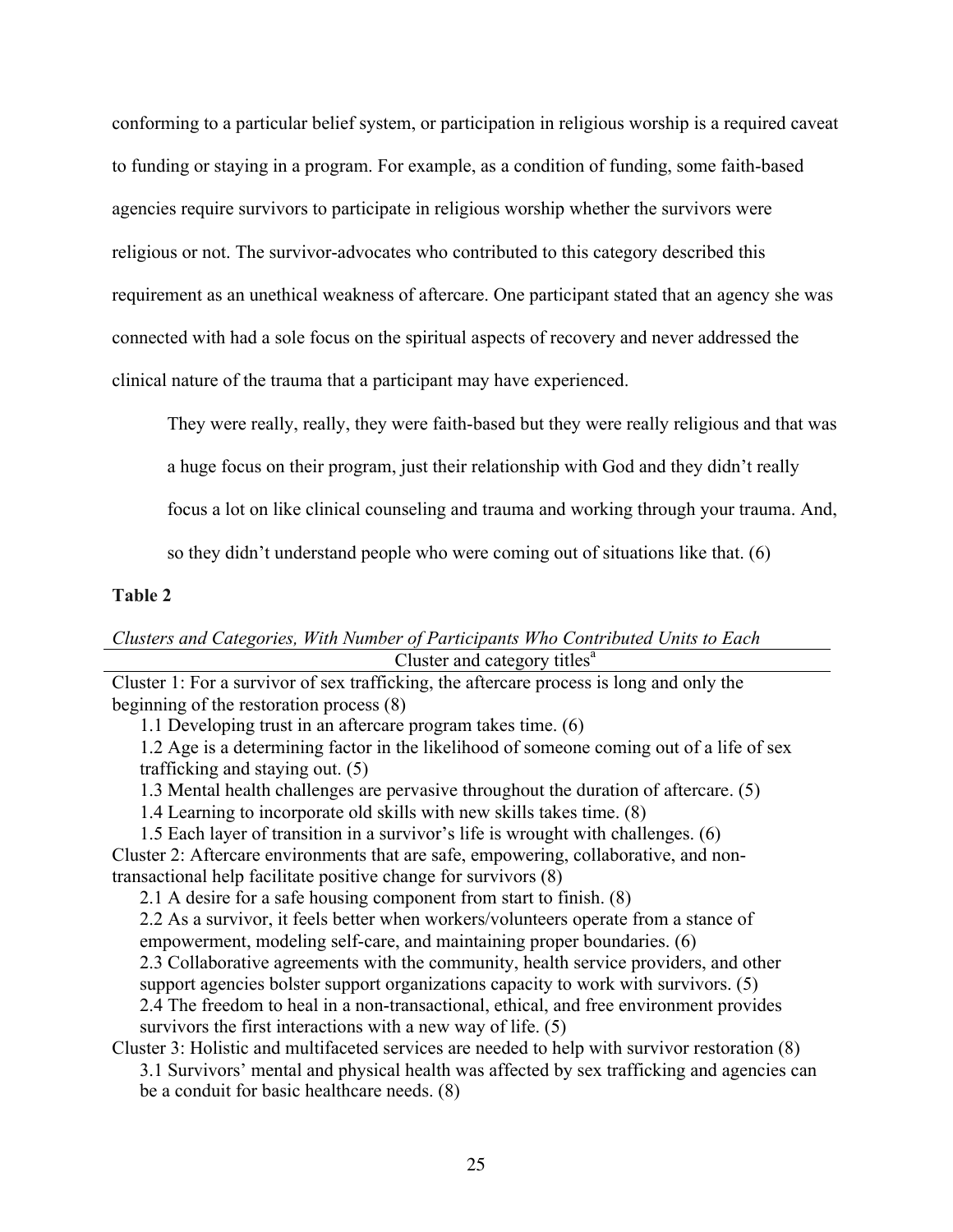# **Table 2 (Continued)**

*Clusters and Categories, With Number of Participants Who Contributed Units to Each* Cluster and category titles $a$ 

3.2 Building relationships with the local community can help with job and life skills training, and education. (7)

3.3. Establishing a survivor's legal identity is important for gaining access to social services. (4)

Cluster 4: Survivors' interactions with people in the community-at-large range between healthy and damaging (8)

4.1 Healthy people who care are beneficial and a challenge to interact with. (8)

4.2 A survivor's previous life can be haunting to their recovery. (3)

4.3 Survivors' perception of support workers acceptance influences their aftercare interactions and outcomes. (4)

Cluster 5: Survivors' lives subsequent to aftercare are bolstered by further agency support and community connection, and hindered by societal ignorance (7)

5.1 Transitioning to community life post treatment can be tenuous and overwhelming without a gradual decrease of support. (4)

5.2 It is important to make connections to healthy community. (4)

5.3 Some people do not understand the concept of trafficking and unwittingly re-victimize survivors. (4)

Cluster 6: The mixed reactions to faith in the context of aftercare (7)

6.1 Individual participants found faith helpful for their recovery. (5)

6.2 Faith-based providers that focus on dogmatic faith more than ethical service provision run the risk of further exploiting survivors. (4)

*Note.* DST = Domestic Sex Trafficking

<sup>a</sup> Total of participants who contributed units to the preceding cluster or category in parenthesis.

# **Core Category**

Although the clusters generated by inductively analyzing the rich data provided by

participants may be the most significant research output of a grounded theory study, grounded

theory methodology also requires researchers to try to create a unified theme or core category

(grounded in all the data, meaning units, categories, and clusters) that responds to the main

question under investigation. For this study, the main question was "What are sex trafficking

survivor-advocates' lived experiences with restorative services, particularly as it relates to post

sex trafficking aftercare in the US?" The core category is, "For sex trafficking survivors, a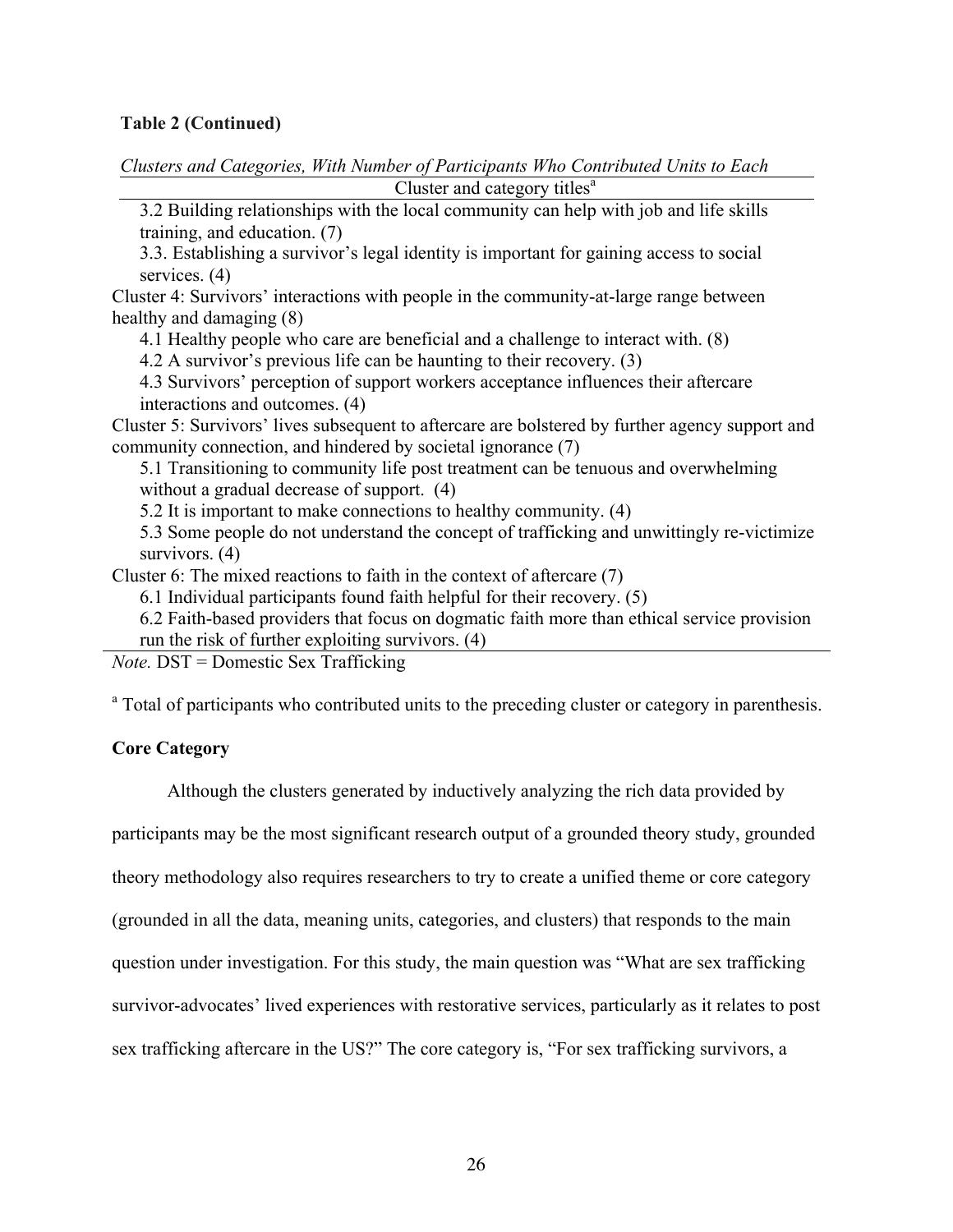successful restorative aftercare experience is bookended by high-risk phases of building trust and connection that are critical to healing, hope, and future success."

On the front-end, survivors need safety, understanding, patience, and strength-focused treatment that encourages trust and courage to connect with providers, other survivors, and positive people in the community-at-large. On the back-end, survivors need a gradual decrease of support as they experience a gradual increase in true freedom, continued relationships with aftercare providers and other survivors, and increased connections with the community at-large, particularly in relation to educational or vocational opportunities. This takes a focused effort on the part of the survivor, service providers, and local communities working together to establish an environment where healing can occur throughout and subsequent to the aftercare experience.

Cluster one explicates the responsibility of the survivors when it comes to participating in aftercare services. As survivors progress through a program, their level of commitment and responsibility increases. Time in a program usually equates to a decreased likelihood of a survivor relapsing, and also equates to increased levels of stabilization and support. The development of a survivor's capacity to trust is vital in that it is a necessary component for each step in the restoration process.

Early in the aftercare process, survivors' primary responsibilities should be to rest and begin learning what it is like to function in their aftercare setting. This was described as the most dangerous time. One participant said that it was, "very important um because alone time is dangerous especially in the beginning of recovery" (1). It was during this time that a survivor was most likely to relapse. As survivors progressed through the more intensive work of restoration, they ultimately prepare to integrate into society-at-large. The work at the end of an aftercare program involved the stress of exiting a safe environment and the fear of what it would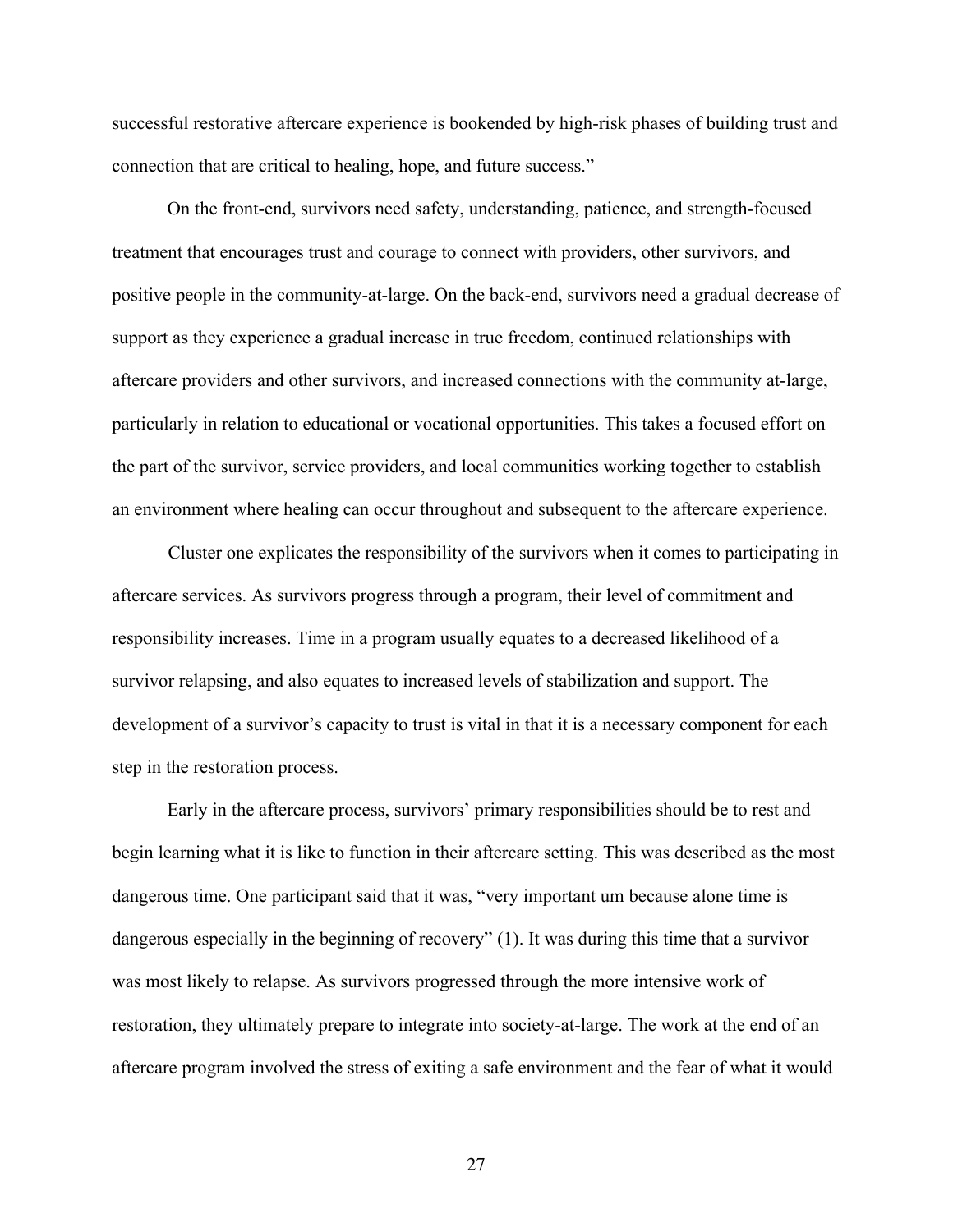be like to be on one's own. Survivor-advocates discussed the usefulness of having a postaftercare method of assistance. This post-aftercare included the need for transitional housing and additional backing in the form of peer support and guidance while navigating their local communities apart from the aftercare setting.

The responsibility of the support providers was most described in clusters two and three. From the participants' perspectives, safe housing was a major concern. Safe housing provided stability, continuity, and security. Just as important as housing was the availability of services without undue requirements for utilizing those services. Undue requirements were seen as participation in religious worship, payment for services, and sharing survivor stories for the sake of promoting the aftercare program. Services such as counseling, psychological assessment, primary care, OB-GYN, and alcohol and drug treatment are among the healthcare needs of survivors. While it would be ideal to have all of the services a survivor may require in one location, it is not a likely scenario.

In addition to meeting survivors' safety and healthcare needs, agencies are also helpful with skills training. Education, job, social, and life skills are all reported as training opportunities that help survivors make the transition from aftercare to integration with society. In addition to skills training, agencies are also able to advocate for survivor resources when interacting with governmental entities and the legal system. Access to social services such as food stamps and social security, and helping a survivor to obtain identification documents are types of assistance that help foster empowerment with survivors and have a lasting effect when they have completed their aftercare programs.

For agencies that are committed to holistic care and do not have the capacity to offer all of the services survivors need, collaboration with other community organizations opens more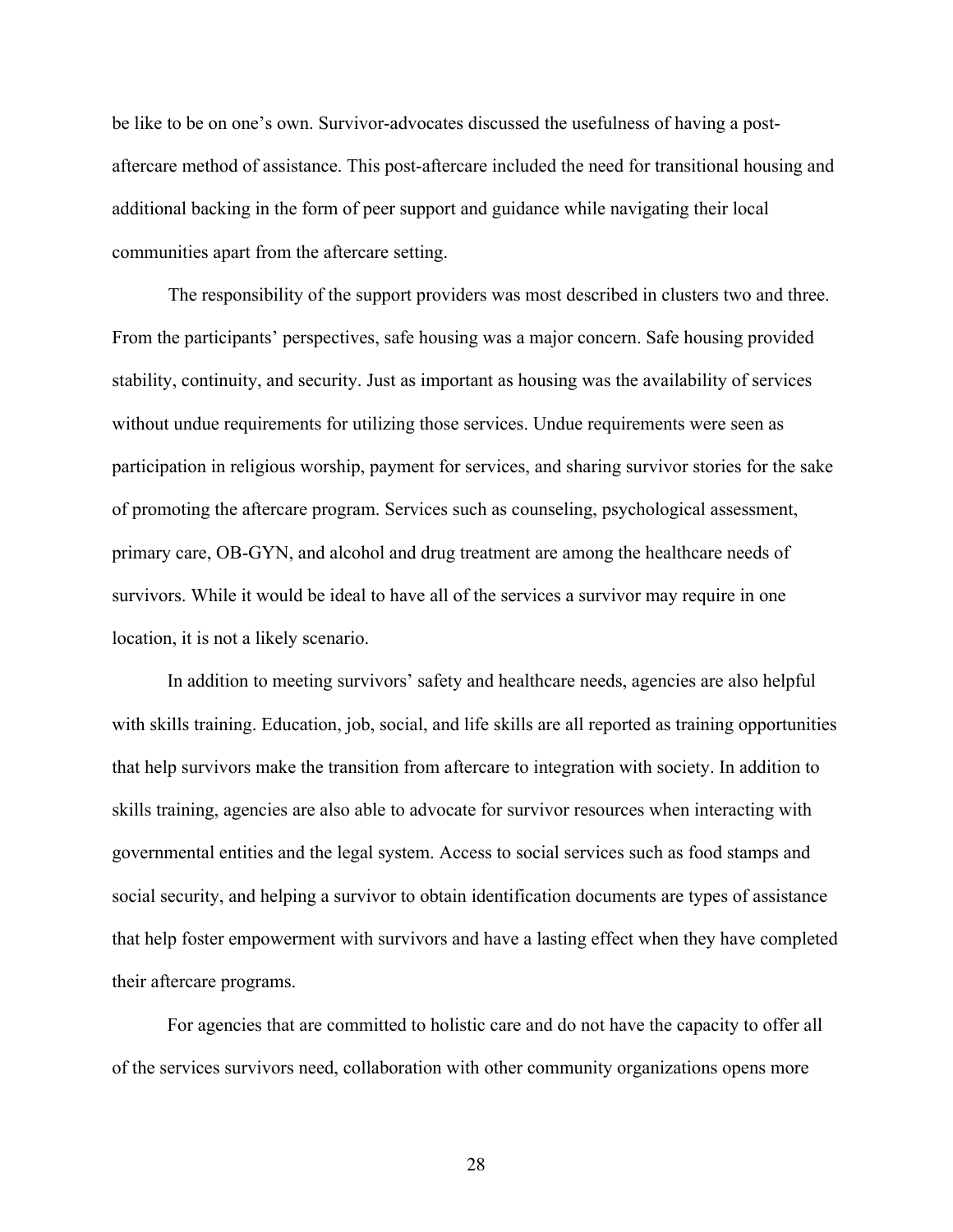avenues for support, education, and work. The main theme regarding collaboration is characterized by the importance of a willingness to work together. The participants of this study described two ways in which agencies could collaborate. The first is via connecting with providers of specific services (i.e., GED programs, primary care physicians, AA). The second is maintaining amicable and professional working relationships with other aftercare programs.

Clusters four, five, and six primarily detailed the responsibilities that local communities have in assisting survivors' recovery, specifically in the areas of addressing negative social attitudes and providing connection. The negative attitudes of the community-at-large are best addressed through advocacy and increased awareness about sex trafficking, and through educating the community about the various forms of survivor exploitation. Sex trafficking occurs throughout the US. However, it was reported that many local communities do not believe that sex trafficking happens in their area, and if it does, it is because those exploited by sex trafficking choose that life. A first step for communities and related organizations is to actively increase awareness of the existence and dangers of sex trafficking. In tandem with awareness, advocacy focused on removing structural barriers that perpetuate sex trafficking (i.e., buyer demand, inequitable laws, and rape culture) is crucial. Communities should also be aware of the potential for survivor re-exploitation, often unintentional. Re-exploitation occurs in a variety of ways, from using details of survivors' healing process as a means to generate funds, to news media demanding to talk to survivors in recovery, or faith-based service providers requiring participation in religious observance as a condition of receiving care.

Because traffickers deliberately keep victims isolated (Stotts & Ramey, 2009), communities have the opportunity to become sources of connection for survivors. Aftercare programs and services are typically embedded in and funded by their local communities.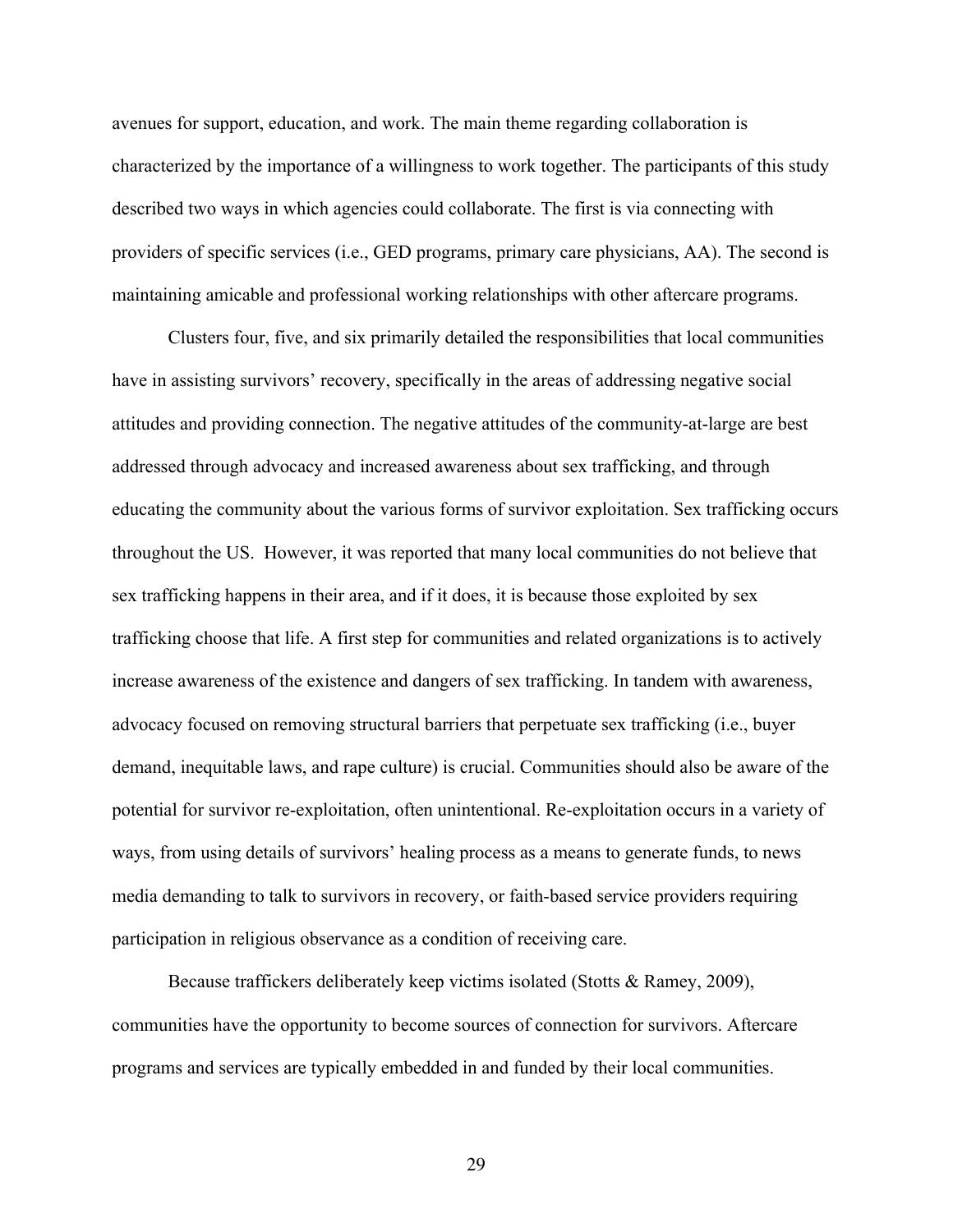Additionally, local communities are a source for social, vocational, and spiritual networking. The more survivors interact with the community-at-large, the more opportunities are available for exposure to healthier social interactions and the ability to make connections that are not exploitative in nature. In the process of developing job skills and obtaining employment, survivors begin to build up a new sense of identity.

## **Discussion**

In order to assist in establishing a patient-centered, culturally sensitive and traumainformed approach for treating survivors of sex trafficking (Elliott et al., 2005; Herman et al., 2007; Wagner et al. 2005), the current study explored aftercare experiences of those who survived sex trafficking in the US. Participants essentially described how, in a safe environment, a trauma-informed, developmental and strength based process of recovery, was empowering. Through in-depth interviews and analysis, these participants provided additional insight into survivors' experiences with aftercare. Specifically, participants described the likelihood of relapse, the need for continued connection and support subsequent to program completion, and the need for agencies to collaborate with each other to better serve survivors.

## **Aftercare and Taking Steps Towards Restoration**

**Relapse.** Almost all of the participants described exiting a life of sex trafficking as a difficult process. There was consensus among the survivor-advocates that relapse is common and that aftercare workers need to be prepared for that possibility, especially among younger (teenage to mid-20's) survivors. One respondent offered this caution,

So somebody exits and then goes back into the life you cannot fully prepare um aftercare workers to deal with that with ways that they can um excel in the midst of their job and excel in the work that they're doing as well as process that accordingly. (8)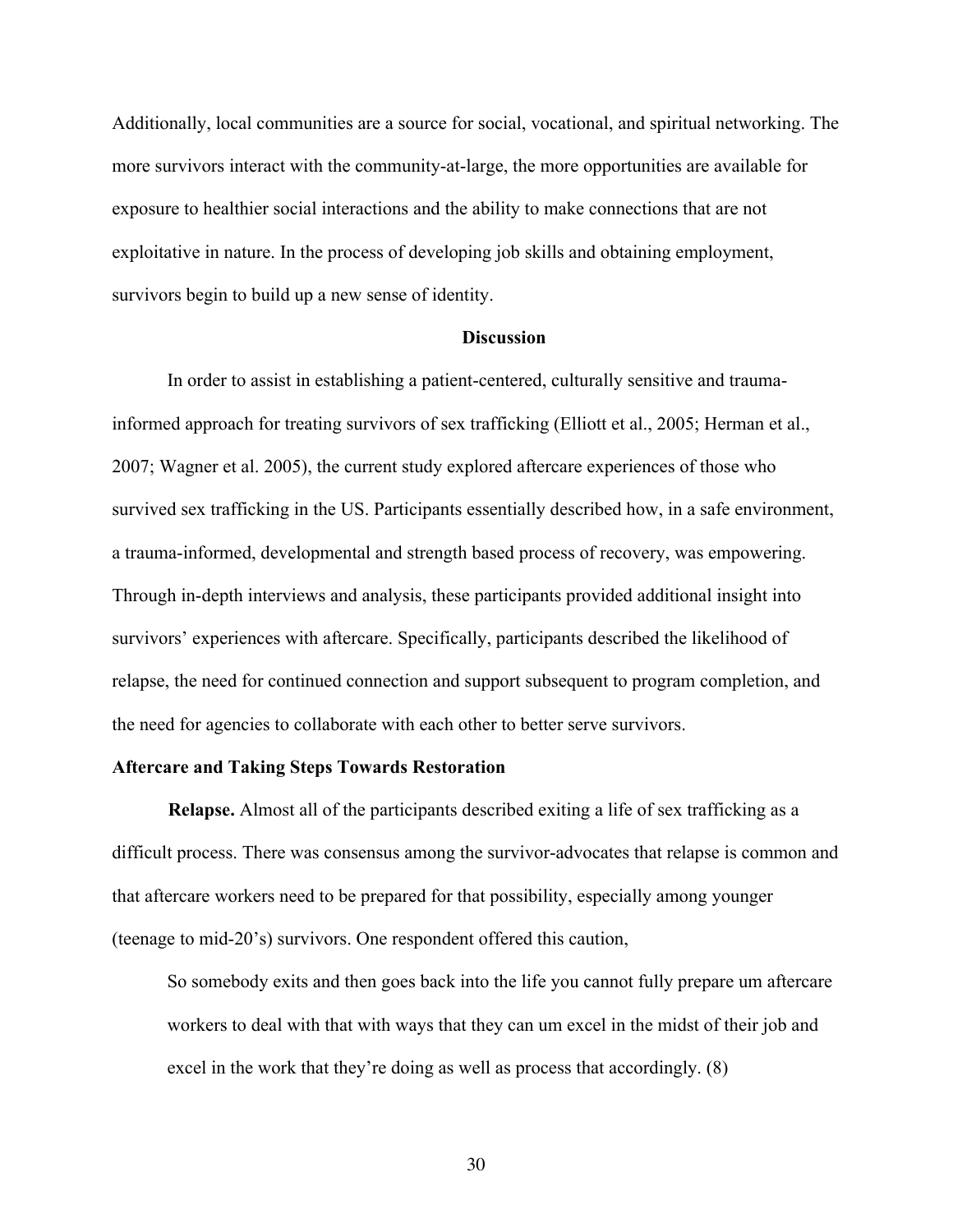Building a bond of trust with survivors is an essential component of aftercare, and if a worker or volunteer breaks that bond, survivors may suffer. Similarly, when a survivor breaks the bond of trust, it may actually affect the support staff in negative ways. Many workers and volunteers approach aftercare as a part of their social justice identity and become emotionally invested in the lives of the survivors. Relapse is a significant break of trust that workers or volunteers may take personally. If workers do not have safe spaces to process their own reactions to a survivor relapsing or other breaches of trust, it could influence the care of other survivors by significantly contributing to staff burnout and turnover. Frequent changes in staff can be detrimental to continuity of care for survivors.

**Post-aftercare implications and recommendations.** Exiting aftercare was described as a fearful time for survivors as the reality of being on their own became more immediate. Although at the time of exiting aftercare survivors ideally would have developed the skills necessary to address these fears, it is not always easy to do so, especially in light of lingering reminders of their past. The potential for encountering individuals from when they were trafficked becomes more likely as they exit aftercare. As part of transitioning out of aftercare, participants explicated the need for continued connection and support from those who were helping them. For survivor-advocates who developed strong connections with the support staff, they spoke of experiencing loss when access to the staff was no longer readily available. Those who did not have a continuing support system post-aftercare also discussed feelings of fear and loneliness. As a means of connecting, this particular sample of survivor-advocates took to working or volunteering with anti-human trafficking efforts, organizing online support groups, or developing mentoring programs, although this may not be true for all survivors. One participant, when talking about the aftercare program that supported her and with which she is now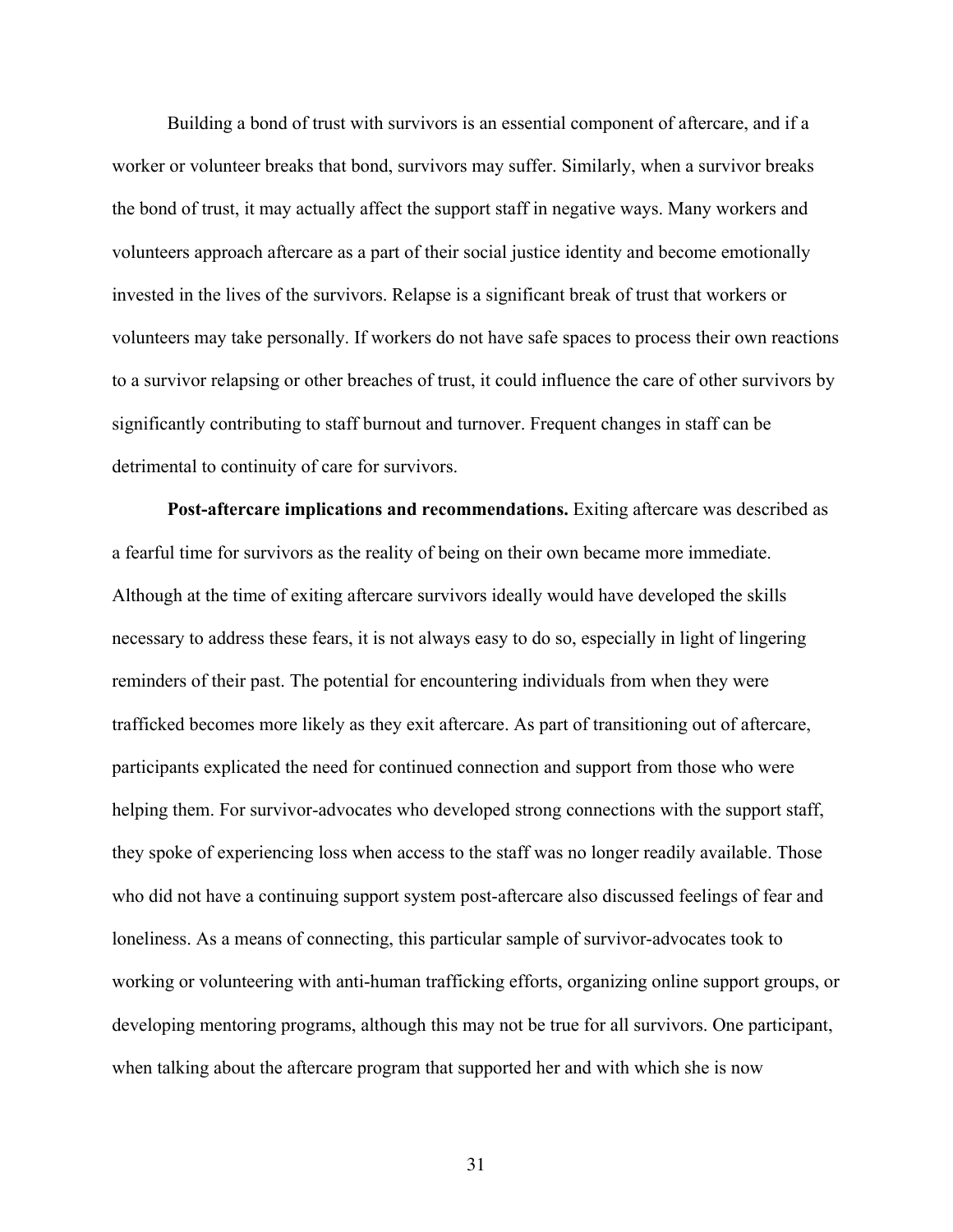employed, discussed how her program is a "forever relationship" and how her program "created transitional housing when survivors are not quite ready to transition out on their own. They have a transitional house that they can live in for year where they have to pay a small rent" (7). Other participants mentioned that they hope programs start to develop similar ways of staying connected. Participants agreed that, in spite of everything achieved through aftercare, being left alone again was often a highly disempowering experience.

**Community collaboration.** Agencies that are specifically designed to meet the needs of survivors of sex trafficking are increasing in number (Long, 2014; End Slavery Now, 2017). If the increase in competition for resources in the nonprofit sector is any indication, then there has also been an increase in competition to fund survivor care (Thorton, 2006). This environment of competition is harmful in that survivors can be used as pawns, often in the form of exploiting their physical presence at promotional events or sharing their personal stories to obtain more funding (Lambino, 2010). In lieu of viewing other providers as competition, a participant stated that agencies should, "Think of the surviv.. think of the victim first. This is not about um making yourself look good it's not about you're better than another agency" (5).

**Implications for counseling and advocacy.** The findings of the current study suggest the Patient-Centered Culturally Sensitive Health Care Model (PC-CSH) described by Tucker et al. (2007) may be a helpful framework when working with survivors of human trafficking. It is important to be cognizant of the trauma, loss of power, and contextual variables that sex trafficking victims bring to the restorative process. Consistent with Farley and colleagues (2001), participants indicated that victims are often abused sexually, emotionally, and/or physically as children. For instance, one participant reported that it was "my mom who taught me how to have oral sex on men and it started at the age of six" (7). In the context of those experiences, aftercare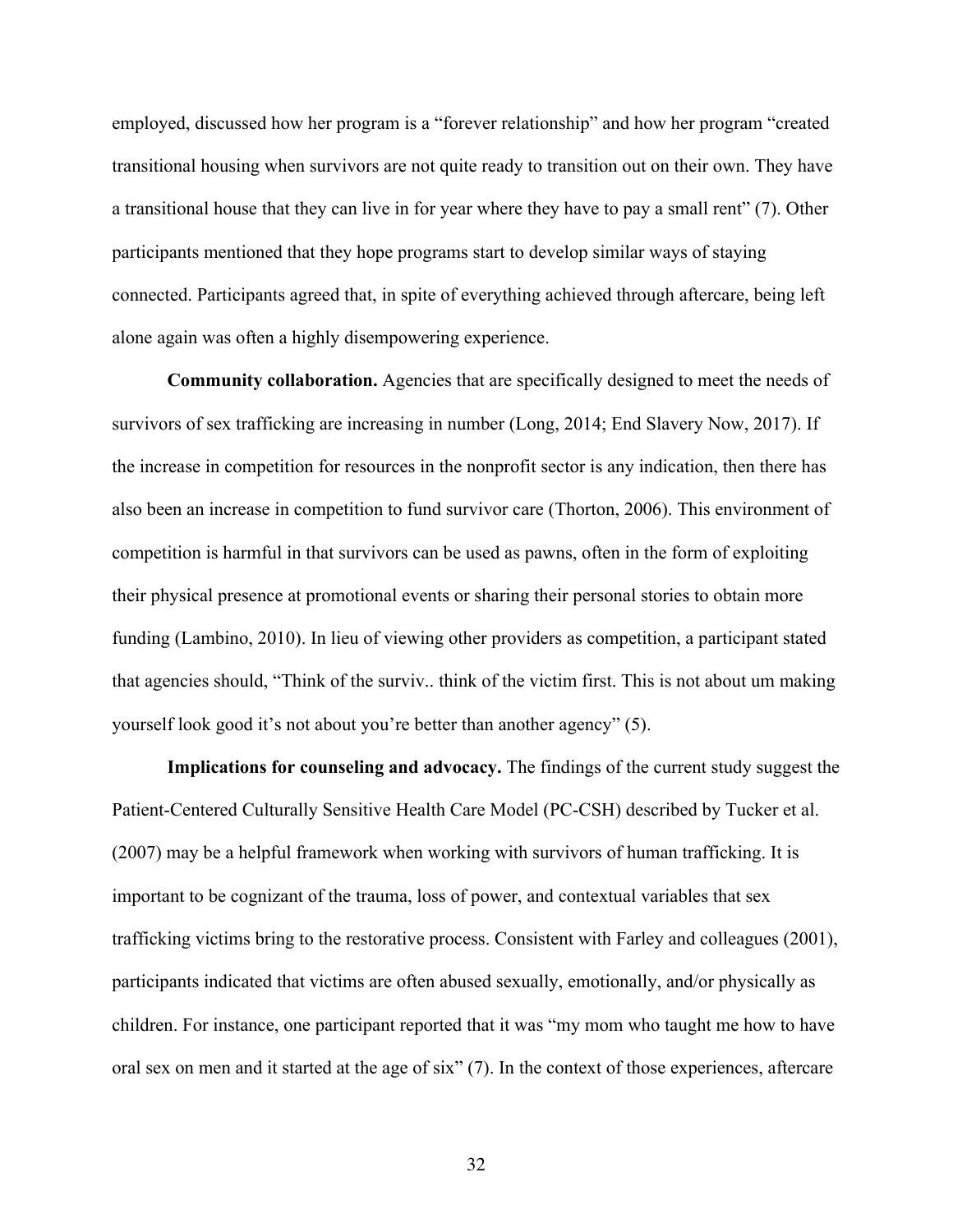service providers need to be knowledgeable of working with childhood trauma and disordered attachments, in addition to the complex trauma experienced during the course of being trafficked for sex. Also, working with clients who have been exploited and marginalized, often by authority figures; it is important to operate from a patient-centered and culturally sensitive model of treatment (Elliott et al., 2005; Herman et al., 2007), such as Tucker et al.'s (2007) PC-CSH model.

In the context of the need to listen to the clients stories and experiences of treatment, aftercare workers also need to be aware of how they might be affected by the stories they hear (e.g., some clients will return to the trafficker, or the overall complexity of the trauma). Kliner and Stroud (2012) found that helping professionals who work with survivors of sex trafficking are particularly vulnerable to secondary trauma. Provider compassion fatigue and burnout could potentially affect the quality of service that clinicians are able to provide (Kliner & Stroud, 2012). Treating organizations should provide support and opportunities for staff to engage in self-care (Kliner & Stroud, 2012).

Finally, mental health professionals inside and outside of aftercare treatment settings can engage in advocacy for survivors, this is especially important when we know survivors' speaking up themselves may be potentially difficult and re-traumatizing (Office for Victims of Crime, n.d.). However, survivors' participation in advocacy could help bolster their ability to speak out and increase control of their lives. It is important for all advocates to engage with law enforcement, the health care industry, and the community-at-large in an effort to affect structural change in favor of victims and survivors.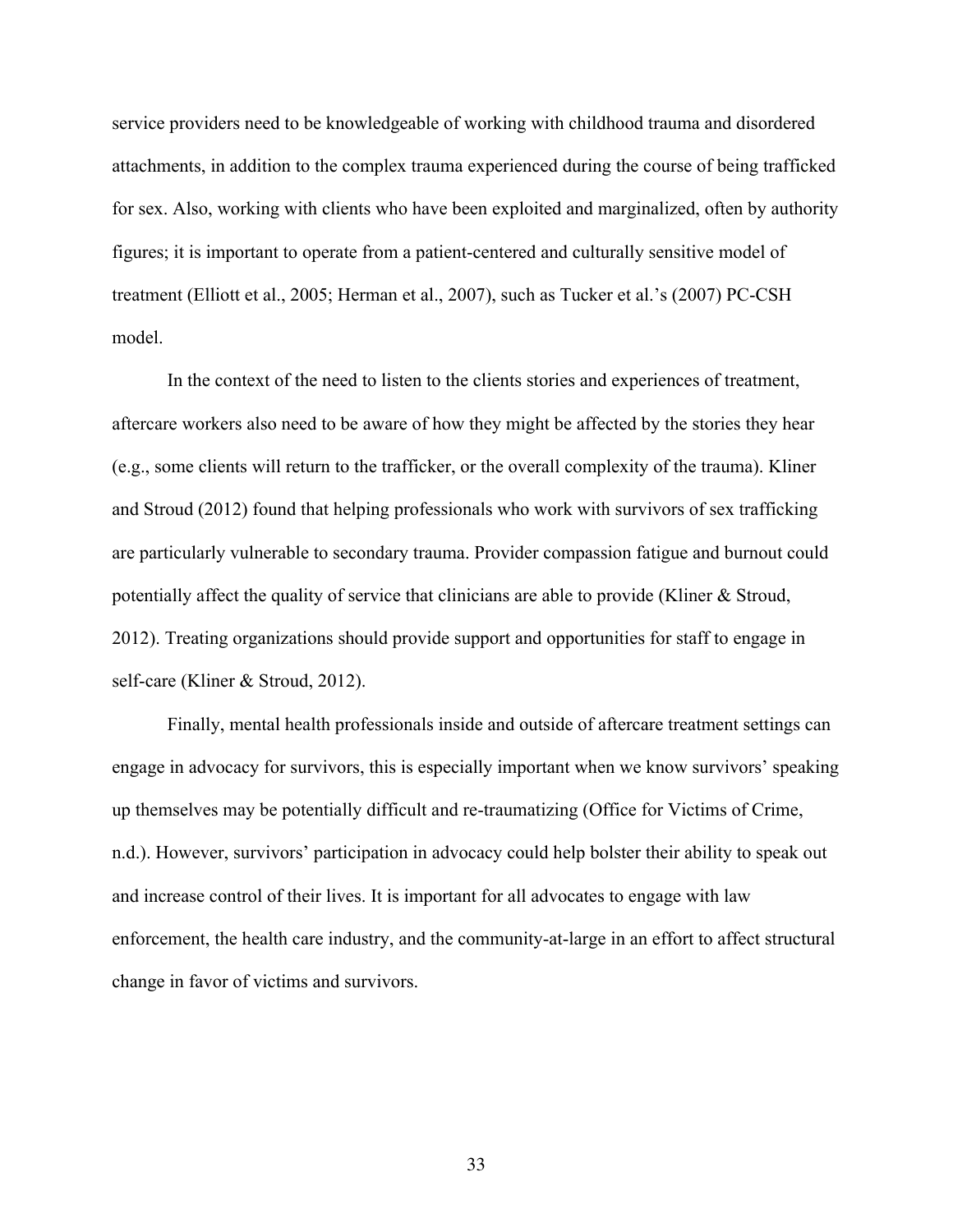#### **Limitations and Strengths**

According to grounded theory methodology (Glaser & Strauss, 1967) from a hermeneutical approach (Rennie, 2000; Rennie, Phillips, & Quartaro, 1988), the results presented can have numerous interpretations and the author's careful analysis and interpretation is only one of those possibilities. Although several authors (Hodge, 2014; Johnson, 2012; Macy & Johns, 2011) discuss aftercare as a needed service for survivors, and Aron, Zweig, and Newmark (2006), in a self-published study, reported on interviews with internationally trafficked victims in the US, there are no known published empirical studies that specifically interview survivoradvocates about their experiences of aftercare. Thus, further research is required for a comparison of these results. Also, this study did not include survivors who had not gone on to serve as advocates for anti-human trafficking efforts. All the participants had progressed in their recovery process to the degree that they could share their stories as advocates without a high risk of experiencing re-traumatization. Transferring these results to survivors who are not advocates should be done with caution. The author recruited diverse participants from several regions of the US and the results appear comprehensive as the analysis achieved saturation. However, the majority of the participants were White. Participants of color might have experiences of oppression in addition to their trafficking that affect the aftercare process.

The design of the study includes multiple strengths, including three credibility checks. First, at the conclusion of the interview, participants were invited to provide feedback about the interview process. They were given the opportunity to share their concerns, if any, about how the interviewer conducted the interview or about the manner in which the questions were asked. For instance, participants were asked, "What was it like for you to participate in this interview? Is there anything that would have made you feel more comfortable for the purposes of this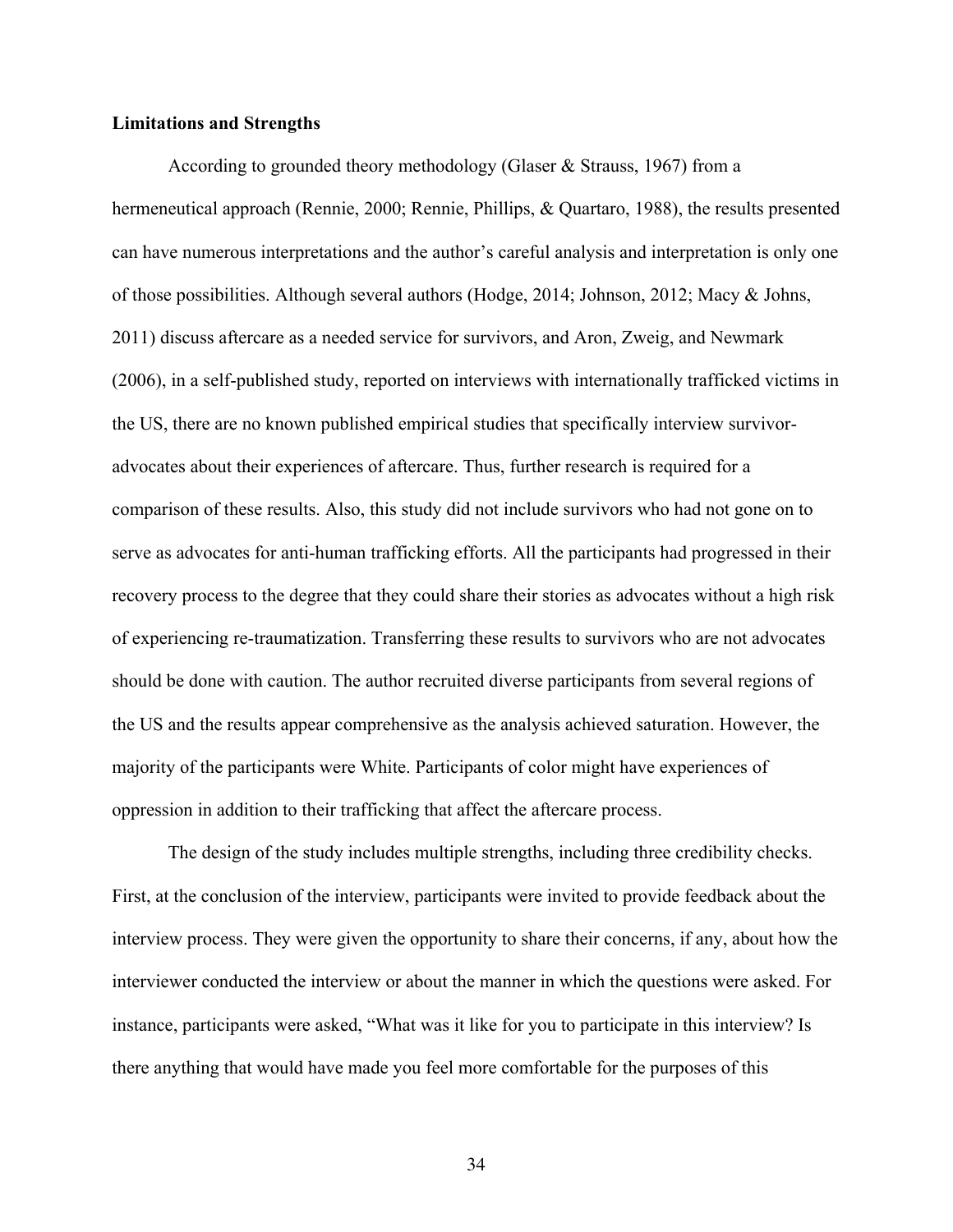interview?" The final two questions allowed the researcher to obtain more details of the participants' experience by asking specifically about information that may have been missed during the course of the interview. A second credibility check involved re-reading the transcripts thoroughly to compare them with data or categories that was obtained during the analysis process (Denzin, 1989). The third credibility check involved eliciting feedback from participants by sending a summary of the findings to the participants who indicated they would like to receive the results in order to provide additional feedback for the project. Three participants provided feedback, which confirmed the results but did not contribute to any additional information.

This analysis provided evidence that the restorative process for survivors of sex trafficking in the US is not a brief, inexpensive, or easy process. There is significant work to be done by survivors, agencies, and the coalitions among agencies. Future research could include quantitative analyses that examine survivors' responses to mental, physical, and social restoration efforts on the part of aftercare agencies, examining barriers to agencies meeting survivors' needs, and identifying barriers to survivors experiencing the restorative process. The voices of these participants highlight the importance of social justice, advocacy, and the need for more social support with regard to treating survivors of sex trafficking as respected human beings.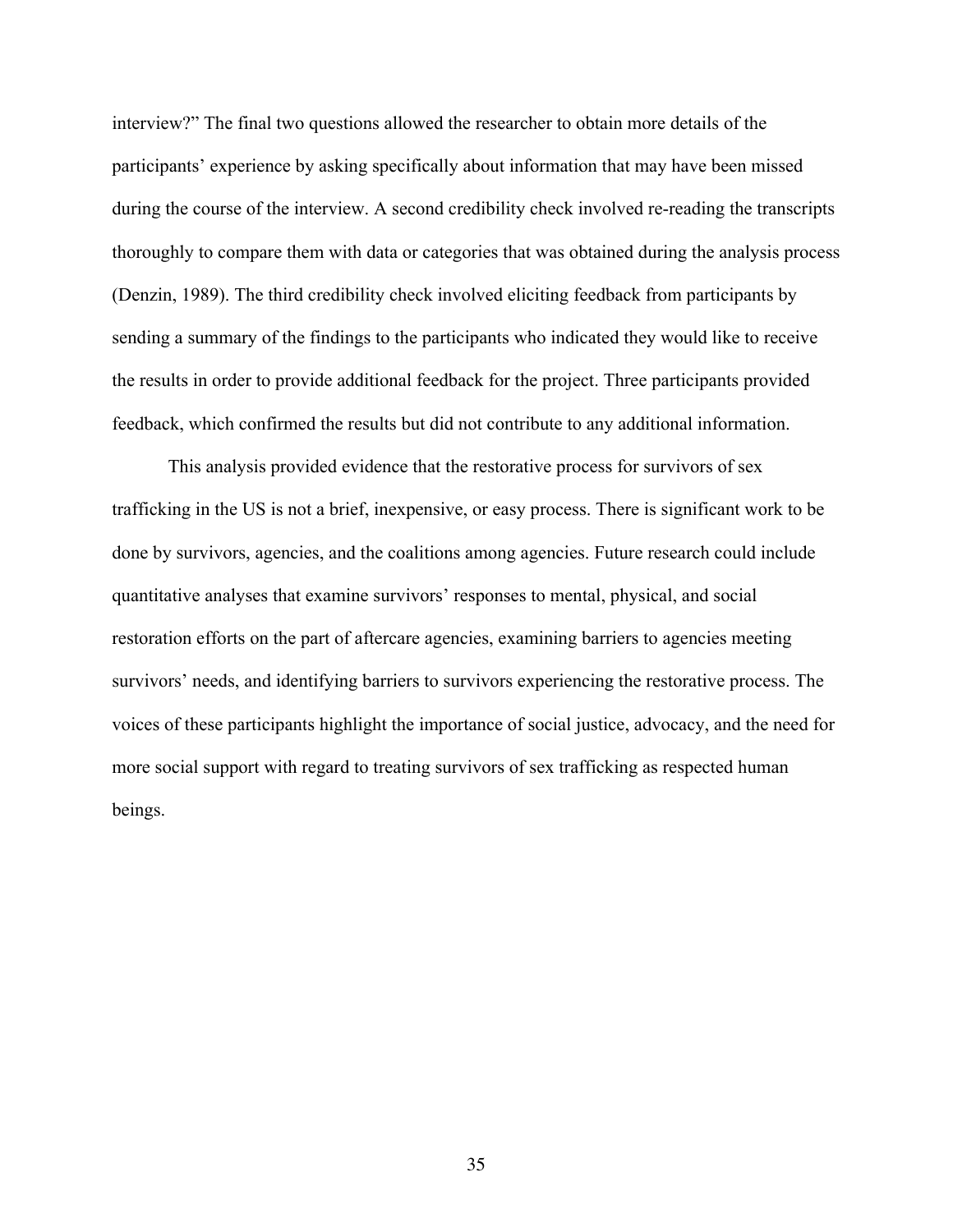#### **References**

- American Psychological Association (APA). (2002). *American Psychological Association ethical principles of psychologists and code of conduct*. Retrieved October, 21, 2017, from http://www.apa.org/ethics/code/
- Aron, L. Y., Zweig, J. M., & Newmark, L. C. (2006). *Comprehensive services for survivors of human trafficking: Findings from clients in three communities.* The Urban Institute. Retrieved from

http://webarchive.urban.org/UploadedPDF/411507 human trafficking.pdf

- Cecchet, S. J., & Thoburn, J. (2014). The psychological experience of child and adolescent sex trafficking in the United States: Trauma and resilience in survivors. *Psychological Trauma: Theory, Research, Practice, and Policy, 6*, 482-493. http://dx.doi.org/10.1037/a0035763.
- Charmaz, K. (2006). *Constructing grounded theory: A practical guide through qualitative research.* London: Sage Publications.
- Colby, I. (2011). Runaway and throwaway youth: Time for policy changes and public responsibility. *Journal of Applied Research on Children: Informing Policy for Children at Risk, 2*, 1-12.
- Cwikel, J., Chudakov, B., Paikin, M., Agmon, K., & Belmaker, R. H. (2004). Trafficked female sex workers awaiting deportation: Comparison with brothel workers. *Archives of Women's Mental Health, 7*, 243-249. http://dx.doi.org/10.1007/s00737-004-0062-8.
- Dank, M., Khan, B., Downey, P. M., Kotonias, C., Mayer, D., Owens, C., … Yu, L. (2014). *Estimating the size and structure of the underground commercial sex economy in eight*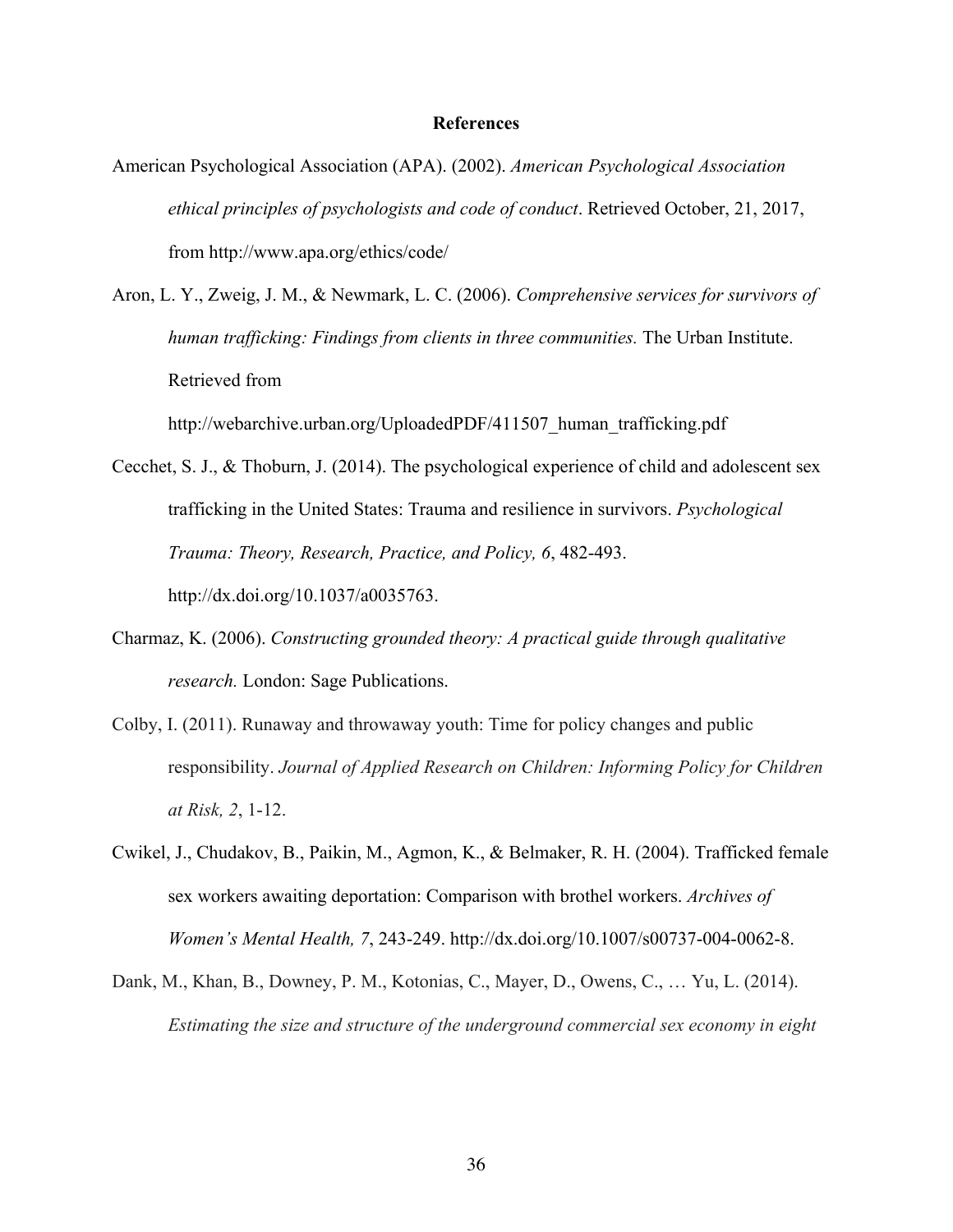*major US cities.* The Urban Institute. Retrieved from

http://www.urban.org/research/publication/estimating-size-and-structure

Denzin, N. K. (1989). *Interpretive interactionism.* Newbury Park, CA: Sage.

Dovydaitis, T. (2010). Human trafficking: The role of the health care provider. *Journal of Midwifery & Women's Health, 55*, 462-467.

http://dx.doi.org/10.1016/j.jmwh.2009.12.017.

- Elliott, D. E., Bjelajac, P., Fallot, R. D., Markoff, L. S., & Reed, B. G. (2005). Trauma-informed or trauma-denied: Principles and implementation of trauma-informed services for women. *Journal of Community Psychology, 33*, 461-477. http://dx.doi.org/10.1002/jcop.20063.
- End Slavery Now. (2017). *Antislavery directory*. Retrieved from http://www.endslaverynow.org/connect
- Estes, R. J., & Weiner, N. A. (2002). *The commercial sexual exploitation of children in the US, Canada and Mexico*. Philadelphia, PA: University of Pennsylvania. Retrieved from http://www.sp2.upenn.edu/restes/CSEC\_Files/Exec\_Sum\_020220.pdf
- Farley, M., Cotton, A., Lynne, J., Zumbeck, S., Spiwak, F., Reyes, M. E., … Sezgin, U. (2004). Prostitution and trafficking in nine countries. *Journal of Trauma Practice, 2*, 33-74. http://dx.doi.org/ 10.1300/J189v02n03\_03.
- Fassinger, R. E. (2005). Paradigms, praxis, problems, and promise: Grounded theory in counseling psychology research. *Journal of Counseling Psychology, 52*, 156-166. http://dx.doi.org/10.1037/0022-0167.52.2.156.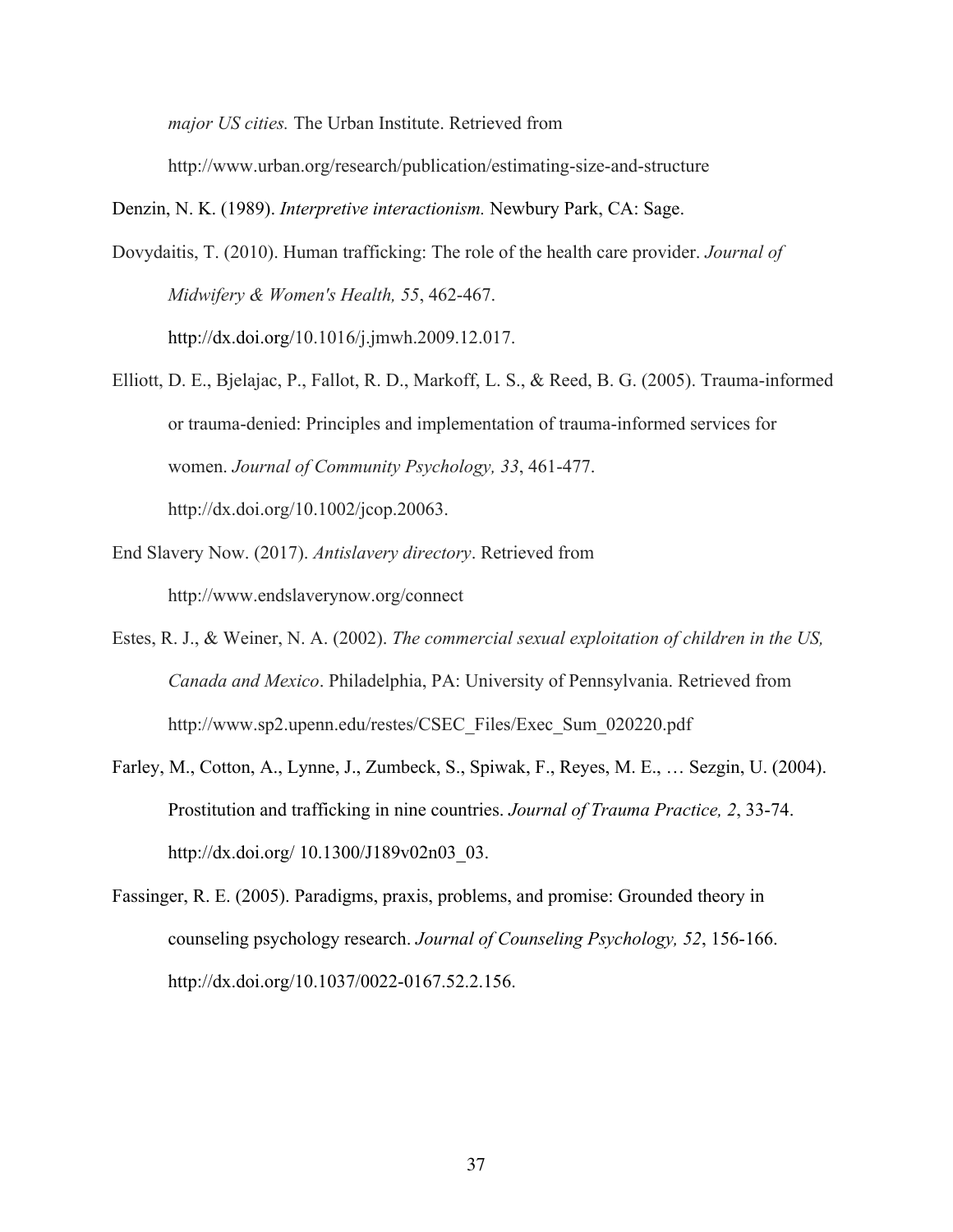Fong, R., & Berger Cardoso, J. (2010). Child human trafficking victims: Challenges for the child welfare system. *Evaluation and Program Planning, 33*, 311-316. http://dx.doi.org/10.1016/j.evalprogplan.2009.06.018.

Giorgi, A. (1970). *Psychology as a human science.* New York, NY: Harper & Row.

- Glaser, B. G., & Strauss, A. L. (1967). *The discovery of grounded theory.* New York, NY: Aldine.
- Global Slavery Index (GSI). (2016). *Global slavery index*. Retrieved from http://downloads.globalslaveryindex.org/GSI-2016-Full-Report-1505570031.pdf
- Gupta, J., Reed, E., Kershaw, T., & Blankenship, K. M. (2011). History of sex trafficking, recent experiences of violence, and HIV vulnerability among female sex workers in coastal Andhra Pradesh, India. *International Journal of Gynecology & Obstetrics, 114*, 101-105. http://dx.doi.org/10.1016/j.ijgo.2011.03.005.
- Harris, M., & Fallot, R. (2001). Envisioning a trauma-informed service system: A vital paradigm shift. *New Directions for Mental Health Services, 89*, 3–22. http://dx.doi.org/10.1002/yd.23320018903.
- Hartjen, C. A., & Priyadarsini, S. (2012). *The global victimization of children: Problems and solutions.* New York, NY: Springer.
- Herman, K. C., Tucker, C. M., Ferdinand, L. A., Mirsu-Paun, A., Hasan, N., & Beato, C. (2007). Culturally sensitive health care and counseling psychology: An overview. *The Counseling Psychologist, 35*, 633-649. http://dx.doi.org/10.1177/0011000007301672.
- Hodge, D. R. (2014). Assisting victims of human trafficking: Strategies to facilitate identification, exit from trafficking, and the restoration of wellness. *Social Work, 59*, 111- 118. http://dx.doi.org/10.1093/sw/swu002.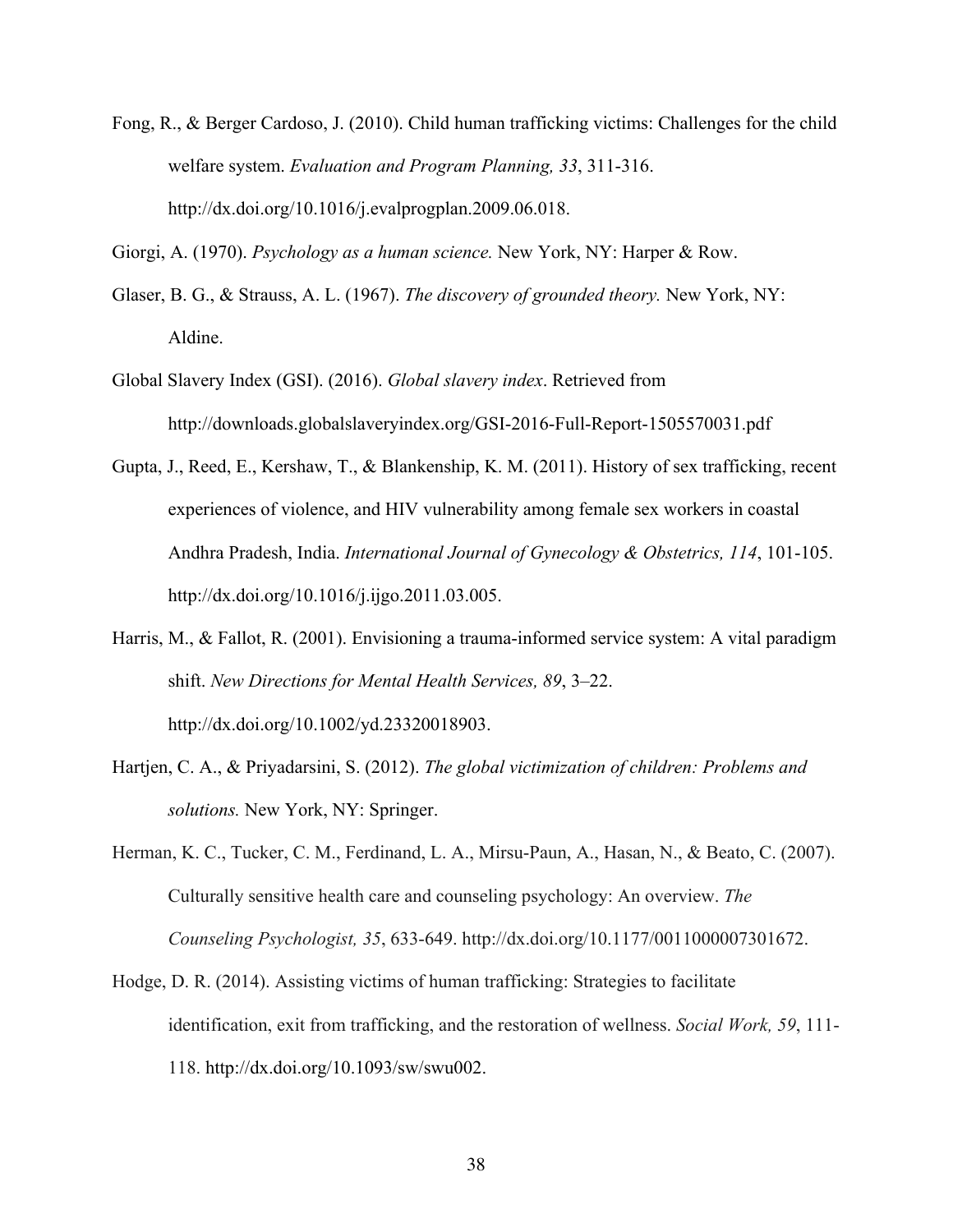- Hom, K. A., & Woods, S. J. (2013). Trauma and its aftermath for commercially sexually exploited women as told by front-line service providers. *Issues in Mental Health Nursing, 34*, 75-81. http://dx.doi.org/10.3109/01612840.2012.723300.
- International Labor Organization (ILO). (2012). *Global estimate of forced labor*. Retrieved from http://www.ilo.org/sapfl/Informationresources/ILOPublications/WCMS\_181953/lang- en/index.htm
- Johnson, B. C. (2012). Aftercare for survivors of human trafficking. *Social Work & Christianity, 39*, 370-389.
- Jones, L., Engstrom, D., Hilliard, P., & Sungakawan, D. (2011). Human trafficking between Thailand and Japan: Lessons in recruitment, transit and control. *International Journal of Social Welfare, 20*, 203-211. http://dx.doi.org/10.1111/j.1468-2397.2009.00669.x.
- Kara, S. (2011). Supply and demand: Human trafficking in the global economy. *Harvard International Review, 33*, 66-71.
- Kliner, M., & Stroud, L. (2012). Psychological and health impact of working with victims of sex trafficking. *Journal of Occupational Health, 54*, 9-15. http://dx.doi.org/10.1539/joh.11- 0125-OA.
- Lagon, M. P. (2008). Trafficking and human dignity. *Policy Review, 54*, 51-61.
- Lambino, A. (2010). *Exploiting the poor through the images we use?* The World Bank. Retrieved from https://blogs.worldbank.org/publicsphere/exploiting-poor-throughimages-we-use
- Lincoln, Y. S., & Guba, E. G. (1985). *Naturalistic inquiry*. Beverly Hills, CA: Sage.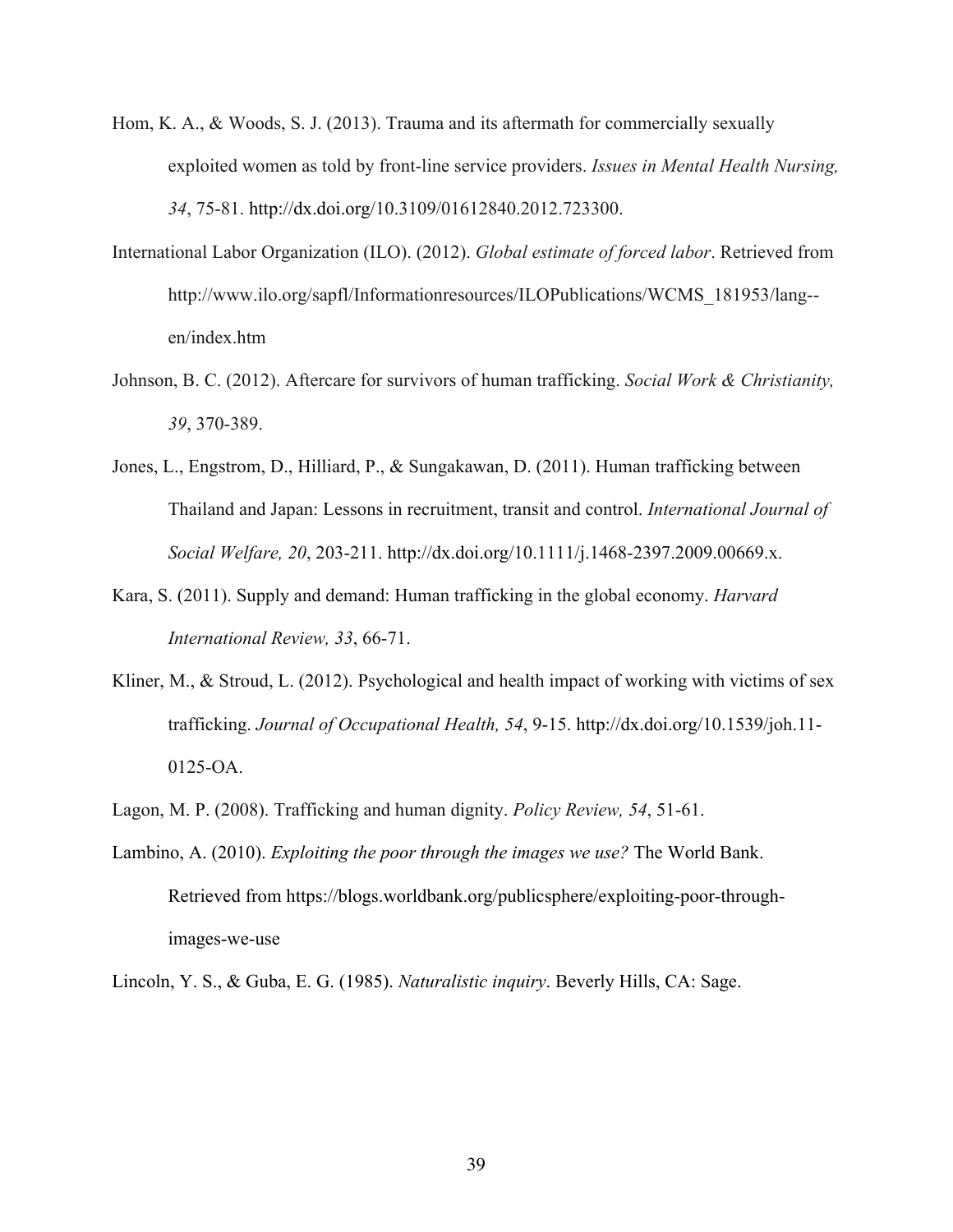- Long, R. A. G. (2014). *The state of aftercare: A critical look at the response to victims of human sex trafficking in the United States* (Unpublished doctoral dissertation). The University of Memphis, Memphis, TN.
- Macy, R. J., & Johns, N. (2011). Aftercare services for international sex trafficking survivors: Informing US service and program development in an emerging practice area. *Trauma, Violence, & Abuse, 12*, 87-98. http://dx.doi.org/10.1177/1524838010390709.
- McClain, N. M., & Garrity, S. E. (2011). Sex trafficking and the exploitation of adolescents. *Journal of Obstetric, Gynecologic, & Neonatal Nursing, 40*, 243-252. http://dx.doi.org/10.1111/j.1552-6909.2011.01221.x.
- Muftić, L. R., & Finn, M. A. (2013). Health outcomes among women trafficked for sex in the United States: A closer look. *Journal of Interpersonal Violence, 28*, 1859-1885. http://dx.doi.org/10.1177/0886260512469102.
- Newby, A., & McGuinness, T. M. (2012). Human trafficking: What psychiatric nurses should know to help children and adolescents. *Journal of Psychosocial Nursing and Mental Health Services, 50*, 21-24. http://dx.doi.org/10.3928/02793695-20120307-03.
- Office for Victims of Crime (OVC). (n.d.). *Sexual assault advocate/counselor training module 2: What is sexual assault advocacy/counseling?* Retrieved from https://www.ovcttac.gov/downloads/SAACT/module2/SAACT-Jan-15-IM-Mod-2\_508c\_SJP\_01132015.pdf
- Ostrovschi, N. V., Prince, M. J., Zimmerman, C., Hotineanu, M. A., Gorceag, L. T., Gorceag, V. I., ... & Abas, M. A. (2011). Women in post-trafficking services in Moldova: Diagnostic interviews over two time periods to assess returning women's mental health. *BMC Public Health, 11*, 1-9. http://dx.doi.org/10.1186/1471-2458-11-232.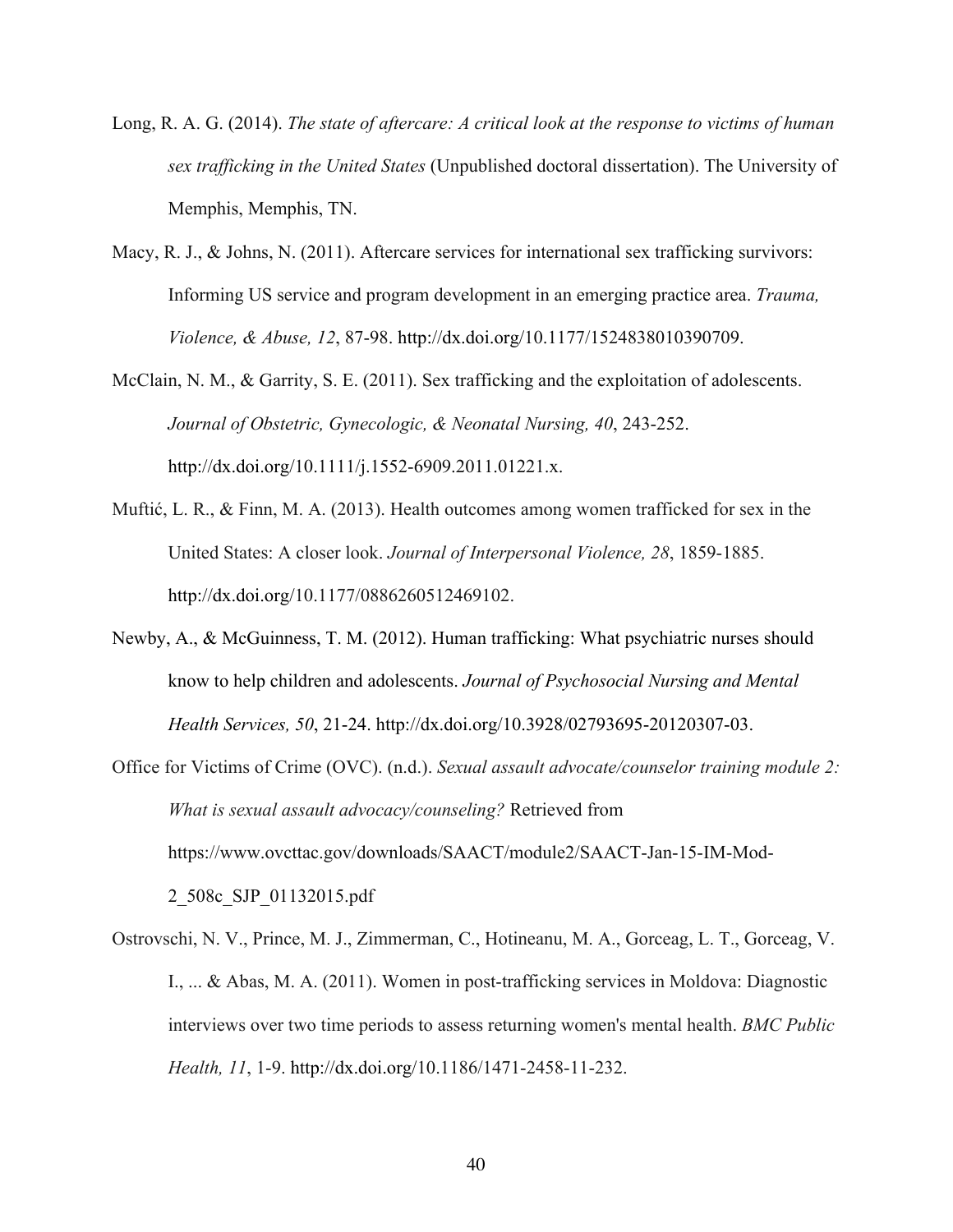Reid, J. A. (2012). Exploratory review of route-specific, gendered, and age-graded dynamics of exploitation: Applying life course theory to victimization in sex trafficking in North America. *Aggression and Violent Behavior, 17*, 251-271. http://dx.doi.org/10.1016/j.avb.2012.02.005.

- Rennie, D. L. (2000). Grounded theory methodology as methodological hermeneutics: Reconciling realism and relativism. *Theory and Psychology, 10*, 481-502. http://dx.doi.org/10.1177/0959354300104003.
- Rennie, D. L., Phillips, J. R., & Quartaro, J. K. (1988). Grounded theory: A promising approach for conceptualization in psychology? *Canadian Psychology, 29*, 139–150. http://dx.doi.org/10.1037/h0079765.
- Silverman, J. G., Saggurti, N., Cheng, D. M., Decker, M. R., Coleman, S. M., Bridden, C., ... & Raj, A. (2014). Associations of sex trafficking history with recent sexual risk among HIV-infected FSWs in India. *AIDS and Behavior, 18*, 555-561. http://dx.doi.org/10.1007/s10461-013-0564-3.
- Stoklosa, H., Grace, A. M., & Littenberg, N. (2015). Medical education on human trafficking. *AMA Journal of Ethics, 17*, 914-921.

http://dx.doi.org/10.1001/journalofethics.2015.17.10.medu1-1510.

- Stotts, E. L., & Ramey, L. (2009). Human trafficking: A call for counselor awareness and action. *The Journal of Humanistic Counseling, Education and Development, 48*, 36-47. http://dx.doi.org/10.1002/j.2161-1939.2009.tb00066.x.
- Substance Abuse and Mental Health Services Administration (SAMHSA). (2014). *SAMHSA's concept of trauma and guidance for a trauma-informed approach.* Retrieved from https://store.samhsa.gov/shin/content//SMA14-4884/SMA14-4884.pdf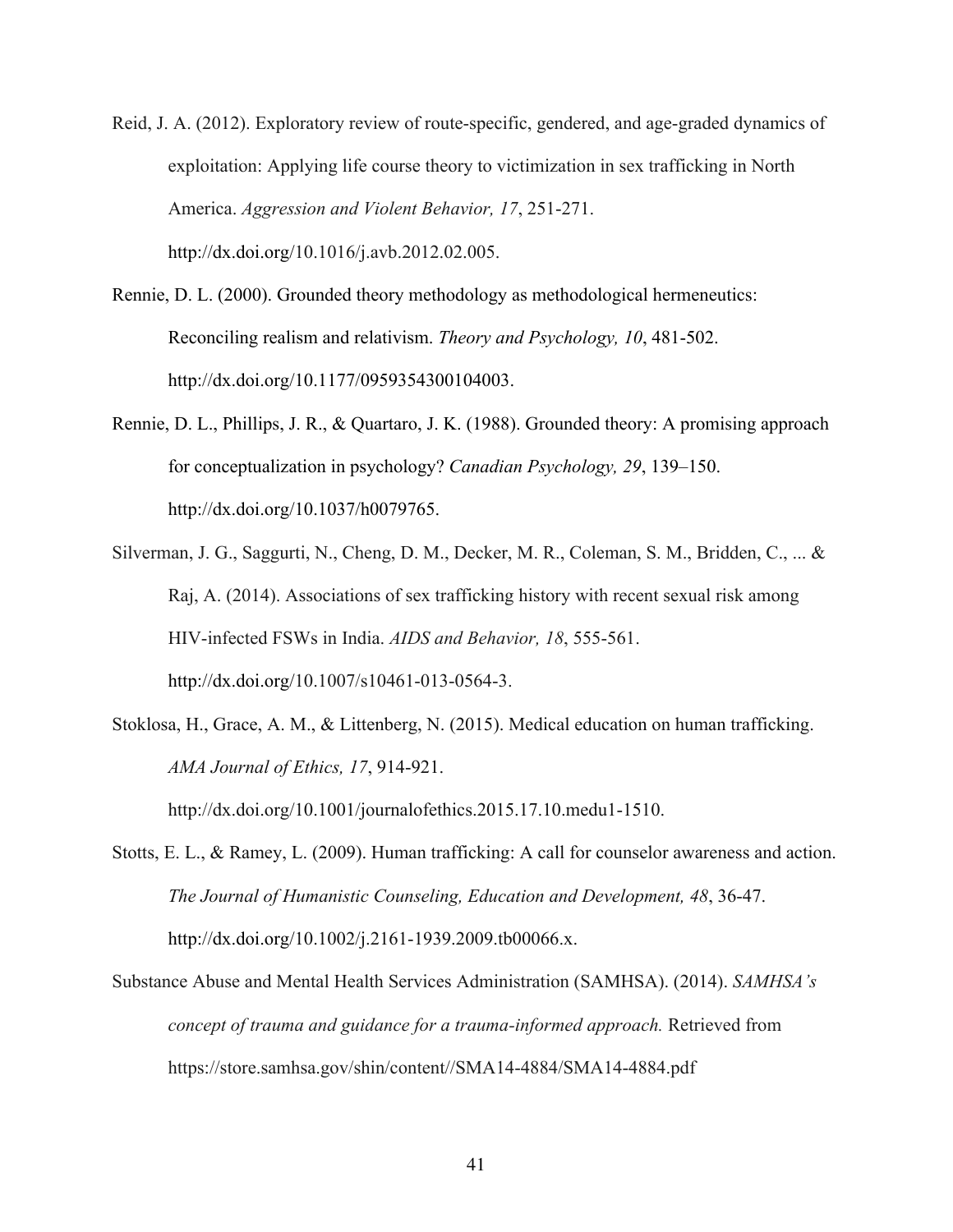- Thorton, J. (2006). Nonprofit fund-raising in competitive donor markets*. Nonprofit and Voluntary Section Quarterly, 35*, 204-224. http://dx.doi.org/10.1177/0899764005285951.
- Tsutsumi, A., Izutsu, T., Poudyal, A. K., Kato, S., & Marui, E. (2008). Mental health of female survivors of human trafficking in Nepal. *Social Science & Medicine, 66*, 1841-1847. http://dx.doi.org/10.1016/j.socscimed.2007.12.025.
- Tucker, C. M., Herman, K. C., Ferdinand, L. A., Bailey, T. R., Lopez, M. T., Beato, C., … & Cooper, L. L. (2007). Providing patient-centered culturally sensitive health care: A formative model. *The Counseling Psychologist, 35*, 679-705. http://dx.doi.org/10.1177/0011000007301689.
- United Nations (UN). (2000). *Protocol to prevent, suppress, and punish trafficking in persons, especially women and children, supplementing the United Nations convention against transnational organized crime.* Retrieved from http://www.uncjin.org/Documents/Conventions/dcatoc/final\_documents\_2/convention\_% 20traff\_eng.pdf
- United Nations Global Initiative to Fight Human Trafficking (UN.GIFT). (2013, October). *Global slavery index*. Retrieved from http://www.ungift.org/doc/knowledgehub/resourcecentre/2013/GlobalSlaveryIndex\_2013\_Download\_WEB1.pdf
- U.S. Department of State (USDS). (2013). *Trafficking in persons report*. Retrieved from http://www.state.gov/j/tip/rls/tiprpt/2013/index.htm
- U.S. Department of State (USDS). (2017). *Trafficking in persons report*. Retrieved from https://www.state.gov/documents/organization/271339.pdf
- Wagner, E. H., Bennett, S. M., Austin, B. T., Greene, S. M., Schaefer, J. K., & Vonkorff, M. (2005). Finding common ground: Patient centeredness and evidence-based chronic illness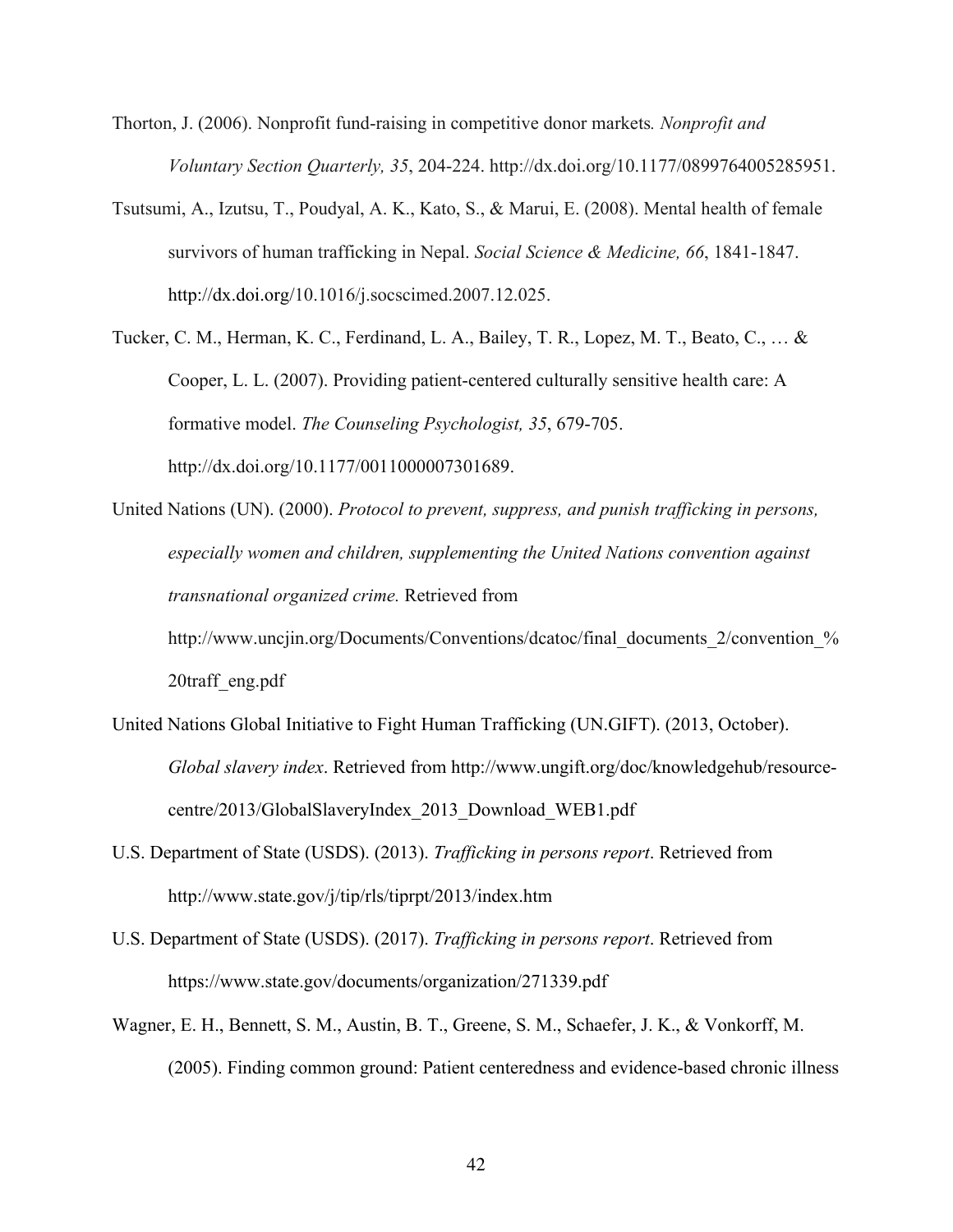care. *The Journal of Alternative and Complementary Medicine, 11*, S-7-S-15. http://dx.doi.org/10.1089/acm.2005.11.s-7.

- Zimmerman, C., Hossain, M., & Watts, C. (2011). Human trafficking and health: A conceptual model to inform policy, intervention and research. *Social Science & Medicine, 73*, 327- 335. http://dx.doi.org/10.1016/j.socscimed.2011.05.028.
- Zimmerman, C., Hossain, M., Yun, K., Gajdadziev, V., Guzun, N., Tchomarova, M., ... & Watts, C. (2008). The health of trafficked women: A survey of women entering posttrafficking services in Europe. *American Journal of Public Health, 98*, 55-59. http://dx.doi.org/10.2105/AJPH.2006.108357.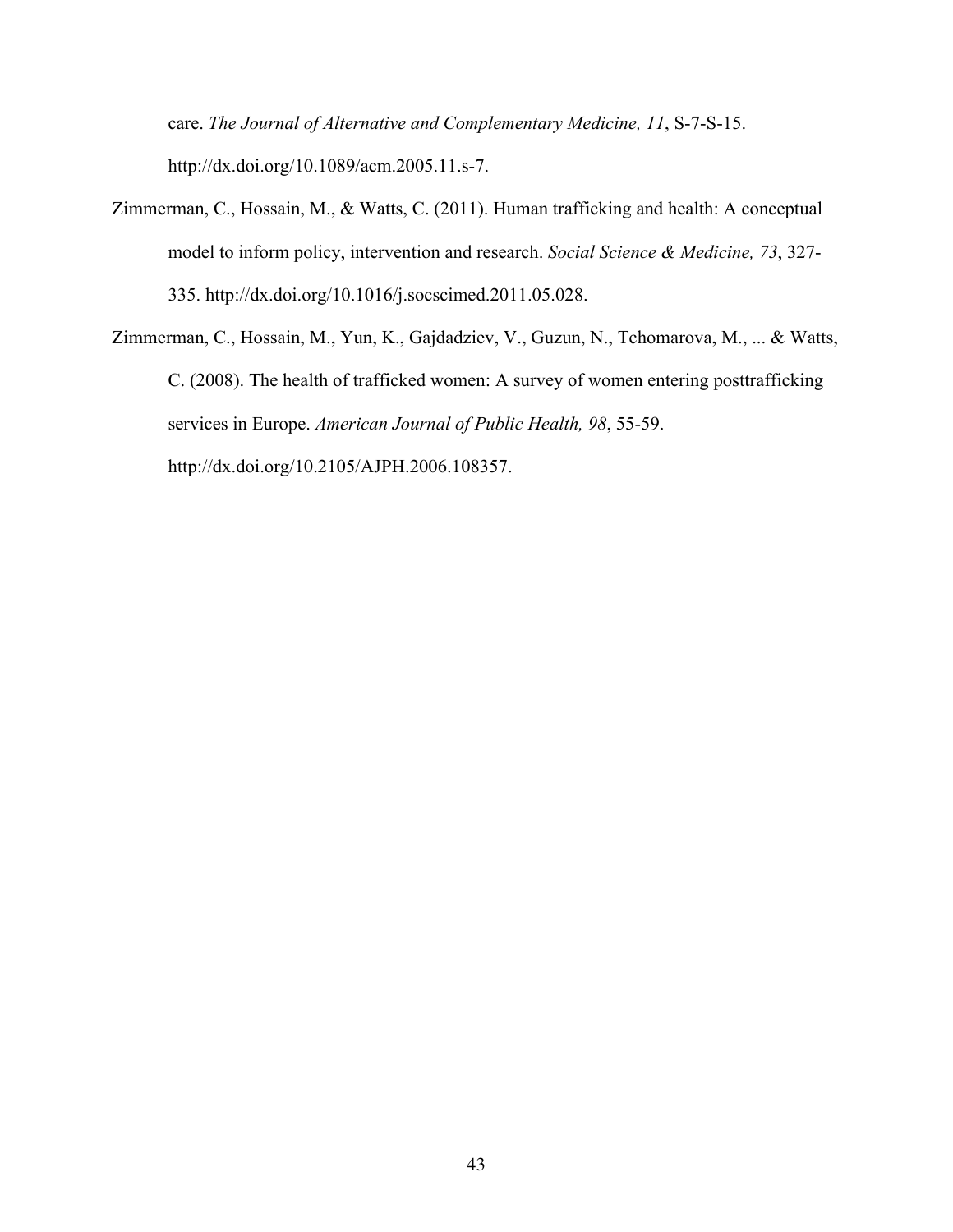#### **APPENDIX A**

## **Interview Protocol**

# **Introduction**

As someone who is interested in developing research and protocols on what works and does not work in human trafficking aftercare programs, I am interested in the perspective of people like you. I am specifically interested in YOUR experience in relation to the ways you experienced and interacted with aftercare services in your own life as well as in your community in your current role as advocate/aftercare worker/otherwise involved in aftercare.

1. What made you decide to continue to want to work, advocate for, or be affiliated with helping survivors of human trafficking?

What may be unique strengths and challenges associated with being a survivor in the aftercare community?

2. What do you think are the biggest factors that surprise survivors and after-care workers about aftercare?

3. Can you tell me what it was like for you the first few days in an aftercare setting? Is that different or similar to what you see among people currently going through aftercare?

How so/not so?

4. Do you feel like the services that were provided for you met the needs you were experiencing/meet the needs of current participants?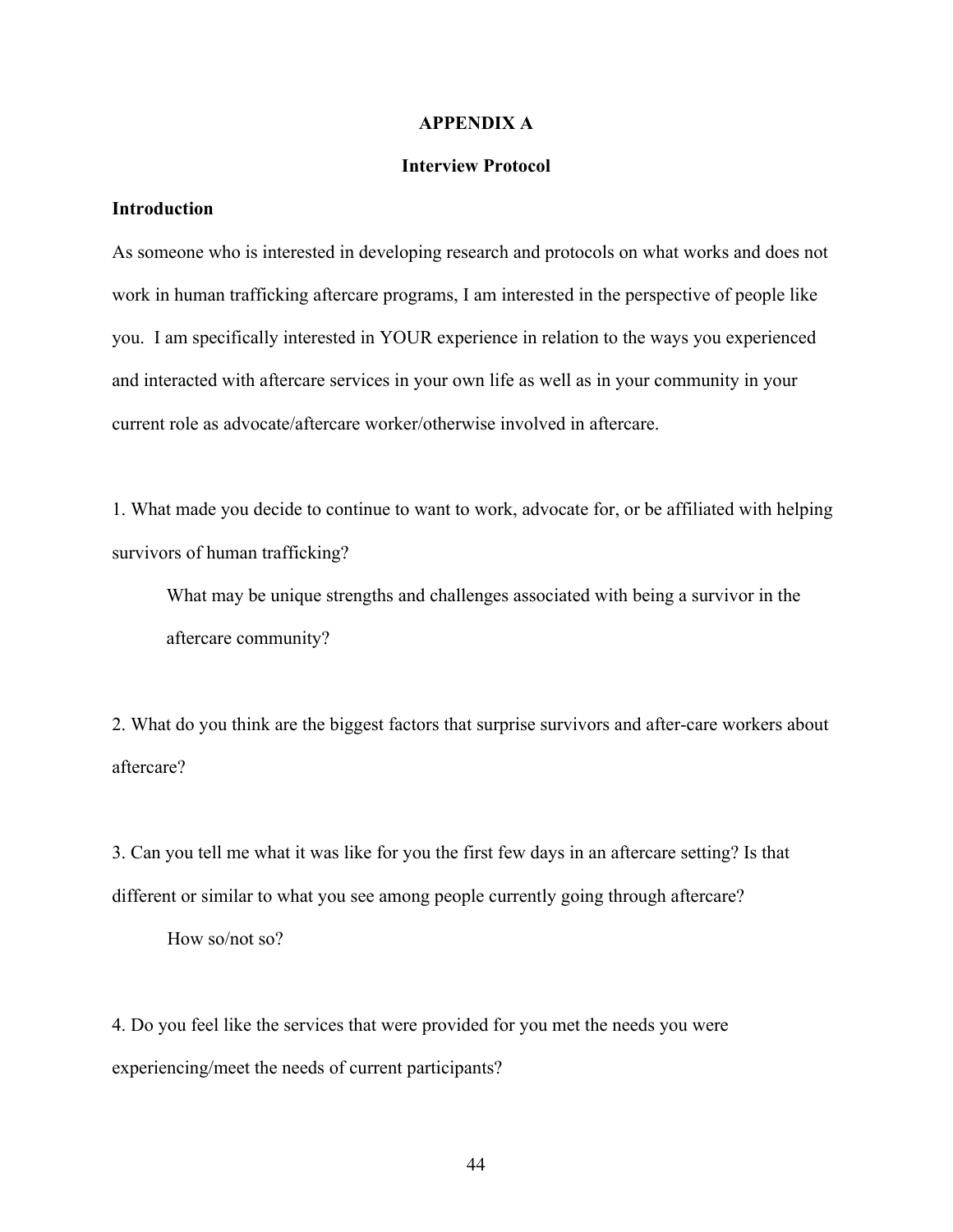If yes – Can you tell me about these services?

If no – Can you tell me how or what services may have been more beneficial to you? What about the services that were not beneficial to you? (less helpful?)

5. Please share your experience and relationships with the person(s) who have supported you or how you see current clients/people coming out of trafficking forming relationships with supportive people.

6. Based on your understanding, is it harder for younger or older people to come out of the life?

7. Based on your experience with aftercare services, what would you say was most helpful for you?

- short term
- mid-term
- long-term

8. Based on your experience with aftercare services, what do you feel are the biggest strengths of support programs?

- short term
- mid-term
- long-term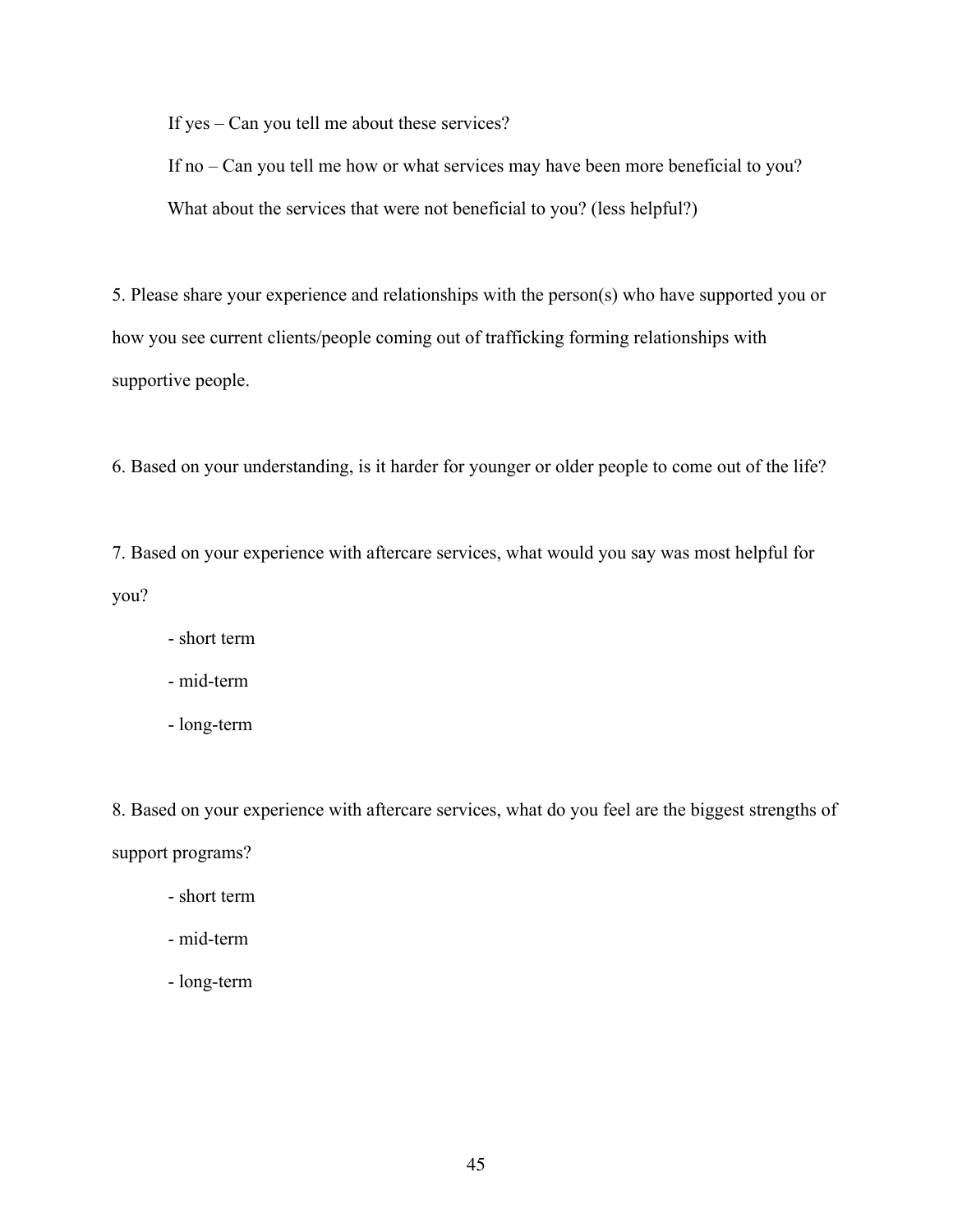9. In that same vein, what do you feel are some of the biggest areas for improvement for aftercare facilities?

- short term
- mid-term
- long-term

10. What was the most influential aspect of the support program to you? What do you see working for survivors currently in a program?

11. What were some of the biggest challenges you experienced as a survivor of human trafficking and how did you work through them in aftercare? Is that different or similar to what you see among people currently going through aftercare? How so/not so?

12. What were/are some of your biggest fears as a survivor of human trafficking and how did those influence your participation in aftercare? Is that different or similar to what you see among people currently going through aftercare? How so/not so?

13. If you could sit down and have a talk with someone who wants to help survivors of human trafficking, what would you want to tell them?

14. What would you say to other survivors who are just beginning their entry into an aftercare setting?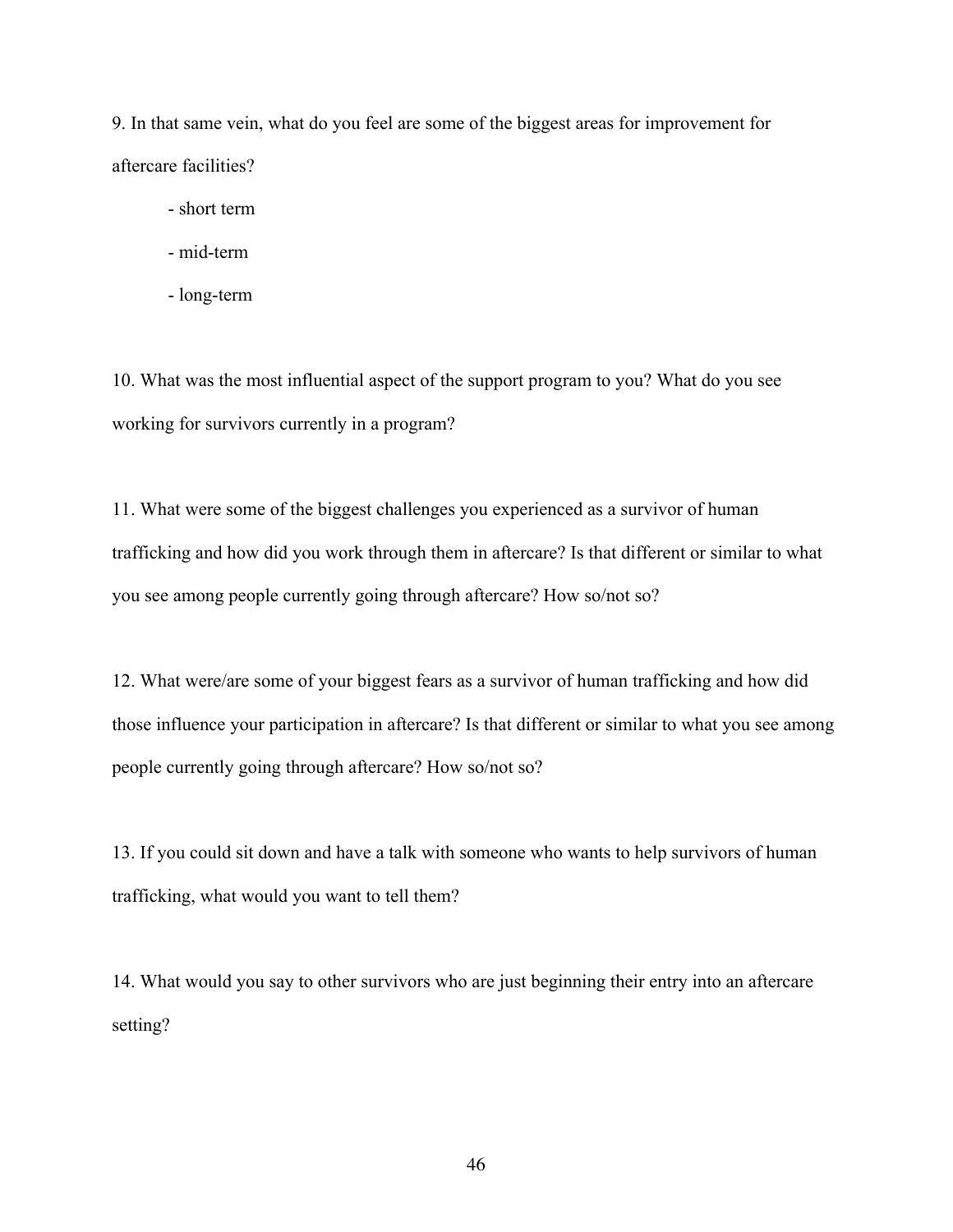15. What are some of the most frequently observed strengths or personal resources of human trafficking survivors that may help in the recovery work?

16. Is there anything you have learned or experienced, as an advocate for survivors of human trafficking that was not already shared during the course of this interview?

17. Given that your story is uniquely your own, what have I missed that is important to you with regard to aftercare services?

18. What was it like for you to participate in this interview?

19. Is there anything that would have made you feel more comfortable for the purposes of this interview?

20. Is there anything specific you might want to ask people about this topic if you were going to give these interviews?

21. What recommendations, if any, would you make for improving this interview process?